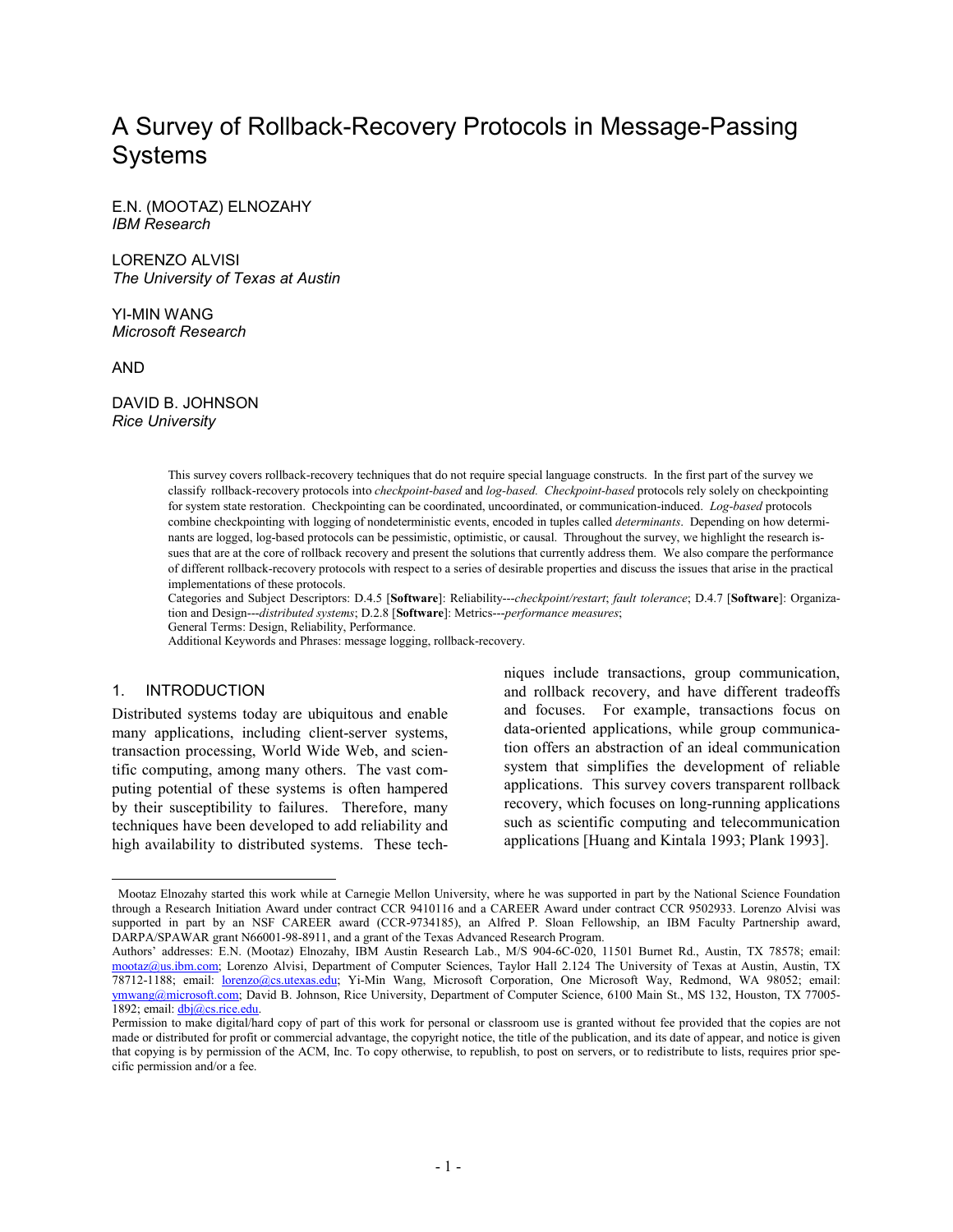Rollback recovery treats a distributed system as a collection of application processes that communicate through a network. The processes have access to a *stable storage* device that survives all tolerated failures. Processes achieve fault tolerance by using this device to save recovery information periodically during failure-free execution. Upon a failure, a failed process uses the saved information to restart the computation from an intermediate state, thereby reducing the amount of lost computation. The recovery information includes at a minimum the states of the participating processes, called *checkpoints*. Other recovery protocols may require additional information, such as logs of the interactions with input and output devices, events that occur to each process, and messages exchanged among the processes.

Rollback recovery has many flavors. For example, a system may rely on the application to decide when and what to save on stable storage. Or, it may provide the application programmer with linguistic constructs to structure the application [Randell 1975]. We focus in this survey on *transparent* techniques, which do not require any intervention on the part of the application or the programmer. The system automatically takes checkpoints according to some specified policy, and recovers automatically from failures if they occur. This approach has the advantages of relieving the application programmers from the complex and error-prone chores of implementing fault tolerance and of offering fault tolerance to existing applications written without consideration to reliability concerns.

Rollback recovery has been studied in various forms and in connection with many fields of research. Thus, it is perhaps impossible to provide an extensive coverage of all the issues related to rollback recovery within the scope of one article. This survey concentrates on the definitions, fundamental concepts, and implementation issues of rollback-recovery protocols in distributed systems. The coverage excludes the use of rollback recovery in many related fields such hardware-level instruction retry, distributed shared memory [Morin and Puaut 1997], real-time systems, and debugging [Mellor-Crummey and LeBlanc 1989]. The coverage also excludes the issues of using rollback recovery when failures could include Byzantine modes or are not restricted to the fail-stop model [Schlichting and Schneider 1983]. Also excluded are rollback-recovery techniques that rely on special language constructs such as recovery blocks [Randell 1975] and transactions. Finally, the section on implementation exposes many relevant issues related to implementing checkpointing on uniprocessors, although the coverage is by no means an exhaustive one because of the large number of issues involved.

Message-passing systems complicate rollback recovery because messages induce inter-process dependencies during failure-free operation. Upon a failure of one or more processes in a system, these dependencies may force some of the processes that did not fail to roll back, creating what is commonly called *rollback propagation*. To see why rollback propagation occurs, consider the situation where a sender of a message *m* rolls back to a state that precedes the sending of *m*. The receiver of *m* must also roll back to a state that precedes *m*'s receipt; otherwise, the states of the two processes would be *inconsistent* because they would show that message *m* was received without being sent, which is impossible in any correct failure-free execution. Under some scenarios, rollback propagation may extend back to the initial state of the computation, losing all the work performed before a failure. This situation is known as the *domino effect* [Randell 1975].

The domino effect may occur if each process takes its checkpoints independently—an approach known as *independent* or *uncoordinated checkpointing*. It is obviously desirable to avoid the domino effect and therefore several techniques have been developed to prevent it. One such technique is to perform *coordinated checkpointing* in which processes coordinate their checkpoints in order to save a system-wide consistent state [Chandy and Lamport 1985]. This consistent set of checkpoints can then be used to bound rollback propagation. Alternatively, *communicationinduced checkpointing* forces each process to take checkpoints based on information piggybacked on the application messages received from other processes [Russell 1980]. Checkpoints are taken such that a system-wide consistent state always exists on stable storage, thereby avoiding the domino effect.

The approaches discussed so far implement *checkpoint-based* rollback recovery, which relies only on checkpoints to achieve fault-tolerance. In contrast, *log-based* rollback recovery combines checkpointing with logging of nondeterministic events.<sup>1</sup> Log-based rollback recovery relies on the *piecewise deterministic* (*PWD*) assumption [Strom and Yemini 1985], which postulates that all nondeterministic events that a process executes can be identified and that the in-

l

<sup>&</sup>lt;sup>1</sup> Earlier papers in this area have assumed a model in which the occurrence of a nondeterministic event is modeled as a message receipt. In this model, nondeterministic-event logging reduces to *message logging*. In this paper, we use the terms event logging and message logging interchangeably.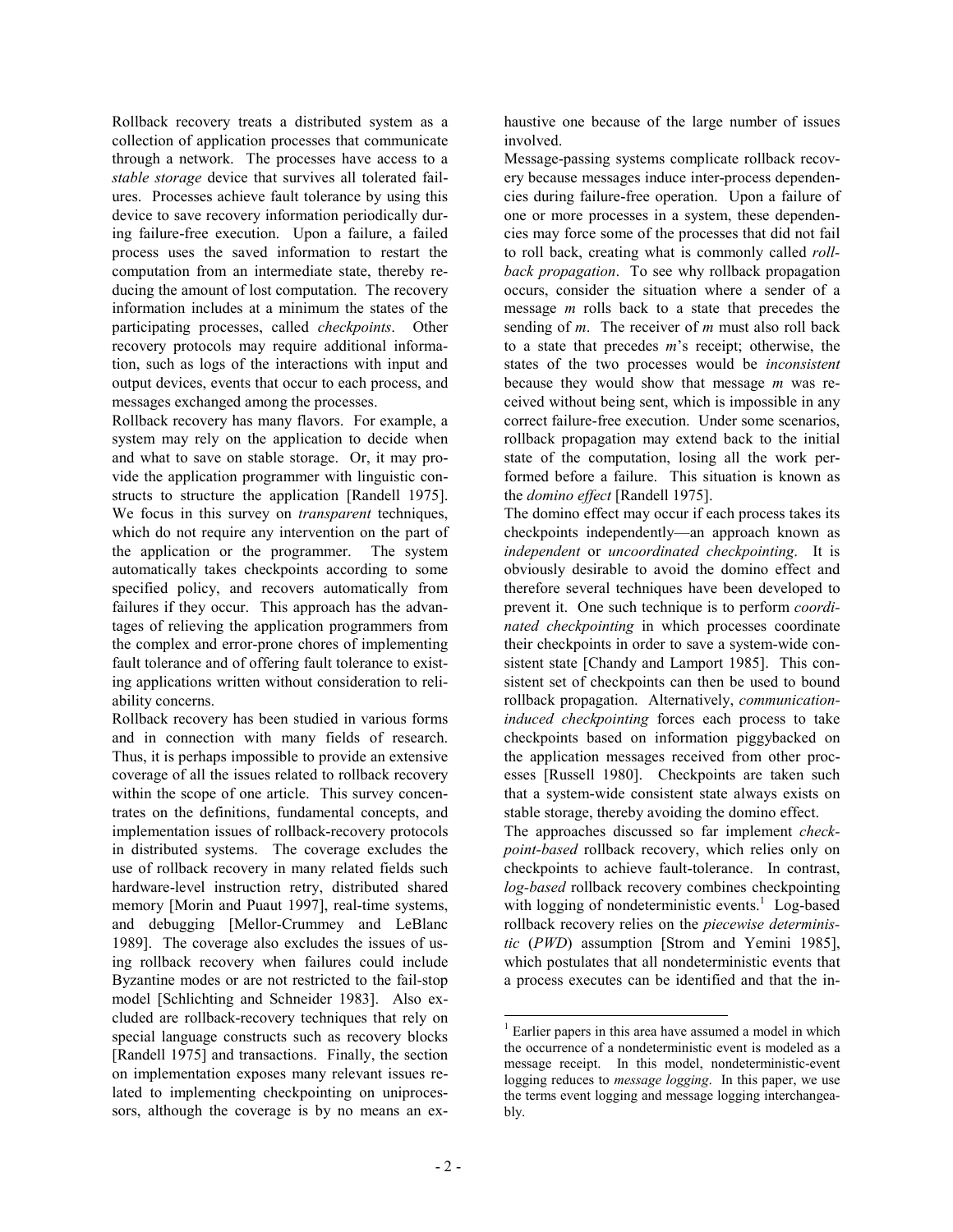formation necessary to replay each event during recovery can be logged in the event's *determinant* [Alvisi 1996; Alvisi and Marzullo 1998]. By logging and replaying the nondeterministic events in their exact original order, a process can deterministically recreate its pre-failure state even if this state has not been checkpointed. Log-based rollback recovery in general enables a system to recover beyond the most recent set of consistent checkpoints. It is therefore particularly attractive for applications that frequently interact with the *outside world*, which consists of all input and output devices that cannot roll back. Logbased rollback recovery has three flavors, depending on how the determinants are logged to stable storage. In *pessimistic logging*, the application has to block waiting for the determinant of each nondeterministic event to be stored on stable storage before the effects of that event can be seen by other processes or the outside world. Pessimistic logging simplifies recovery but hurts failure-free performance. In *optimistic logging*, the application does not block, and determinants are spooled to stable storage asynchronously. Optimistic logging reduces the failure-free overhead, but complicates recovery. Finally, in *causal logging*, low failure-free overhead and simpler recovery are combined by striking a balance between optimistic and pessimistic logging. The three flavors also differ in their requirements for garbage collection and their interactions with the outside world, as will be explained later.

The outline of the rest of the survey is as follows:

- Section 2: System model, terminology and generic issues in rollback recovery.
- Section [3:](#page-6-0) Checkpoint-based rollback-recovery protocols.
- Section [4:](#page-12-0) Log-based rollback-recovery protocols.
- Section [5:](#page-19-0) Implementation issues.
- Section [6:](#page-26-0) Conclusions.

#### 2. BACKGROUND AND DEFINITIONS

#### 2.1 System Model

A message-passing system consists of a fixed number of processes that communicate only through messages. Throughout this survey, we use *N* to denote the total number of processes in a system. Processes cooperate to execute a distributed application program and interact with the outside world by receiving and sending input and output messages, respectively. Figure 1 shows a sample system consisting of three processes, where horizontal lines extending toward the right-hand side represent the execution of each process, and arrows between processes represent messages.

Rollback-recovery protocols generally assume that the communication network is immune to partitioning but differ in the assumptions they make about network reliability. Some protocols assume that the communication subsystem delivers messages reliably, in First-In-First-Out (FIFO) order [Chandy and Lamport 1985], while other protocols assume that the communication subsystem can lose, duplicate, or reorder messages [Johnson 1989]. The choice between these two assumptions usually affects the complexity of recovery and its implementation in different ways. Generally, assuming a reliable network simplifies the design of the recovery protocol but introduces implementation complexities that will be described in Sections [2.3, 2.4](#page-4-0) and [5.4.2.](#page-22-0)

A process execution is a sequence of *state intervals*, each started by a nondeterministic event. Execution during each state interval is deterministic, such that if a process starts from the same state and is subjected to the same nondeterministic events at the same locations within the execution, it will always yield the same output. A concept related to the state interval is the piecewise deterministic assumption (PWD). This assumption states that the system can detect and cap-



**Figure 1.** An example of a message-passing system with three processes.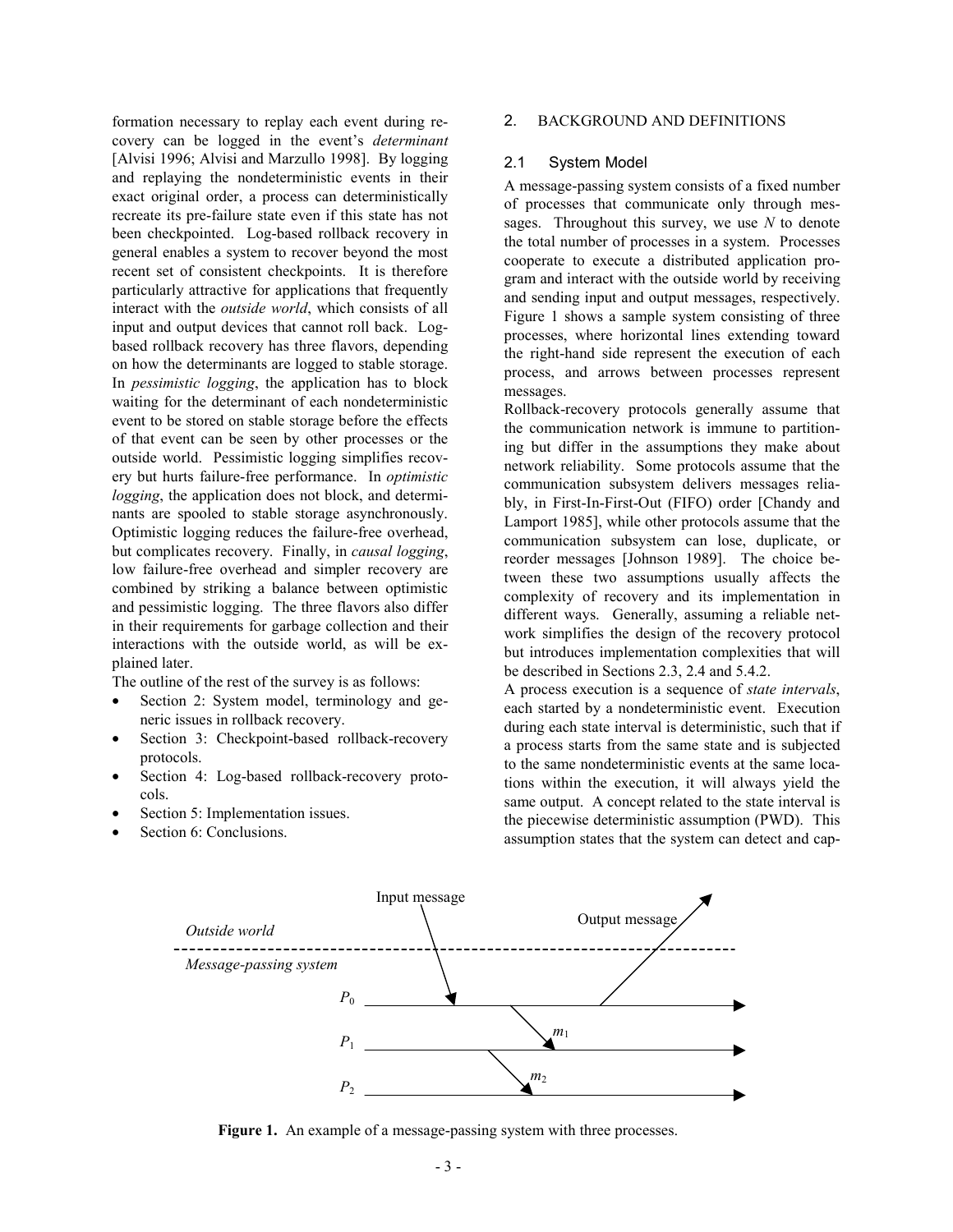ture sufficient information about the nondeterministic events that initiate the state intervals.

A process may fail, in which case it loses its volatile state and stops execution according to the fail-stop model [Schlichting and Schneider 1983]. Processes have access to a stable storage device that survives failures, such that state information saved on this device during failure-free execution can be used for recovery. The number of tolerated process failures may vary from 1 to *N*, and the recovery protocol needs to be designed accordingly. Furthermore, some protocols may not tolerate failures that occur during recovery.

A generic correctness condition for rollback-recovery can be defined as follows: "A system recovers correctly if its internal state is consistent with the observable behavior of the system before the failure" [Strom and Yemini 1985]. Rollback-recovery protocols therefore must maintain information about the internal interactions among processes and also the external interactions with the outside world. A description of the notion of consistency and the interactions with the outside world follow.

#### 2.2 Consistent System States

A global state of a message-passing system is a collection of the individual states of all participating processes and of the states of the communication channels. Intuitively, a consistent global state is one that may occur during a failure-free, correct execution of a distributed computation. More precisely, a *consistent system state* is one in which if a process's state reflects a message receipt, then the state of the corresponding sender reflects sending that message [Chandy and Lamport 1985]. For example, Figure 2 shows two examples of global states—a consistent

state in Figure 2(a), and an inconsistent state in Figure  $2(b)$ . Note that the consistent state in Figure  $2(a)$ shows message  $m_1$  to have been sent but not yet received. This state is consistent, because it represents a situation in which the message has left the sender and is still traveling across the network. On the other hand, the state in Figure 2(b) is inconsistent because process  $P_2$  is shown to have received  $m_2$  but the state of process  $P_1$  does not reflect sending it. Such a state is impossible in any failure-free, correct computation. Inconsistent states occur because of failures. For example, the situation shown in part (b) of Figure 2 may occur if process  $P_1$  fails after sending message  $m<sub>2</sub>$  to  $P<sub>2</sub>$  and then restarts at the state shown in the figure.

A fundamental goal of any rollback-recovery protocol is to bring the system into a consistent state when inconsistencies occur because of a failure. The reconstructed consistent state is not necessarily one that has occurred before the failure. It is sufficient that the reconstructed state be one that *could* have occurred before the failure in a failure-free, correct execution, provided that it be consistent with the interactions that the system had with the outside world. We describe these interactions next.

#### 2.3 Interactions with the Outside World

A message-passing system often interacts with the outside world to receive input data or show the outcome of a computation. If a failure occurs, the outside world cannot be relied on to roll back [Pausch 1988]. For example, a printer cannot roll back the effects of printing a character, and an automatic teller machine cannot recover the money that it dispensed to a customer. To simplify the presentation of how rollback-recovery protocols interact with the outside



**Figure 2.** An example of a consistent and inconsistent state.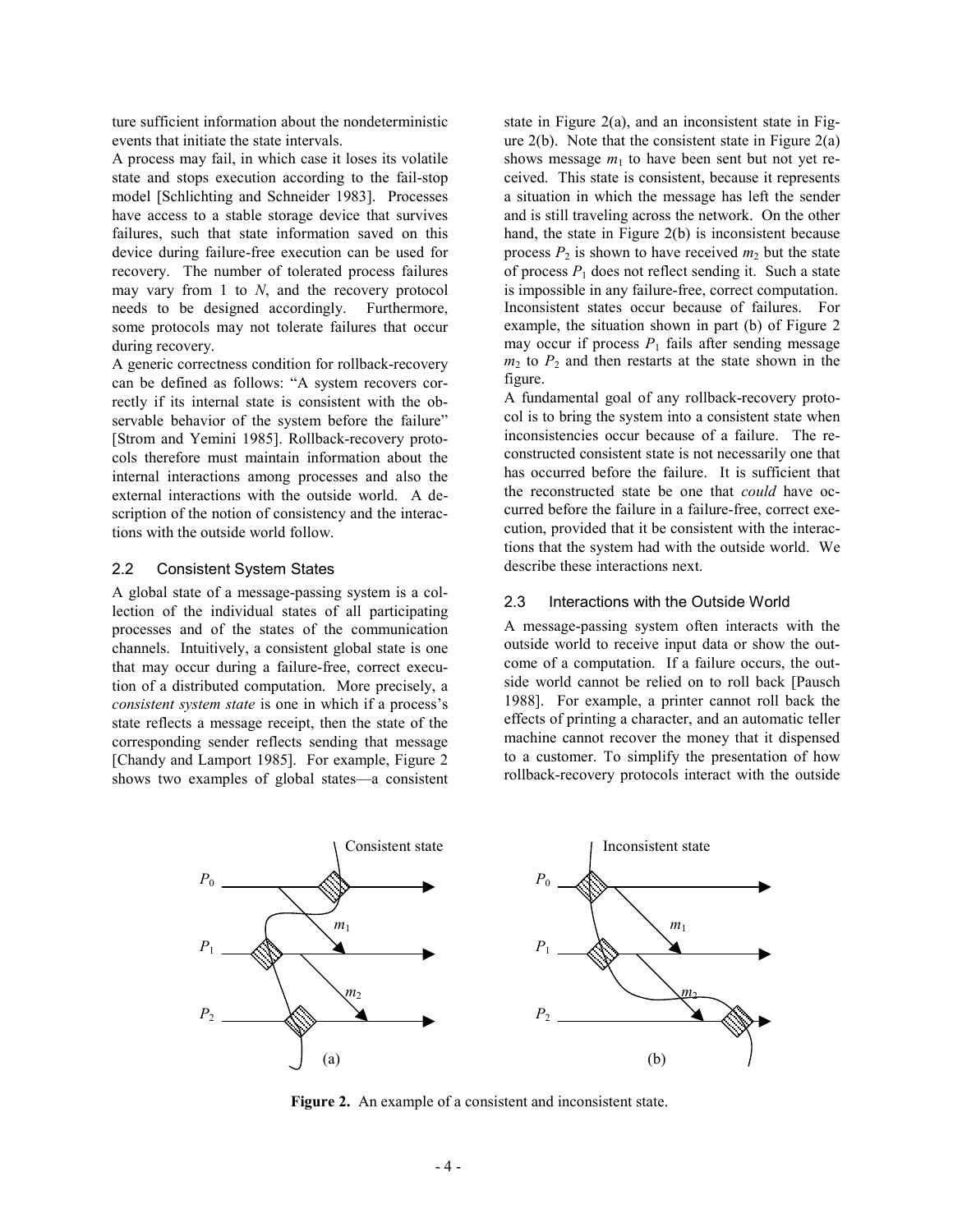<span id="page-4-0"></span>world, we model the latter as a *special* process that interacts with the rest of the system through message passing. This special process cannot fail, and it cannot maintain state or participate in the recovery protocol. Furthermore, since this special process models irreversible effects in the outside world, it cannot roll back. We call this special process the "outside world process" (*OWP*).

It is necessary that the outside world perceive a consistent behavior of the system despite failures. Thus, before sending a message (output) to OWP, the system must ensure that the state from which the message is sent will be recovered despite any future failure. This is commonly called the *output commit* problem [Strom and Yemini 1985]. Similarly, input messages that a system receives from the outside world may not be reproducible during recovery, because it may not be possible for OWP to regenerate them. Thus, recovery protocols must arrange to save these input messages so that they can be retrieved when needed for execution replay after a failure. A common approach is to save each input message on stable storage before allowing the application program to process it.

Rollback-recovery protocols, therefore, must provide special treatment for interactions with the outside world. There are two metrics that express the impact of this special treatment, namely the latency of input/output and the resulting slowdown of system's execution during input/output. The first metric represents the time it takes for an output message to be released to OWP after it has been issued by the system, or the time it takes a process to consume an input message after it has been sent from OWP. The second metric represents the overhead that the system incurs to ensure that its state will remain consistent with the messages exchanged with the OWP despite future failures.

#### 2.4 In-Transit Messages

In Figure 2(a), the global state shows that message  $m_1$ has been sent but not yet received. We call such a message an *in-transit* message. When in-transit messages are part of a global system state, they do not cause any inconsistency. However, depending on whether the system model assumes reliable communication channels, rollback-recovery protocols may have to guarantee the delivery of in-transit messages when failures occur. For example, the rollbackrecovery protocol in Figure 3(a) assumes reliable communications, and therefore it must be implemented on top of a reliable communication protocol layer. In contrast, the rollback-recovery protocol in Figure 3(b) does not assume reliable communications.

Reliable communication protocols ensure the reliability of message delivery during failure-free executions. They cannot, however, ensure by themselves the reliability of message delivery in the presence of process failures. For instance, if an in-transit message is lost because the intended receiver has failed, conventional communication protocols will generate a timeout and inform the sender that the message cannot be delivered. In a rollback-recovery system, however, the receiver will eventually recover. Therefore, the system must mask the timeout from the application program at the sender process and must make in-transit messages available to the intended receiver process after it recovers, in order to ensure a consistent view of the reliable system. On the other hand, if a system model assumes unreliable communication channels, as in Figure 3(b), then the recovery protocol need not handle in-transit messages in any special way. Indeed, in-transit messages lost because of process failures cannot be distinguished from those lost because of communication failures in an unreli-



**Figure 3.** Implementation of rollback-recovery (a) on top of a reliable communication protocol; (b) directly on top of unreliable communication channels.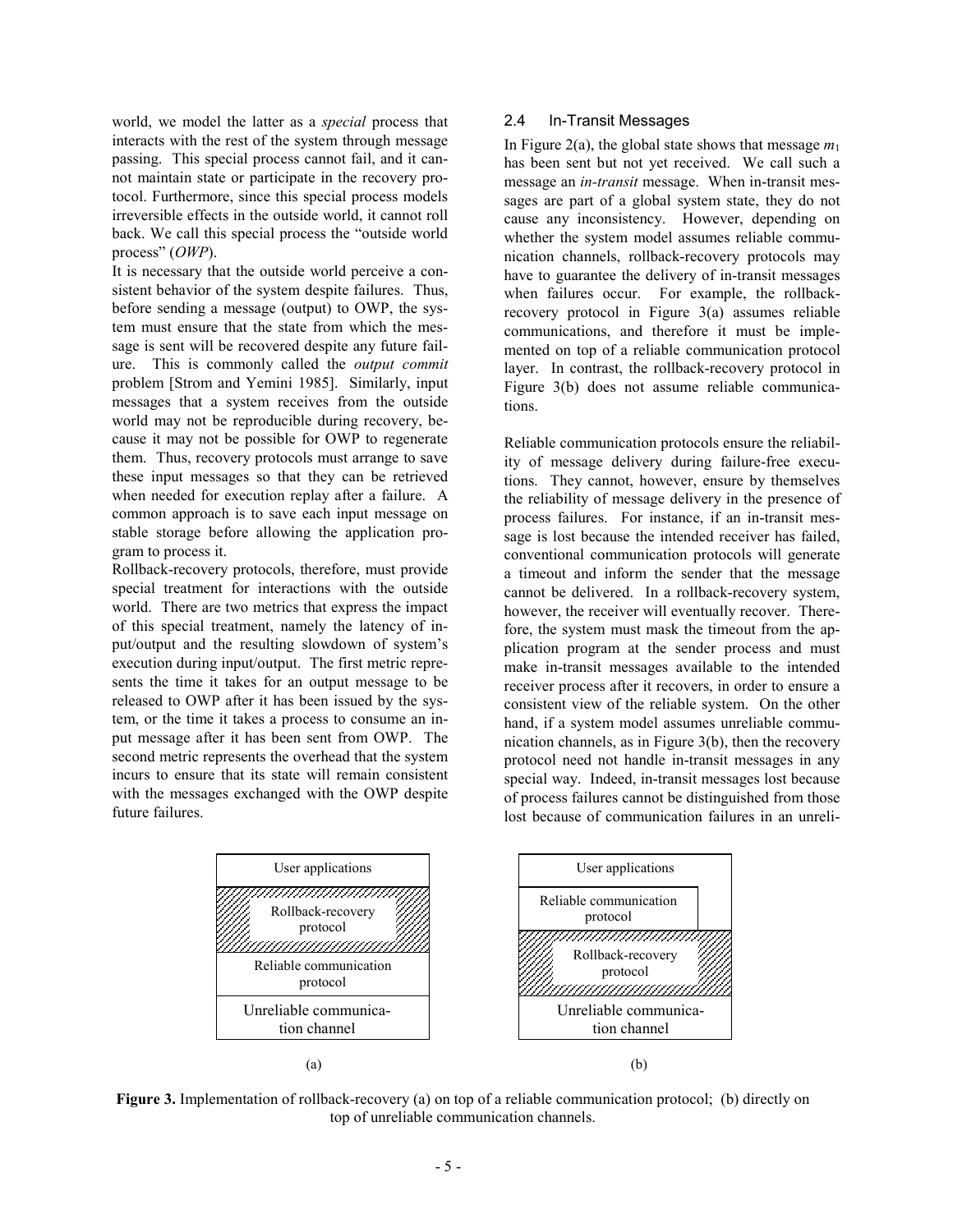able communication channel. Therefore, the loss of in-transit messages due to either communication or process failure is an event that can occur in any failure-free, correct execution of the system.

#### 2.5 Logging Protocols

Log-based rollback recovery uses checkpointing and logging to enable processes to replay their execution after a failure beyond the most recent checkpoint. This is useful when interactions with the outside world are frequent, since it enables a process to repeat its execution and be consistent with messages sent to OWP without having to take expensive checkpoints before sending such messages. Additionally, log-based recovery generally is not susceptible to the domino effect, thereby allowing processes to use uncoordinated checkpointing if desired.

Log-based recovery relies on the *piecewise deterministic* (*PWD*) assumption [Strom and Yemini 1985]. Under this assumption, the rollback recovery protocol can identify all the nondeterministic events executed by each process, and for each such event, logs a *determinant* that contains all information necessary to replay the event should it be necessary during recovery. If the PWD assumption holds, log-based rollback-recovery protocols can recover a failed process and replay its execution as it occurred before the failure.

Examples of nondeterministic events include receiving messages, receiving input from the outside world, or undergoing an internal state transfer within a process based on some nondeterministic action such as the receipt of an interrupt. Rollback-recovery implementations differ in the range of actual nondeterministic events that are covered under this model. For instance, a particular implementation may only cover message receipts from other processes under the PWD assumption. Such an implementation cannot replay an execution that is subjected to other forms of nondeterministic events such as asynchronous interrupts. The range of events covered under the PWD assumption is an implementation issue and is covered in Section [5.7.](#page-23-0)

A state interval is *recoverable* if there is sufficient information to replay the execution up to that state interval despite any future failures in the system. Also, a state interval is *stable* if the determinant of the nondeterministic event that started it is logged on stable storage [Johnson and Zwaenepoel 1990]. A recoverable state interval is always stable, but the opposite is not always true [Johnson 1989].

Figure 4 shows an execution in which the only nondeterministic events are message deliveries. Suppose that processes  $P_1$  and  $P_2$  fail before logging the determinants corresponding to the deliveries of  $m<sub>6</sub>$  and  $m<sub>5</sub>$ , respectively, while all other determinants survive the failure. Message *m*7 becomes an *orphan message* because process  $P_2$  cannot guarantee the regeneration of the same  $m_6$  during recovery, and  $P_1$  cannot guarantee the regeneration of the same  $m_7$  without the original  $m_6$ . As a result, the surviving process  $P_0$ becomes an *orphan process* and is forced to roll back as well. States *X*, *Y* and *Z* form the *maximum recoverable state* [Johnson 1989], i.e., the most recent recoverable consistent system state. Processes  $P_0$  and *P*2 roll back to checkpoints *A* and *C*, respectively, and replay the deliveries of messages  $m_4$  and  $m_2$ , respectively, to reach states  $X$  and  $Z$ . Process  $P_1$  rolls back to checkpoint *B* and replays the deliveries of  $m_1$  and  $m_3$  in their original order to reach state *Y*.

During recovery, log-based rollback-recovery protocols force the execution of the system to be identical to the one that occurred before the failure, up to the maximum recoverable state. Therefore, the system



**Figure 4.** Message logging for deterministic replay.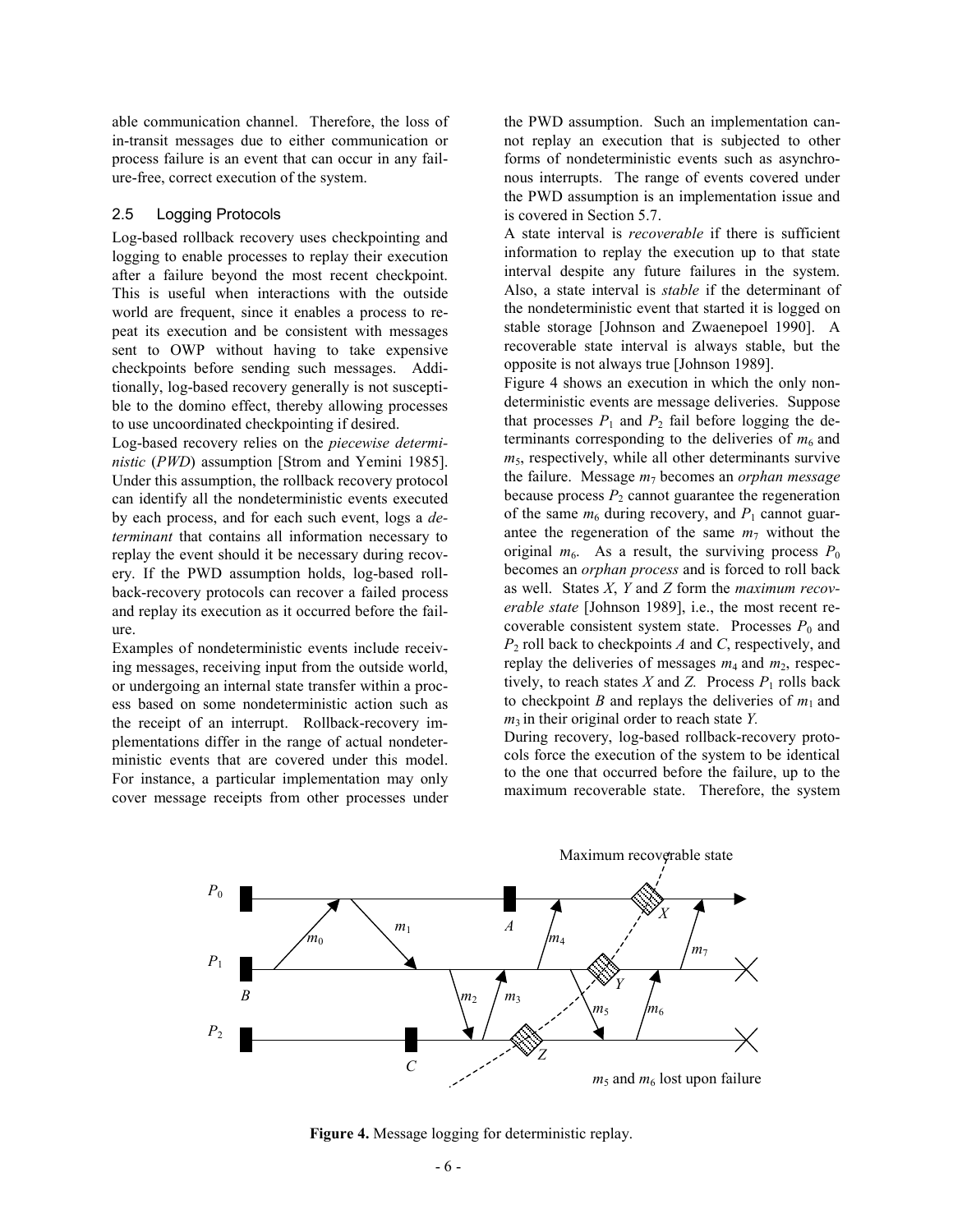<span id="page-6-0"></span>always recovers to a state that is consistent with the input and output interactions that occurred up to the maximum recoverable state.

### 2.6 Stable Storage

Rollback recovery uses stable storage to save checkpoints, event logs, and other recovery-related information. Stable storage in rollback recovery is only an abstraction, although it is often confused with the disk storage used to implement it. Stable storage must ensure that the recovery data persist through the tolerated failures and their corresponding recoveries. This requirement can lead to different implementation styles of stable storage:

- In a system that tolerates only a single failure, stable storage may consist of the volatile memory of another process [Borg et al. 1989; Johnson and Zwaenepoel 1987].
- In a system that wishes to tolerate an arbitrary number of *transient* failures, stable storage may consist of a local disk in each host.
- In a system that tolerates non-transient failures, stable storage must consist of a persistent medium outside the host on which a process is running. A replicated file system is a possible implementation in such systems [Lampson and Sturgis 1979].

# 2.7 Garbage Collection

Checkpoints and event logs consume storage resources. As the application progresses and more recovery information is collected, a subset of the stored information may become useless for recovery. Garbage collection is the deletion of such useless recovery information. A common approach to garbage collection is to identify the most recent consistent set of checkpoints, which is called the *recovery line* [Randell 1975], and discard all information relating to events that occurred before that line. For example, processes that coordinate their checkpoints to form consistent states will always restart from the most recent checkpoint of each process, and so all previous checkpoints can be discarded. While it has received little attention in the literature, garbage collection is an important pragmatic issue in rollback-recovery protocols, because running a special algorithm to discard useless information incurs overhead. Furthermore, recovery-protocols differ in the amount and nature of the recovery information they need to store on stable storage, and therefore differ in the complexity and invocation frequency of their garbage collection algorithms.

### 3. CHECKPOINT-BASED ROLLBACK RE-**COVERY**

Upon a failure, checkpoint-based rollback recovery restores the system state to the most recent consistent set of checkpoints, i.e. the recovery line [Randell 1975]. It does not rely on the PWD assumption, and so does not need to detect, log, or replay nondeterministic events. Checkpoint-based protocols are therefore less restrictive and simpler to implement than log-based rollback recovery. But checkpointbased rollback recovery does not guarantee that prefailure execution can be deterministically regenerated after a rollback. Therefore, checkpoint-based rollback recovery is ill suited for applications that require frequent interactions with the outside world, since such interactions require that the observable behavior of the system through failures and recoveries be the same as during a failure-free execution. Checkpoint-based rollback-recovery techniques can be classified into three categories: *uncoordinated checkpointing*, *coordinated checkpointing*, and *communication-induced checkpointing*. We examine each category in detail.

### 3.1 Uncoordinated Checkpointing

### *3.1.1 Overview*

Uncoordinated checkpointing allows each process the maximum autonomy in deciding when to take checkpoints. The main advantage of this autonomy is that each process may take a checkpoint when it is most convenient. For example, a process may reduce the overhead by taking checkpoints when the amount of state information to be saved is small [Wang 1993]. But there are several disadvantages. First, there is the possibility of the domino effect, which may cause the loss of a large amount of useful work, possibly all the way back to the beginning of the computation. Second, a process may take a *useless* checkpoint that will never be part of a global consistent state. Useless checkpoints are undesirable because they incur overhead and do not contribute to advancing the recovery line. Third, uncoordinated checkpointing forces each process to maintain multiple checkpoints, and to invoke periodically a garbage collection algorithm to reclaim the checkpoints that are no longer useful. Fourth, it is not suitable for applications with frequent output commits because these require global coordination to compute the recovery line, negating much of the advantage of autonomy.

In order to determine a consistent global checkpoint during recovery, the processes record the dependencies among their checkpoints during failure-free operation using the following technique [Bhargava and Lian 1988]. Let  $c_{i,x}$  be the  $x^{th}$  checkpoint of process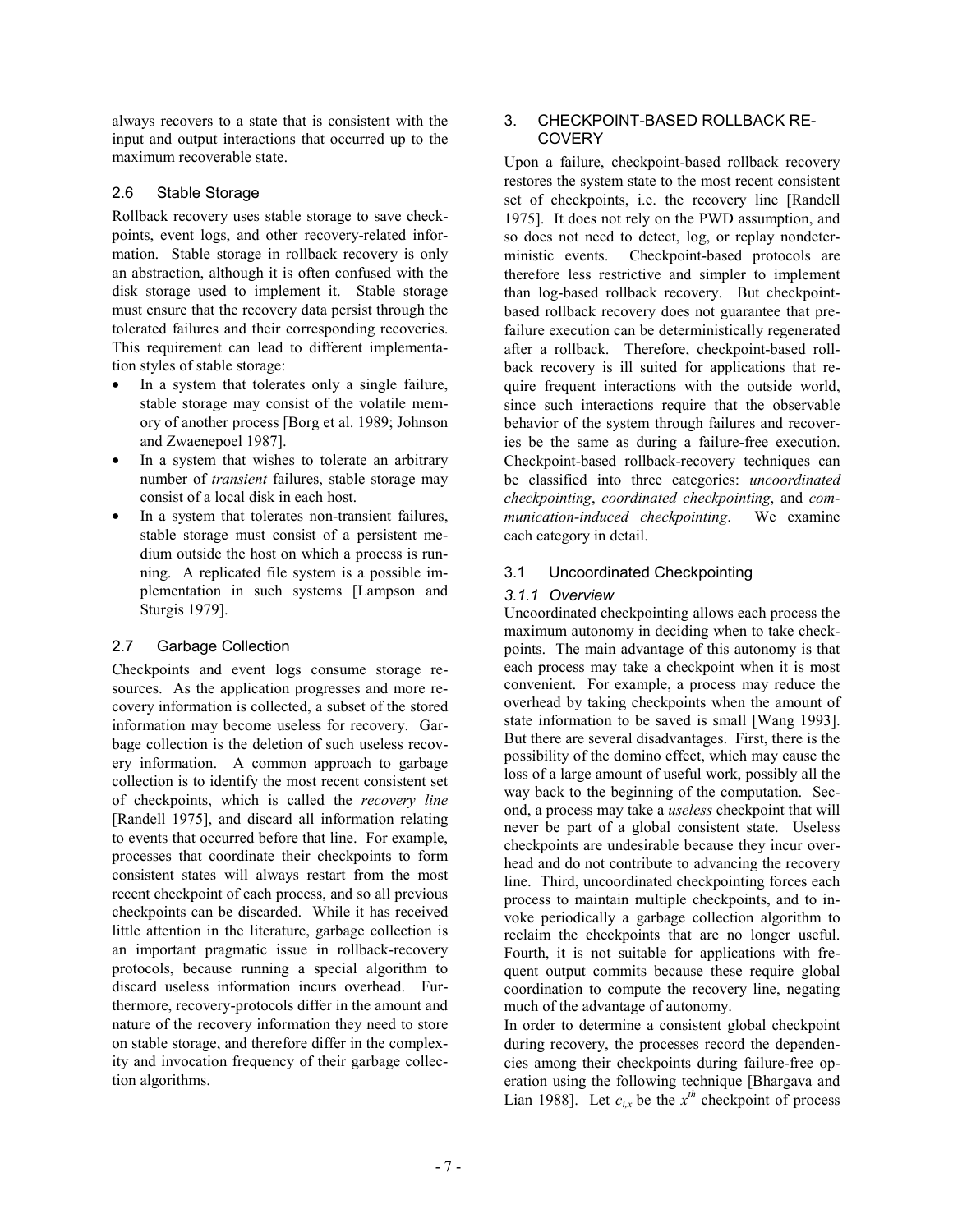$P_i$ . We call *x* the *checkpoint index*. Let  $I_{i,x}$  denote the *checkpoint interval* or simply *interval* between checkpoints  $c_{i,x-1}$  and  $c_{i,x}$ . As illustrated in Figure 5, if process  $P_i$  at interval  $I_{i,x}$  sends a message *m* to  $P_j$ , it will piggyback the pair  $(i, x)$  on *m*. When  $P_j$  receives *m* during interval  $I_{i,y}$ , it records the dependency from  $I_{i,x}$  to  $I_{j,y}$ , which is later saved onto stable storage when  $P_i$  takes checkpoint  $c_{i,v}$ .

If a failure occurs, the recovering process initiates rollback by broadcasting a *dependency request* message to collect all the dependency information maintained by each process. When a process receives this message, it stops its execution and replies with the dependency information saved on stable storage as well as with the dependency information, if any, which is associated with its current state. The initiator then calculates the recovery line based on the global dependency information and broadcasts a *rollback request* message containing the recovery line. Upon receiving this message, a process whose current state belongs to the recovery line simply resumes execution; otherwise it rolls back to an earlier checkpoint as indicated by the recovery line.

#### *3.1.2 Dependency Graphs and Recovery Line Calculation*

There are two approaches proposed in the literature to determine the recovery line in checkpoint-based recovery. The first approach is based on a *rollbackdependency graph* [Bhargava and Lian 1988] in which each node represents a checkpoint and a directed edge is drawn from  $c_{i,x}$  to  $c_{i,y}$  if either:

- (1)  $i \neq j$ , and a message *m* is sent from  $I_{ix}$  and received in  $I_{i,y}$ , or
- (2)  $i = j$  and  $y = x + 1$ .

The name "rollback-dependency graph" comes from the observation that if there is an edge from  $c_{i,x}$  to  $c_{j,y}$ and a failure forces  $I_{i,x}$  to be rolled back, then  $I_{i,y}$ must also be rolled back.

Figure 6(b) shows the rollback dependency graph for the execution in Figure  $6(a)$ . The algorithm used to compute the recovery line first marks the graph nodes corresponding to the states of processes  $P_0$  and  $P_1$  at the failure point (shown in figure in dark ellipses). It then uses reachability analysis [Bhargava and Lian 1988] to mark all reachable nodes from any of the initially marked nodes. The union of the *last* unmarked nodes over the entire system forms the recovery line, as shown in Figure 6(b).

The second approach is based on the *checkpoint graph* [Wang 1993]. Checkpoint graphs are similar to rollback-dependency graphs except that, when a message is sent from  $I_{i,x}$  and received in  $I_{i,y}$ , a directed edge is drawn from  $c_{i,x-1}$  to  $c_{i,y}$  (instead of  $c_{i,x}$  to  $c_{i,y}$ ), as shown in Figure 6(c). The recovery line can be calculated by first removing both the nodes corresponding to the states of the failed processes at the point of failures and the edges incident on them, and then applying the *rollback propagation algorithm*  [Wang 1993] on the checkpoint graph. Both the rollback-dependency graph and the checkpoint graph approaches are equivalent, in that they always produce the same recovery line (as indeed they do in the example). These methods form the basis for performing garbage collection in independent checkpointing, by determining the most advanced recovery line and removing the checkpoints that precede it [Wang 1993]. Additionally, some checkpoints taken independently by a process may never be part of a consistent state and therefore will be useless for recovery purposes. These checkpoints also can be removed using the algorithm described in [Wang 1993]. Finally, it can be shown under independent checkpointing that the maximum number of useful checkpoints that must be kept on stable storage cannot exceed (*N* (*N +*1)/2) [Wang et al. 1995a].



**Figure 5.** Checkpoint index and checkpoint interval.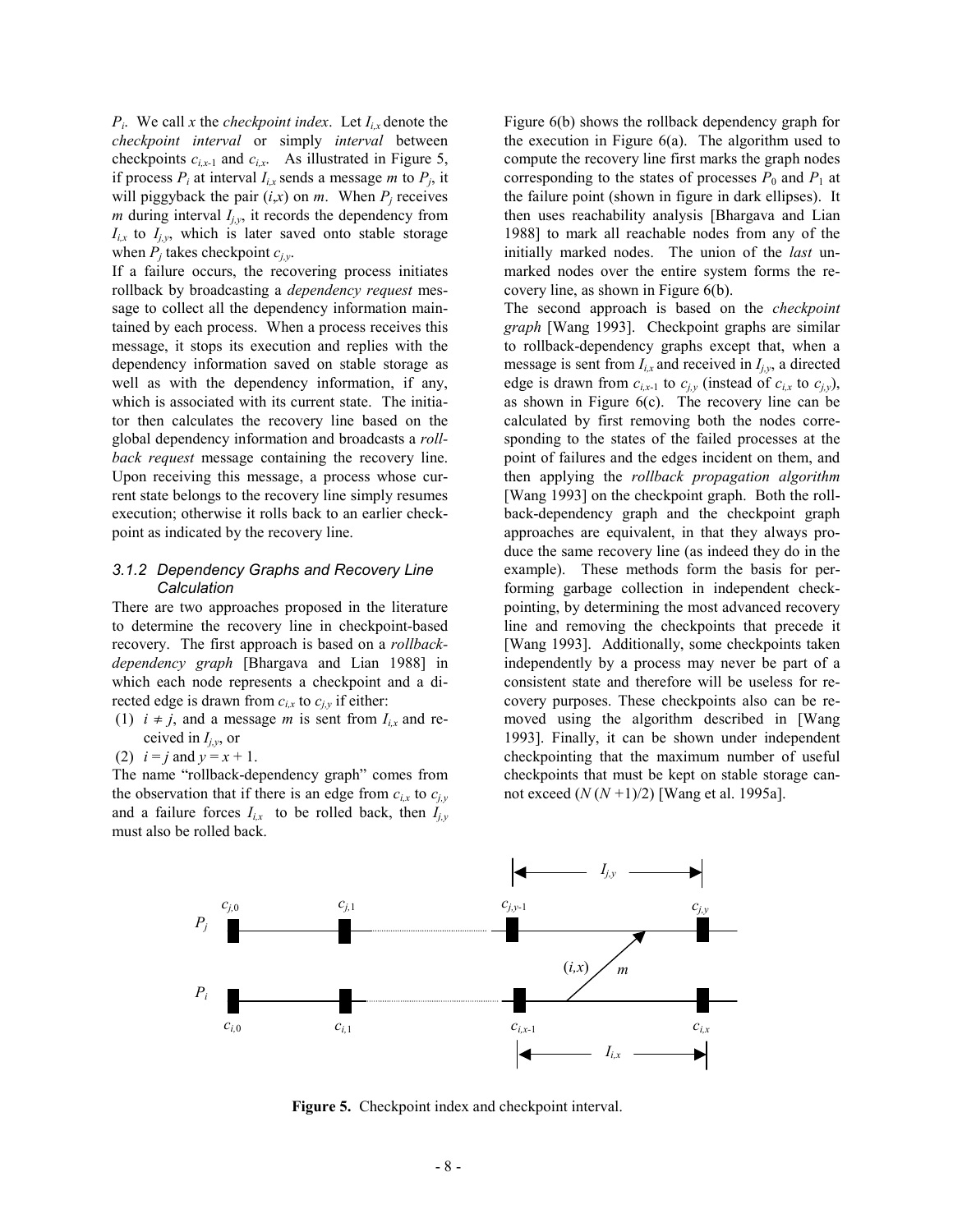#### *3.1.3 The Domino Effect*

While simple to implement, uncoordinated checkpointing can lead to the *domino effect* [Randell 1975]. For example, Figure 7 shows an execution in which processes take their checkpoints—represented by black bars—without coordinating with each other. Each process starts its execution with an initial checkpoint. Suppose process  $P_2$  fails and rolls back to checkpoint *C*. The rollback "invalidates" the sending of message  $m_6$ , and so  $P_1$  must roll back to checkpoint *B* to "invalidate" the receipt of that message. Thus, the invalidation of message  $m_6$  propagates the rollback of process  $P_2$  to process  $P_1$ , which in turn "invalidates" message  $m_7$  and forces  $P_0$  to roll back as well.

This cascaded rollback may continue and eventually may lead to the domino effect, which causes the system to roll back to the beginning of the computation, in spite of all the saved checkpoints. In the example shown in Figure 7, cascading rollbacks due to the

single failure of process  $P_2$  forces the system to restart from the initial set of checkpoints, effectively causing the loss of all the work done by all processes.

#### 3.2 Coordinated Checkpointing

#### *3.2.1 Overview*

Coordinated checkpointing requires processes to orchestrate their checkpoints in order to form a consistent global state. Coordinated checkpointing simplifies recovery and is not susceptible to the domino effect, since every process always restarts from its most recent checkpoint. Also, coordinated checkpointing requires each process to maintain only one permanent checkpoint on stable storage, reducing storage overhead and eliminating the need for garbage collection. Its main disadvantage, however, is the large latency involved in committing output, since a global checkpoint is needed before messages can be sent to OWP.

A straightforward approach to coordinated check-



**Figure 6.** (a) Example execution; (b) rollback-dependency graph; (c) checkpoint graph.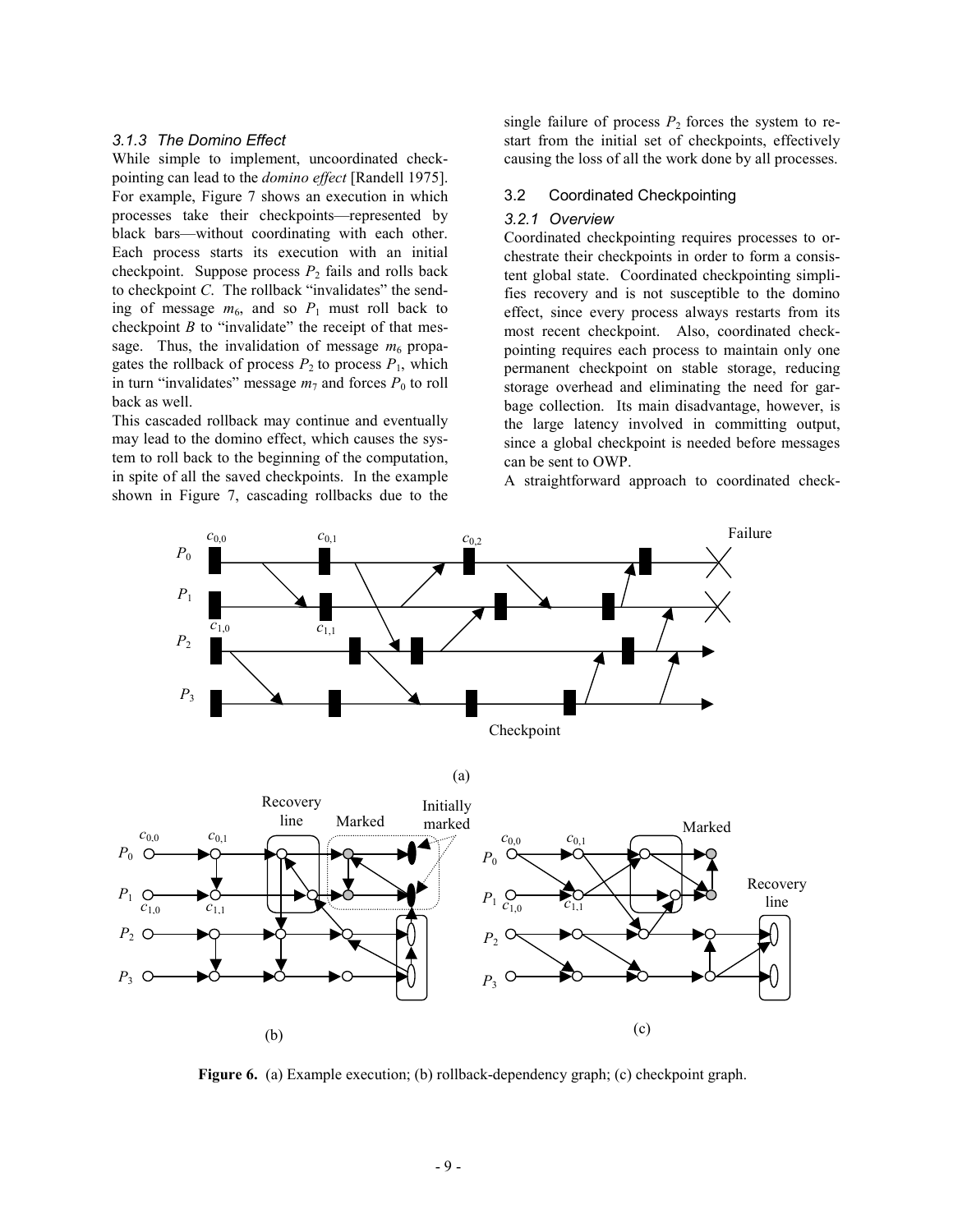

**Figure 7.** Rollback propagation, recovery line and the domino effect.

pointing is to block communications while the checkpointing protocol executes [Tamir and Sequin 1984]. A coordinator takes a checkpoint and broadcasts a request message to all processes, asking them to take a checkpoint. When a process receives this message, it stops its execution, flushes all the communication channels, takes a *tentative* checkpoint, and sends an acknowledgment message back to the coordinator. After the coordinator receives acknowledgments from all processes, it broadcasts a commit message that completes the two-phase checkpointing protocol. After receiving the commit message, each process removes the old permanent checkpoint and atomically makes the *tentative* checkpoint permanent. The process is then free to resume execution and exchange messages with other processes. This straightforward approach, however, can result in large overhead, and therefore non-blocking checkpointing schemes are preferable [Elnozahy et al. 1992].

#### *3.2.2 Non-blocking Checkpoint Coordination*

A fundamental problem in coordinated checkpointing is to prevent a process from receiving application

messages that could make the checkpoint inconsistent. Consider the example in Figure 8(a), in which message *m* is sent by  $P_0$  *after* receiving a checkpoint request from the checkpoint coordinator. Now, assume that *m* reaches  $P_1$  *before* the checkpoint request. This situation results in an inconsistent checkpoint since checkpoint  $c_{1x}$  shows the receipt of message *m* from  $P_0$ , while checkpoint  $c_{0x}$  does not show it being sent from  $P_0$ . If channels are FIFO, this problem can be avoided by preceding the first post-checkpoint message on each channel by a checkpoint request, and forcing each process to take a checkpoint upon receiving the first checkpoint-request message, as illustrated in Figure 8(b). An example of a nonblocking checkpoint coordination protocol using this idea is the *distributed snapshot* [Chandy and Lamport 1985], in which *markers* play the role of the checkpoint-request messages. In this protocol, the initiator takes a checkpoint and broadcasts a marker (a checkpoint request) to all processes. Each process takes a checkpoint upon receiving the first marker and rebroadcasts the marker to all processes before sending any application message. The protocol works assum-



**Figure 8.** Non-blocking coordinated checkpointing: (a) checkpoint inconsistency; (b) with FIFO channels; (c) non-FIFO channels (short dashed line represents piggybacked *checkpoint request*).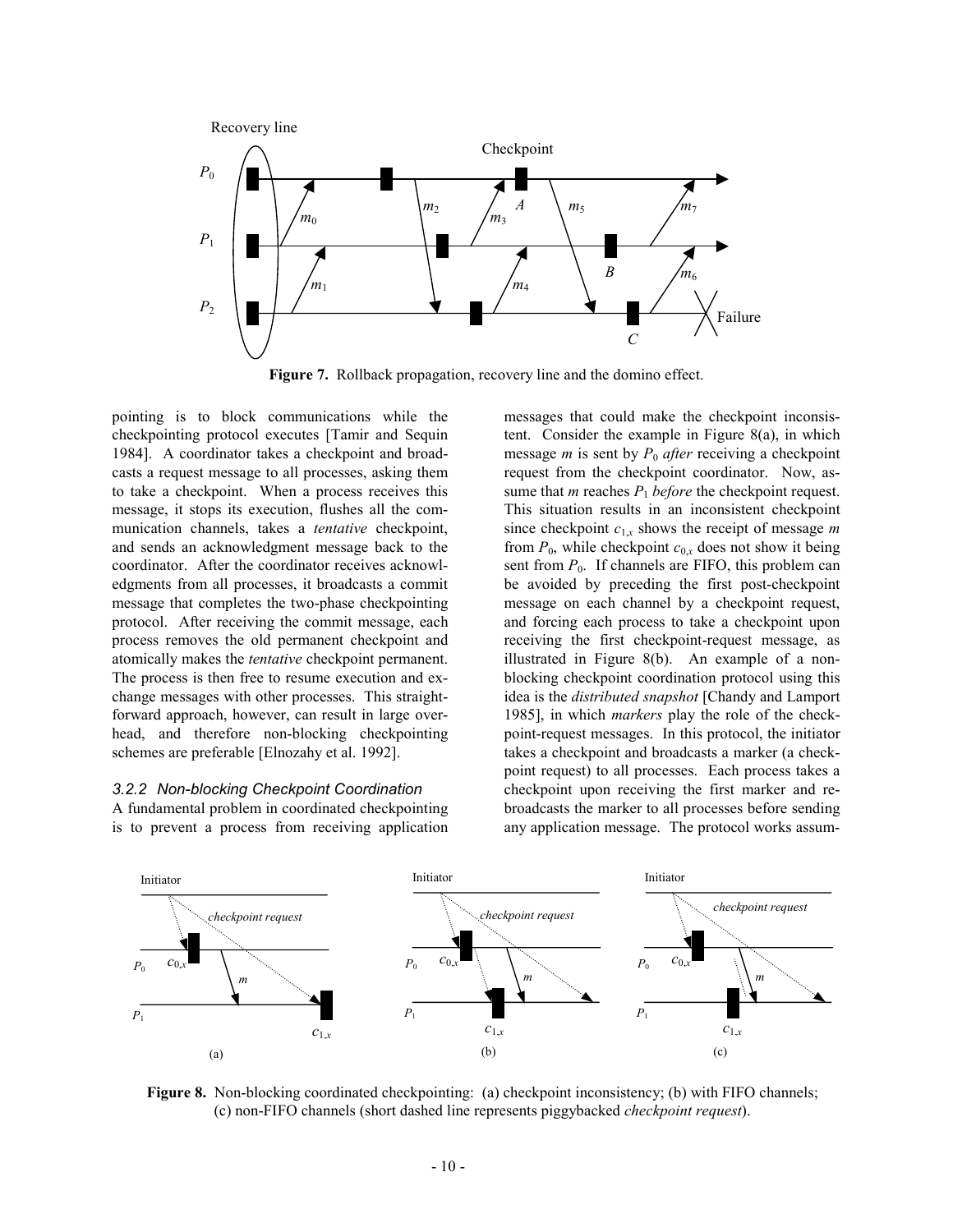ing the channels are reliable and FIFO. If the channels are non-FIFO, the marker can be piggybacked on every post-checkpoint message as in Figure 8(c) [Lai and Yang 1987]. Alternatively, checkpoint indices can serve the same role as markers, where a checkpoint is triggered when the receiver's local checkpoint index is lower than the piggybacked checkpoint index [Elnozahy, et al. 1992; Silva 1997].

### *3.2.3 Checkpointing with Synchronized Clocks*

Loosely synchronized clocks can facilitate checkpoint coordination [Cristian and Jahanian 1991; Tong et al. 1992]. More specifically, loosely synchronized clocks can trigger the local checkpointing actions of all participating processes at approximately the same time without a checkpoint initiator [Cristian and Jahanian 1991]. A process takes a checkpoint and waits for a period that equals the sum of the maximum deviation between clocks and the maximum time to detect a failure in another process in the system. The process can be assured that all checkpoints belonging to the same coordination session have been taken without the need of exchanging any messages. If a failure occurs, it is detected within the specified time and the protocol is aborted.

### *3.2.4 Checkpointing and Communication Reliability*

Depending on the assumption of reliability of the communication channel (Section [2.4\)](#page-4-0), the protocol may require some messages to be saved as part of the checkpoint. Consider the case where reliable channels are assumed. Suppose process *p* sends a message *m* before taking a checkpoint, and that message *m*  arrives at the intended destination at process *q* after *q* has taken its checkpoint. In this case, the recorded state of *p* would show message *m* to have been sent, while *q's* state would show that the message has not been received. If a failure were to force *p* and *q* to roll back to these checkpoints, it would be impossible to guarantee the reliable delivery of *m* after recovery. To avoid this problem, the protocol requires that all in-transit messages be saved by their intended destinations as part of their recorded state. However, if reliable channels are not assumed, then in-transit messages need not be saved, as the recorded state in this case would still be consistent with the assumption of the communication channels (in this case, the loss of message *m* if the system fails and restarts would be equivalent to its loss due to a communication failure in a legal execution).

# *3.2.5 Minimal Checkpoint Coordination*

Coordinated checkpointing requires all processes to participate in every checkpoint. This requirement generates valid concerns about its scalability. It is desirable to reduce the number of processes involved in a coordinated checkpointing session. This can be done since the processes that need to take new checkpoints are only those that have communicated with the checkpoint initiator either directly or indirectly since the last checkpoint [Koo and Toueg 1987].

The following two-phase protocol achieves minimal checkpoint coordination [Koo and Toueg 1987]. During the first phase, the checkpoint initiator identifies all processes with which it has communicated since the last checkpoint and sends them a request. Upon receiving the request, each process in turn identifies all processes it has communicated with since the last checkpoints and sends them a request, and so on, until no more processes can be identified. During the second phase, all processes identified in the first phase take a checkpoint. The result is a consistent checkpoint that involves only the participating processes. In this protocol, after a process takes a checkpoint, it cannot send any message until the second phase terminates successfully, although receiving a message after the checkpoint has been taken is allowed.

# 3.3 Communication-induced Checkpointing

# *3.3.1 Overview*

*Communication-induced checkpointing* (CIC) protocols avoid the domino effect without requiring all checkpoints to be coordinated. In these protocols, processes take two kinds of checkpoints, *local* and *forced.* Local checkpoints can be taken independently, while forced checkpoint *must* be taken to guarantee the eventual progress of the recovery line. In particular, CIC protocols take forced checkpoint to prevent the creation of *useless* checkpoints, *i.e.* checkpoints (such as  $c_{2,2}$  in Figure 9) that will never be part of a consistent global state. Useless checkpoints are not desirable because they do not contribute to the recovery of the system from failures, but they consume resources and cause performance overhead.

As opposed to coordinated checkpointing, CIC protocols do not exchange any special coordination messages to determine when forced checkpoints should be taken: instead, they piggyback protocol-specific information on each application message; the receiver then uses this information to decide if it should take a forced checkpoint. Informally, this decision is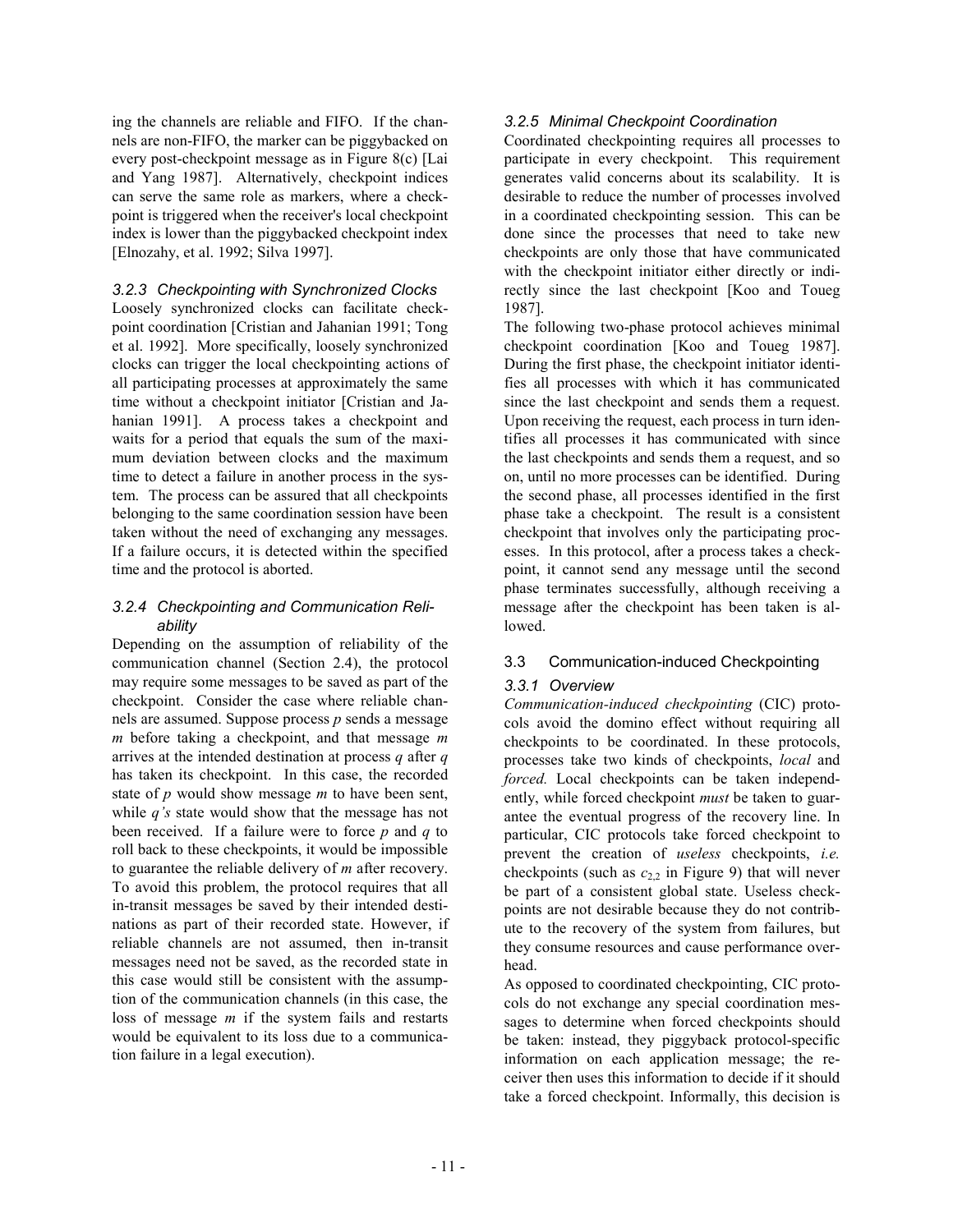

**Figure 9.** Z-paths and Z cycles.

based on the receiver determining if past communication and checkpoint patterns can lead to the creation of useless checkpoints: a forced checkpoint is then taken to break these patterns. This intuition has been formalized in an elegant theory based on the notions of Z-path and Z-cycle.

A *Z-path* (*zigzag path*) is a special sequence of messages that connects two checkpoints [Netzer and Xu 1995]. Let  $\mapsto$  denote Lamport's happen-before relation [Lamport 1978]. Let  $c_{i,x}$  denote the  $x^{\text{th}}$  checkpoint of process  $P_i$ . Also, define the execution portion between two consecutive checkpoints on the same process to be the checkpoint interval starting with the earlier checkpoint. Given two checkpoints  $c_{i,x}$  and  $c_{i,y}$ , a Z-path exists between  $c_{i,x}$  and  $c_{i,y}$  if and only if one of the following two conditions holds:

1.  $x < y$  and  $i = j$ ; or

2. There exists a sequence of messages  $[m_0,$  $m_1, \ldots, m_n$ ,  $n \geq 0$ , such that:

 $c_{i,x} \mapsto \text{send}_i(m_0);$ 

 $\forall$  *l* < *n*, either *deliver<sub>k</sub>*(*m<sub>l</sub>*) and  $send_k(m_{l+1})$  are in the same checkpoint interval, or *deliver*<sub>k</sub> $(m_l) \rightarrow send_k(m_{l+1})$ ; and

• 
$$
deliver_j(m_n) \rightarrow c_{j,y}
$$

where *send<sub>i</sub>* and *deliver<sub>i</sub>* are communication events executed by process  $P_i$ . In Figure 9,  $[m_1, m_2]$  and [ $m_3$ ,  $m_4$ ] are examples of Z-paths between checkpoints  $c_{0,1}$  and  $c_{2,2}$ .

A *Z-cycle* is a Z-path that begins and ends with the same checkpoint. In Figure 9, the Z-path  $[m_5, m_3, m_4]$ is a Z-cycle that starts and ends at checkpoint  $c_{2,2}$ . Zcycles are interesting in the context of CIC protocols because it can be proved that a checkpoint is useless if and only if it is part of a Z-cycle [Netzer and Xu 1995]. Hence, one way to avoid useless checkpoints is to make sure that no Z-path ever becomes a Zcycle.

Traditionally, CIC protocols have been classified in one of two types. *Model-based checkpointing* protocols maintain checkpoint and communication structures that prevent useless checkpoints or achieve some even stronger properties [Wang 1997]. *Indexbased coordination* protocols assign timestamps to local and forced checkpoints such that checkpoints with the same timestamp at all processes form a consistent state. Recently, it has been proved that the two types are fundamentally equivalent [Hélary et al. 1997a], although in practice, there may be some evidence that index-based coordination results in fewer forced checkpoints [Alvisi et al. 1999].

#### *3.3.2 Model-based Protocols*

Model-based checkpointing relies on preventing patterns of communications and checkpoints that could result in Z-cycles and useless checkpoints. A model is set up to detect the possibility that such patterns could be forming within the system, according to some heuristic. A checkpoint is usually forced to prevent the undesirable patterns from occurring. The decision to force a checkpoint is done locally using the information piggybacked on application messages. Therefore, under this style of checkpointing it is possible that multiple processes detect the potential for inconsistent checkpoints and independently force local checkpoints to prevent the formation of undesirable patterns that may never actually materialize or that could be prevented by a single forced checkpoint. Thus, model-based checkpointing always errs on the conservative side by taking more forced checkpoints than is probably necessary, because without explicit coordination, no process has complete information about the global system state.

The literature contains several domino-effect-free checkpoint and communication models. The *MRS* model [Russell 1980] avoids the domino effect by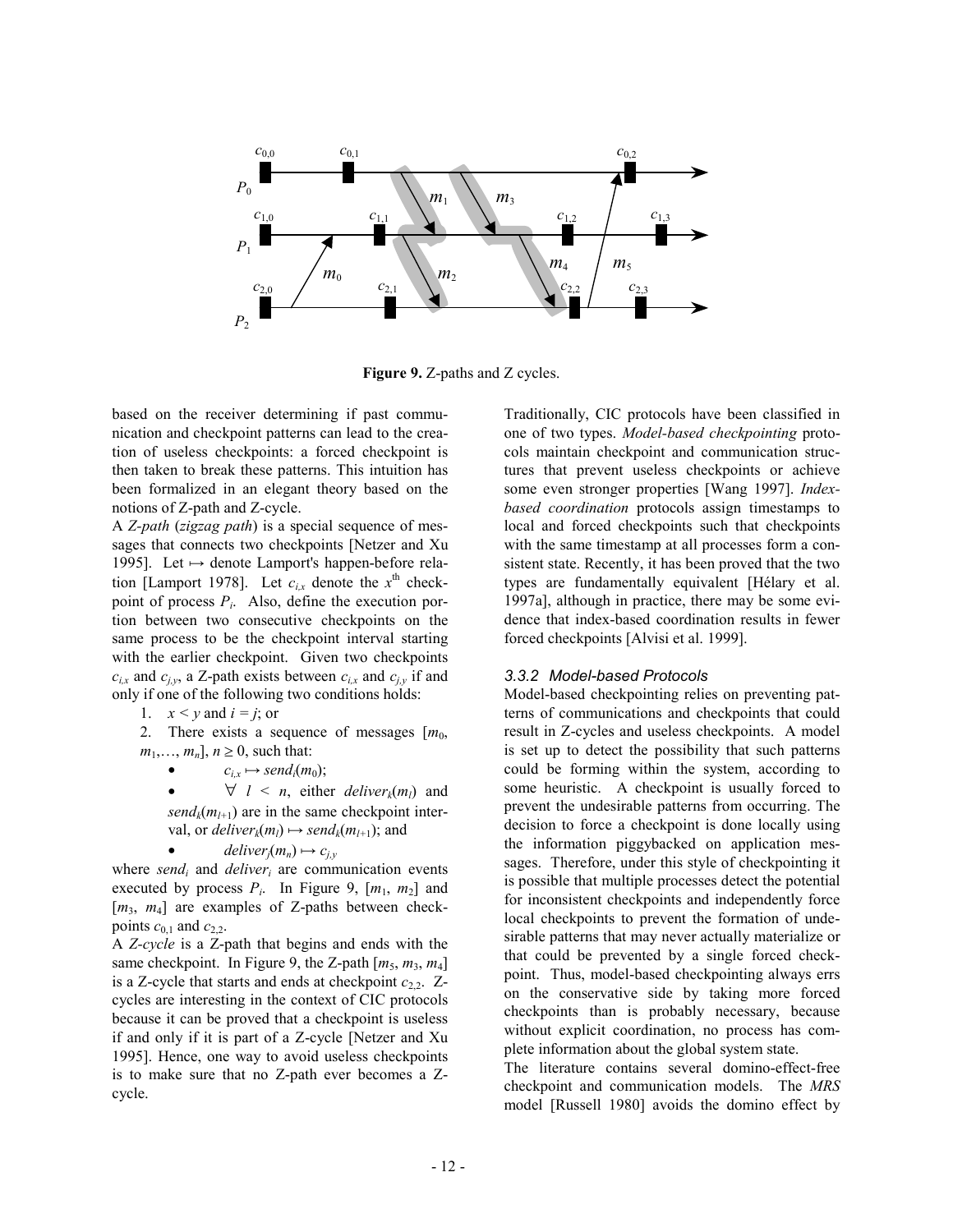<span id="page-12-0"></span>ensuring that within every checkpoint interval all message-receiving events precede all messagesending events. This model can be maintained by taking an additional checkpoint before every message-receiving event that is not separated from its previous message-sending event by a checkpoint [Wang 1997]. Another way to prevent the domino effect is to avoid rollback propagation completely by taking a checkpoint immediately before every message-sending event [Bartlett 1981]. Recent work has focused on ensuring that every checkpoint can belong to a consistent global checkpoint and therefore is not useless [Baldoni et al. 1998; Hélary, et al. 1997a; Hélary et al. 1997b; Netzer and Xu 1995].

#### *3.3.3 Index-based Protocols*

Index-based CIC protocols guarantee, through forced checkpoints if necessary, that (1) if there are two checkpoints  $c_{i,m}$  and  $c_{i,n}$  such that  $c_{i,m} \mapsto c_{i,n}$ , then  $ts(c_{i,n}) \geq ts(c_{i,m})$ , where  $ts(c)$  is the timestamp associated with checkpoint  $c$ ; and  $(2)$  consecutive local checkpoints of a process have increasing timestamps. The timestamps are piggybacked on application messages to help receivers decide when they should force a checkpoint. For instance, the protocol by Briatico et al forces a process to take a checkpoint upon receiving a message with a piggybacked index greater than the local index, and guarantees that the checkpoints having the same index at different processes form a consistent state [Briatico et al. 1984]. Hélary et al instead rely on the observation that if checkpoints' timestamps always increase along a Z-path (as opposed as simply non-decreasing, as required by rule (1) above), then no Z-cycle can ever form [Hélary, et al. 1997b]. More sophisticated protocols piggyback more information on top of application messages to minimize the number of forced checkpoints [Hélary, et al. 1997b].

CIC protocols can potentially have several performance advantages over other styles of checkpointing. Because CIC allows considerable autonomy in deciding when to take checkpoints, processes can take local checkpoints when their state is small and saving it incurs a small overhead [Li and Fuchs 1990; Plank et al. 1995b]. CIC protocols may also, in theory, scale up well in systems with a large number of processes, since they do not require processes to participate in a globally coordinated checkpoint. We discuss the degree to which these advantages materialize in practice in Section 5.

### 4. LOG-BASED ROLLBACK RECOVERY

As opposed to checkpoint-based rollback recovery, log-based rollback recovery makes explicit use of the fact that a process execution can be modeled as a sequence of deterministic state intervals, each starting with the execution of a nondeterministic event [Strom and Yemini 1985]. Such an event can be the receipt of a message from another process or an event internal to the process. Sending a message, however, is *not* a nondeterministic event. For example, in Figure 7, the execution of process  $P_0$  is a sequence of four deterministic intervals. The first one starts with the creation of the process, while the remaining three start with the receipt of messages  $m_0$ ,  $m_3$ , and  $m_7$ , respectively. Sending message  $m<sub>2</sub>$  is uniquely determined by the initial state of  $P_0$  and by the receipt of message  $m_0$ , and is therefore not a nondeterministic event.

Log-based rollback recovery assumes that all nondeterministic events can be identified and their corresponding determinants can be logged to stable storage. During failure-free operation, each process logs the determinants of all the nondeterministic events that it observes onto stable storage. Additionally, each process also takes checkpoints to reduce the extent of rollback during recovery. After a failure occurs, the failed processes recover by using the checkpoints and logged determinants to replay the corresponding nondeterministic events precisely as they occurred during the pre-failure execution. Because execution within each deterministic interval depends only on the sequence of nondeterministic events that preceded the interval's beginning, the prefailure execution of a failed process can be reconstructed during recovery up to the first nondeterministic event whose determinant is not logged.

Log-based rollback-recovery protocols have been traditionally called "message logging protocols." The association of nondeterministic events with messages is rooted in the earliest systems that proposed and implemented this style of recovery [Bartlett 1981; Borg, et al. 1989; Strom and Yemini 1985]. These systems translated nondeterministic events into deterministic message receipt events.

Log-based rollback-recovery protocols guarantee that upon recovery of all failed processes, the system does not contain any orphan process, i.e., a process whose state depends on a nondeterministic event that cannot be reproduced during recovery. The way in which a specific protocol implements this condition affects the protocol's failure-free performance overhead, latency of output commit, and simplicity of recovery and garbage collection, as well as its potential for rolling back correct processes. There are three flavors of these protocols: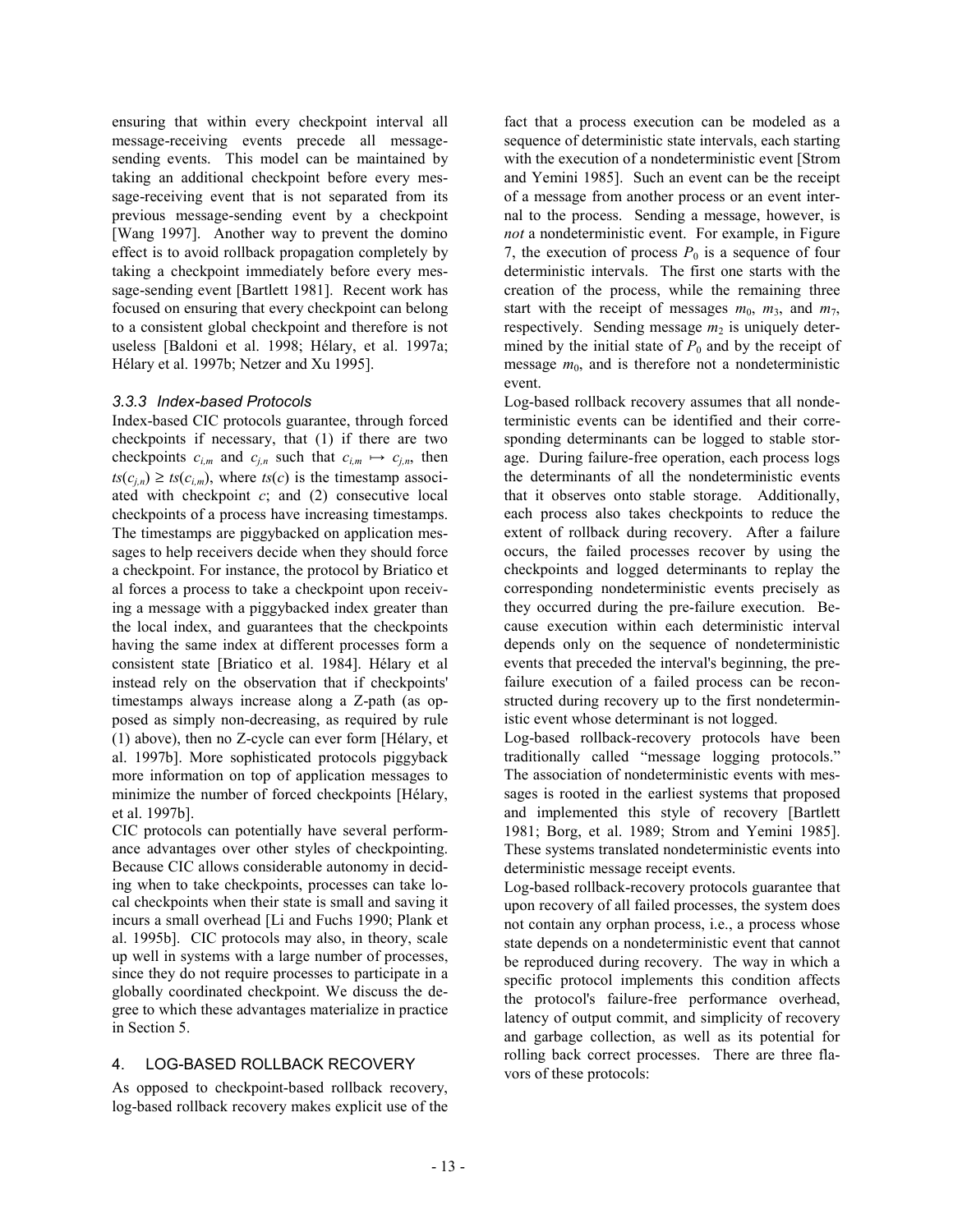- Pessimistic log-based rollback-recovery protocols guarantee that orphans are never created due to a failure. These protocols simplify recovery, garbage collection and output commit, at the expense of higher failure-free performance overhead.
- Optimistic log-based rollback-recovery protocols reduce the failure-free performance overhead, but allow orphans to be created due to failures. The possibility of having orphans complicates recovery, garbage collection and output commit.
- Causal log-based rollback-recovery protocols attempt to combine the advantages of low performance overhead and fast output commit, but they may require complex recovery and garbage collection.

We present log-based rollback-recovery protocols by first specifying a property that guarantees that no orphans are created during an execution, and then by discussing how the three major classes of log-based rollback-recovery protocols implement this consistency condition.

### 4.1 The No-Orphans Consistency Condition

Let *e* be a nondeterministic event that occurs at process *p*, we define:

- *Depend*( $e$ ), the set of processes that are affected by a nondeterministic event *e.* This set consists of *p*, and any process whose state depends on the event *e* according to Lamport's *happened before* relation [Lamport 1978].
- $Log(e)$ , the set of processes that have logged a copy of *e*'s determinant in their volatile memory.
- *Stable*(*e*), a predicate that is true if *e*'s determinant is logged on stable storage.

A process *p* becomes an orphan when *p* itself does not fail and *p*'s state depends on the execution of a nondeterministic event *e* whose determinant cannot be recovered from stable storage or from the volatile memory of a surviving process. Formally [Alvisi 1996]:

### $\forall e: \neg \text{Stable}(e) \Rightarrow \text{Depend}(e) \subseteq \text{Log}(e)$

We call this property the *always-no-orphans* condition. It stipulates that if any surviving process depends on an event *e*, that either the event is logged on stable storage, or the process has a copy of the determinant of event *e*. If neither condition is true, then the process is an orphan because it depends on an event *e* that cannot be generated during recovery since its determinant has been lost.

# 4.2 Pessimistic Logging

### *4.2.1 Overview*

Pessimistic logging protocols are designed under the assumption that a failure can occur after any nondeterministic event in the computation. This assumption is "pessimistic" since in reality failures are rare. In their most straightforward form, pessimistic protocols log to stable storage the determinant of each nondeterministic event before the event is allowed to affect the computation. These pessimistic protocols implement the following property, often referred to as *synchronous logging*, which is a strengthening of the always-no-orphans condition:

$$
\forall e: \neg \mathit{Stable}(e) \Rightarrow |\mathit{Depend}(e)| = 0
$$

This property stipulates that if an event has not been logged on stable storage, then no process can depend on it.

In addition to logging determinants, processes also take periodic checkpoints to limit the amount of work that has to be repeated in execution replay during recovery. Should a failure occur, the application program is restarted from the most recent checkpoint and the logged determinants are used during recovery to recreate the pre-failure execution.

Consider the example in Figure 10. During failurefree operation the logs of processes  $P_0$ ,  $P_1$  and  $P_2$ contain the determinants needed to replay messages [*m*0, *m*4, *m*7], [*m*1, *m*3, *m*6] and [*m*2, *m*5], respectively. Suppose processes  $P_1$  and  $P_2$  fail as shown, restart from checkpoints *B* and *C*, and roll forward using their determinant logs to deliver again the same sequence of messages as in the pre-failure execution. This guarantees that  $P_1$  and  $P_2$  will repeat exactly their pre-failure execution and re-send the same messages. Hence, once recovery is complete, both processes will be consistent with the state of  $P_0$  that includes the receipt of message  $m_7$  from  $P_1$ .

In a pessimistic logging system, the observable state of each process is always recoverable. This property has four advantages:

- 1. Processes can send messages to the outside world without running a special protocol.
- 2. Processes restart from their most recent checkpoint upon a failure, therefore limiting the extent of execution that has to be replayed. Thus, the frequency of checkpoints can be determined by trading off the desired runtime performance with the desired protection of the on-going execution.
- 3. Recovery is simplified because the effects of a failure are confined only to the processes that fail. Functioning processes continue to operate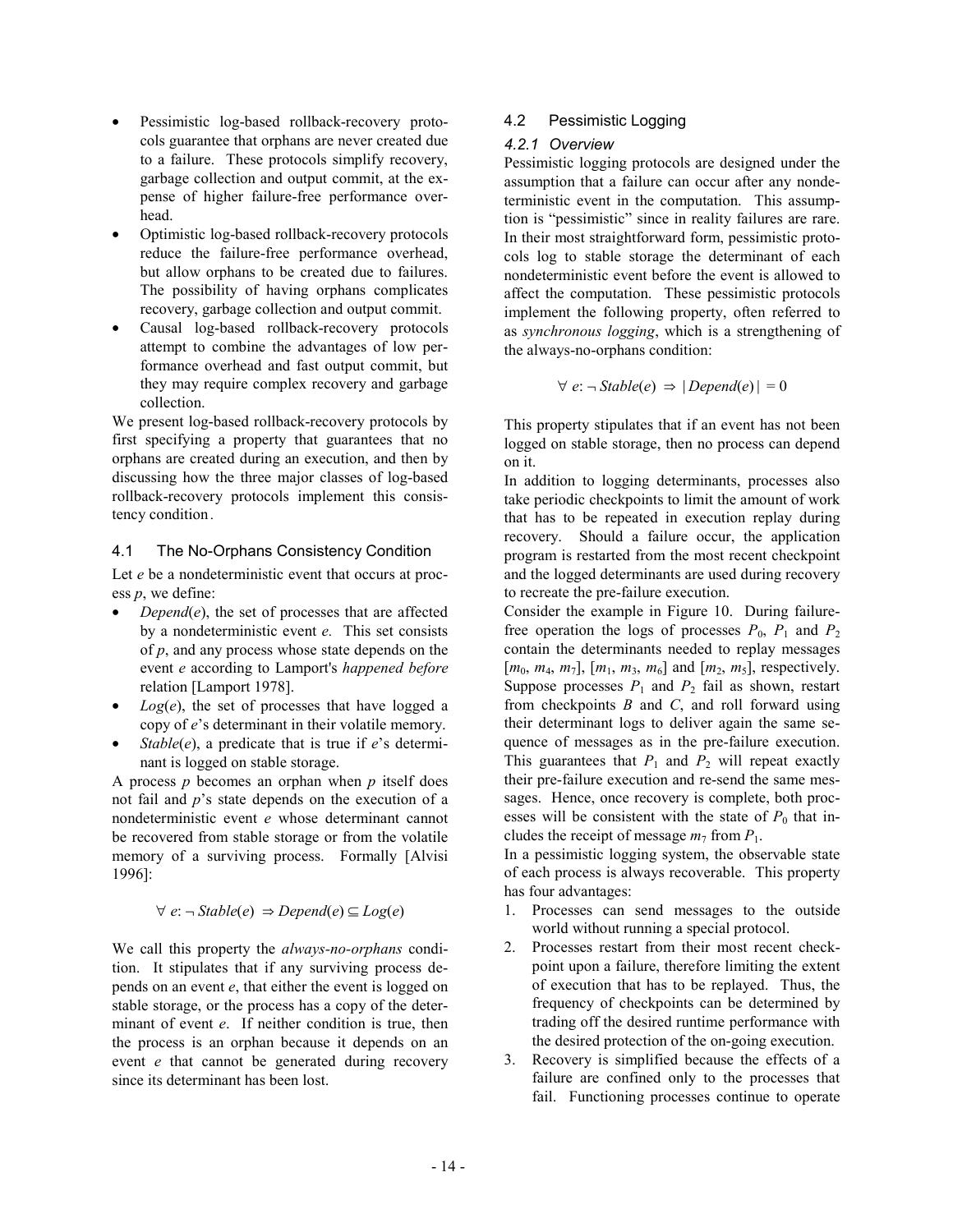and never become orphans because a process always recovers to the state that included its most recent interaction with any other process including OWP. This is highly desirable in practical systems [Huang and Wang 1995].

4. Garbage collection is simple. Older checkpoints and determinants of nondeterministic events that occurred before the most recent checkpoint can be reclaimed because they will never be needed for recovery.

The price to be paid for these advantages is a performance penalty incurred by synchronous logging. Implementations of pessimistic logging must therefore resort to special techniques to reduce the effects of synchronous logging on performance. Some protocols rely on special hardware to facilitate logging [Borg, et al. 1989], while others may limit the number of tolerated failures to improve performance [Johnson and Zwaenepoel 1987; Juang and Venkatesan 1991].

#### *4.2.2 Techniques for Reducing Performance Overhead*

Synchronous logging can potentially result in a high performance overhead. This overhead can be lowered using special hardware. For example, fast nonvolatile semiconductor memory can be used to implement stable storage [Banâtre et al. 1988]. Synchronous logging in such an implementation is orders of magnitude cheaper than with a traditional implementation of stable storage that uses magnetic disk devices. Another form of hardware support uses a special bus to guarantee atomic logging of all messages exchanged in the system [Borg, et al. 1989]. Such hardware support ensures that the log of one machine is automatically stored on a designated backup without blocking the execution of the application program. This scheme, however, requires that all nondeterministic events be converted into *external* messages [Bartlett 1981; Borg, et al. 1989].

Some pessimistic logging systems reduce the overhead of synchronous logging without relying on hardware. For example, the *Sender-Based Message Logging* (SBML) protocol keeps the determinants corresponding to the delivery of each message *m* in the volatile memory of its sender [Johnson and Zwaenepoel 1987]. The determinant of *m*, which consists of its content and the order in which it was delivered, is logged in two steps. First, before sending *m*, the sender logs its content in volatile memory. Then, when the receiver of *m* responds with an acknowledgment that includes the order in which the message was delivered, the sender adds to the determinant the ordering information. SBML avoids the overhead of accessing stable storage but tolerates only one failure and cannot handle nondeterministic events internal to a process. Extensions to this technique can tolerate more than one failure in special network topologies [Juang and Venkatesan 1991].

#### *4.2.3 Relaxing Logging Atomicity*

The performance overhead of pessimistic logging can be reduced by delivering a message or an event and deferring its logging until the receiver communicates with any other process, including OWP [Johnson and Zwaenepoel 1987]. In the example of Figure 10, process  $P_0$  may defer the logging of messages  $m_4$  and  $m_7$  until it communicates with another process or the outside world. Process  $P_0$  implements the following weaker property, which still guarantees the alwaysno-orphans condition:

$$
\forall e: \neg \mathit{Stable}(e) \Rightarrow |\mathit{Depend}(e)| \le 1
$$

This property relaxes the condition of pessimistic logging by allowing a single process to be affected by an event that has yet to be logged, provided that the



**Figure 10.** Pessimistic logging.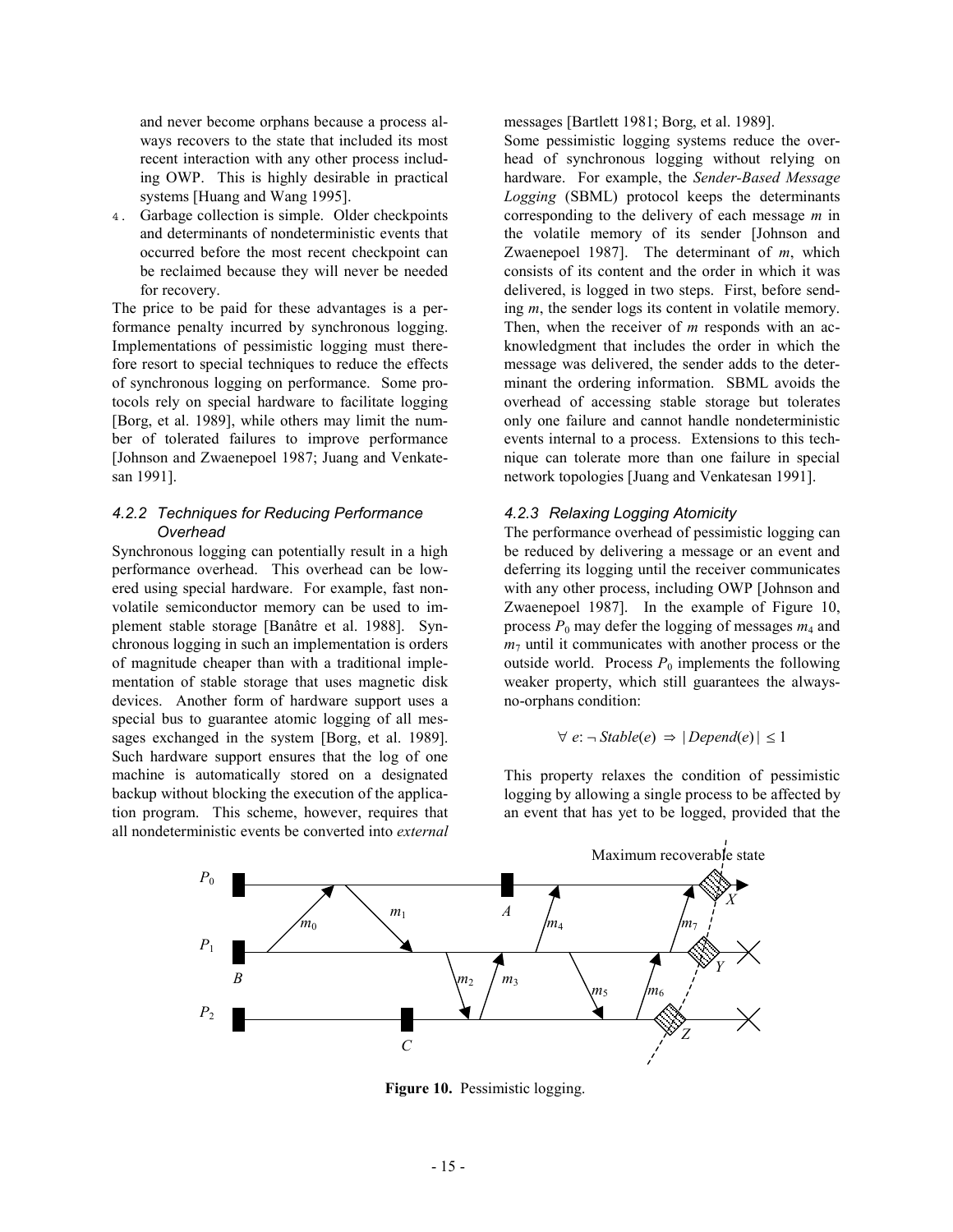process does not externalize the effect of this dependency to other processes including OWP. Thus, messages  $m_4$  and  $m_7$  are allowed to affect process  $P_0$ , but this effect is local – no other process or the outside world can see it until the messages are logged.

The *observed* behavior of each process is the same as with an implementation that logs events before delivering them to applications. Event logging and delivery are not performed in one atomic operation in this variation of pessimistic logging. This scheme reduces overhead because several events can be logged in one operation, reducing the frequency of synchronous access to stable storage. Latency of interprocess communication and output commit are not reduced since a logging operation may often be needed before sending a message.

Systems that separate logging of an event from its delivery may lose the last messages delivered before a failure. This may be a problem for applications that assume that processes communicate through reliable channels. Consider one of these applications going through the execution shown in Figure 10, and assume that process  $P_0$  fails after delivering messages  $m_4$  and  $m_7$  but before the corresponding determinants—containing the content and order of receipt of the messages—are logged. Protocols in which the receiver logs the message content cannot guarantee that the recovered  $P_0$  will ever deliver  $m_4$  and  $m_7$ , violating the assumption about reliable channels. This problem does not arise in protocols that log messages at the sender or do not assume reliable communication channels [Elnozahy 1993; Johnson 1989; Johnson and Zwaenepoel 1987].

#### 4.3 Optimistic Logging

#### *4.3.1 Overview*

In optimistic logging protocols, processes log determinants *asynchronously* to stable storage [Strom and Yemini 1985]. These protocols make the optimistic assumption that logging will complete before a failure occurs. Determinants are kept in a volatile log, which is periodically flushed to stable storage. Thus, optimistic logging does not require the application to block waiting for the determinants to be actually written to stable storage, and therefore incurs little overhead during failure-free execution. However, this advantage comes at the expense of more complicated recovery and garbage collection, and slower output commit than in pessimistic logging. If a process fails, the determinants in its volatile log will be lost, and the state intervals that were started by the nondeterministic events corresponding to these determinants cannot be recovered. Furthermore, if the failed process sent a message during any of the state intervals that cannot be recovered, the receiver of the message becomes an orphan process and must roll back to undo the effects of receiving the message. Optimistic protocols do not implement the *alwaysno-orphans* condition, and therefore permit the temporary creation of orphan processes. However, they require that the property holds by the time recovery is complete. This is achieved during recovery by rolling back orphan processes until their states do not depend on any message whose determinant has been lost. For example, suppose process  $P_2$  in Figure 11 fails before the determinant for  $m<sub>5</sub>$  is logged to stable storage. Process  $P_1$  then becomes an orphan process and must roll back to undo the effects of receiving the orphan message  $m_6$ . The rollback of  $P_1$  further forces  $P_0$  to roll back to undo the effects of receiving message  $m_7$ .

To perform these rollbacks correctly, optimistic logging protocols track causal dependencies during failure-free execution. Upon a failure, the dependency information is used to calculate and recover the latest global state of the pre-failure execution in which no process is in an orphan.

The above example also illustrates why optimistic



**Figure 11.** Optimistic logging.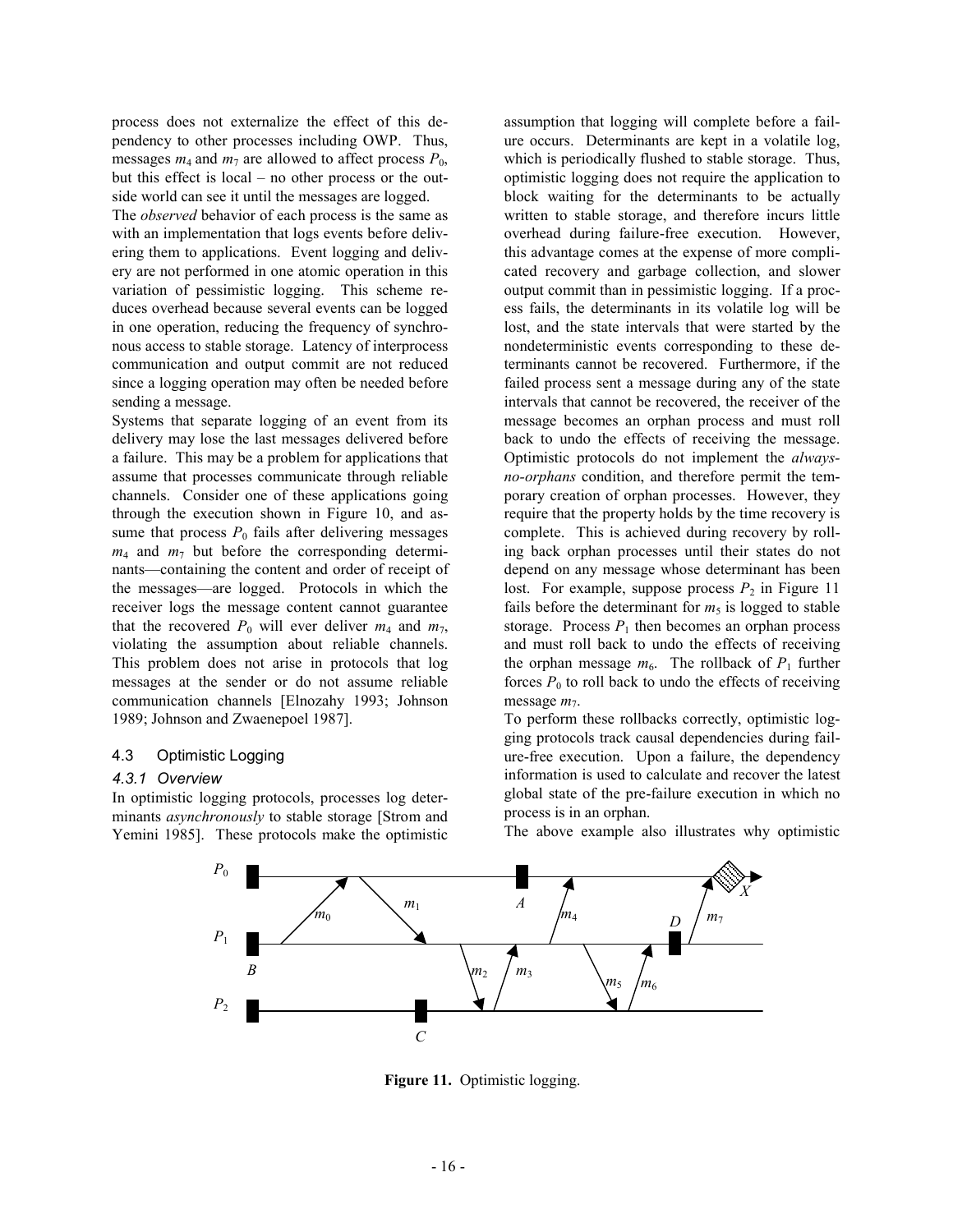logging protocols require a nontrivial garbage collection algorithm. While pessimistic protocols need only keep the most recent checkpoint of each process, optimistic protocols may need to keep multiple checkpoints. In the example, the failure of  $P_2$  forces *P*1 to restart from checkpoint *B* instead of its most recent checkpoint *D*.

Finally, since determinants are logged asynchronously, output commit in optimistic logging protocols generally requires multi-host coordination to ensure that no failure scenario can revoke the output. For example, if process  $P_0$  needs to commit output at state *X*, it must log messages  $m_4$  and  $m_7$  to stable storage and ask  $P_2$  to log  $m_2$  and  $m_5$ .

#### *4.3.2 Synchronous vs. Asynchronous Recovery*

Recovery in optimistic logging protocols can be either *synchronous* or *asynchronous*. In synchronous recovery [Johnson 1989; Sistla and Welch 1989], all processes run a recovery protocol to compute the maximum recoverable system state based on dependency and logged information, and then perform the actual rollbacks. During failure-free execution, each process increments a *state interval index* at the beginning of each state interval. Dependency tracking can be either *direct* or *transitive*.

In direct dependency tracking [Johnson 1989; Sistla and Welch 1989], the state interval index of the sender is piggybacked on each outgoing message to allow the receiver to record the dependency directly caused by the message. These direct dependencies can then be assembled at recovery time to obtain complete dependency information. Alternatively, transitive dependency tracking [Sistla and Welch 1989; Strom and Yemini 1985] can be used: each process  $P_i$  maintains a size- $N$  vector  $TD_i$ , where *TD<sub>i</sub>*[*i*] is  $P_i$ 's current state interval index, and *TD<sub>i</sub>*[*j*], *j*  $\neq i$ , records the highest index of any state interval of  $P_i$  on which  $P_i$  depends. Transitive dependency tracking generally incurs a higher failure-free overhead for piggybacking and maintaining the dependency vectors, but allows faster output commit and recovery.

In asynchronous recovery, a failed process restarts by sending a rollback announcement broadcast or a recovery message broadcast to start a new *incarnation* [Strom and Yemini 1985]. Upon receiving a rollback announcement, a process rolls back if it detects that it has become an orphan with respect to that announcement, and then broadcasts its own rollback announcement. Since rollback announcements from multiple incarnations of the same process may coexist in the system, each process in general needs to track the dependency of its state on every incarnation of all processes to correctly detect orphaned states. A way to limit dependency tracking to only one incarnation of each process is to force a process to delay its delivery of certain messages. That is, before a process *Pi* can deliver any message carrying a dependency on an unknown incarnation of process  $P_i$ ,  $P_i$  must first receive rollback announcements from  $P_i$ to verify that  $P_i$ 's current state does not depend on any invalid state of  $P_i$ 's previous incarnations. Piggybacking all rollback announcements known to a process on every outgoing message can eliminate blocking, and the amount of piggybacked information can be further reduced to a provable minimum [Smith and Johnson 1996].

Another issue in asynchronous recovery protocols is the possibility of *exponential rollbacks.* This phenomenon occurs if a single failure causes a process to roll back an exponential number of times [Sistla and Welch 1989]. Figure 12 gives an example, where each integer pair  $(i, x)$  represents the  $x<sup>th</sup>$  state interval of the  $i^{\text{th}}$  incarnation of a process. Suppose  $P_0$  fails and loses its interval  $(1,2)$ . When  $P_0$ 's rollback an-



Figure 12. Exponential rollbacks.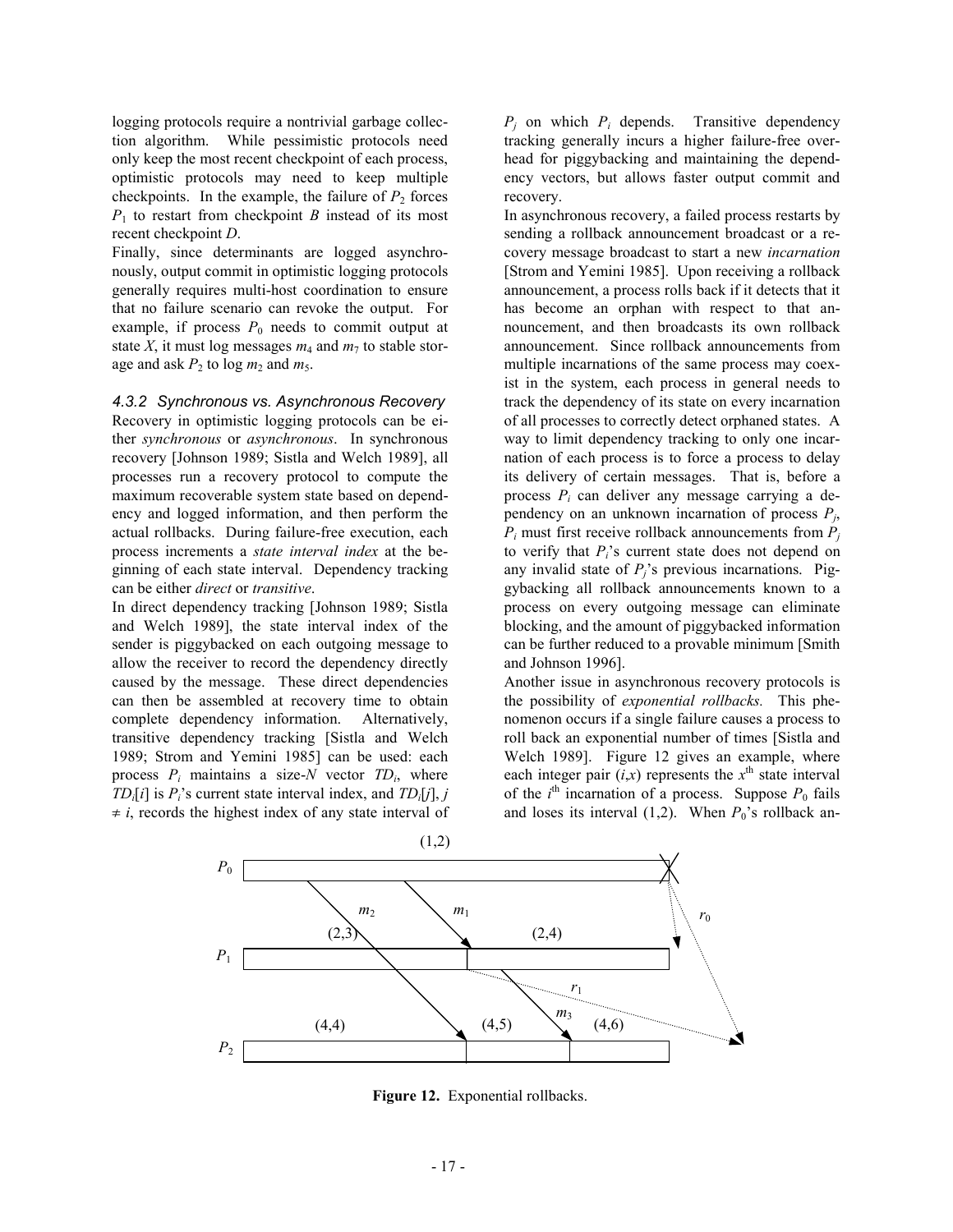nouncement  $r_0$  reaches  $P_1$ , the latter rolls back to interval (2,3) and broadcasts another rollback announcement  $r_1$ . If  $r_1$  reaches  $P_2$  before  $r_0$  does,  $P_2$ will first roll back to  $(4,5)$  in response to  $r_1$ , and later roll back again to  $(4,4)$  upon receiving  $r_0$ . By generalizing this example, we can construct scenarios in which process  $P_i$ ,  $i > 0$ , rolls back  $2^{i-1}$  times in response to  $P_0$ 's failure.

Several approaches have been proposed to ensure that any process will roll back at most once in response to a single failure. Exponential rollbacks can be eliminated by distinguishing failure announcements from rollback announcements and by broadcasting only the former [Sistla and Welch 1989]. Another possibility is to piggyback the original rollback announcement from the failed process on every subsequent rollback announcement that it triggers. For example, in Figure 12, process  $P_1$  piggybacks  $r_0$  on  $r_1$ . Exponential rollbacks can be avoided by piggybacking all rollback announcements on every application message [Smith and Johnson 1996].

#### 4.4 Causal Logging

#### *4.4.1 Overview*

Causal logging has the failure-free performance advantages of optimistic logging while retaining most of the advantages of pessimistic logging [Alvisi 1996; Elnozahy 1993]. Like optimistic logging, it avoids synchronous access to stable storage except during output commit. Like pessimistic logging, it allows each process to commit output independently and never creates orphans, thereby isolating each process from the effects of failures that occur in other processes. Furthermore, causal logging limits the rollback of any failed process to the most recent checkpoint on stable storage. This reduces the storage overhead and the amount of work at risk. These advantages come at the expense of a more complex recovery protocol.

Causal logging protocols ensure the *always-noorphans property* by ensuring that the determinant of each nondeterministic event that causally precedes the state of a process is either stable or it is available locally to that process. Consider the example in Figure 13(a). While messages  $m_5$  and  $m_6$  may be lost upon the failure, process  $P_0$  at state  $X$  will have logged the determinants of the nondeterministic events that causally precede its state according to Lamport's *happened-before* relation [Lamport 1978]. These events consist of the delivery of messages  $m_0$ ,  $m_1$ ,  $m_2$ ,  $m_3$  and  $m_4$ . The determinant of each of these nondeterministic events is either logged on stable storage or is available in the volatile log of process



**Figure 13.** Causal logging. (a) Maximum recoverable states, and (b) antecedence graph of *P*0 at state *X*.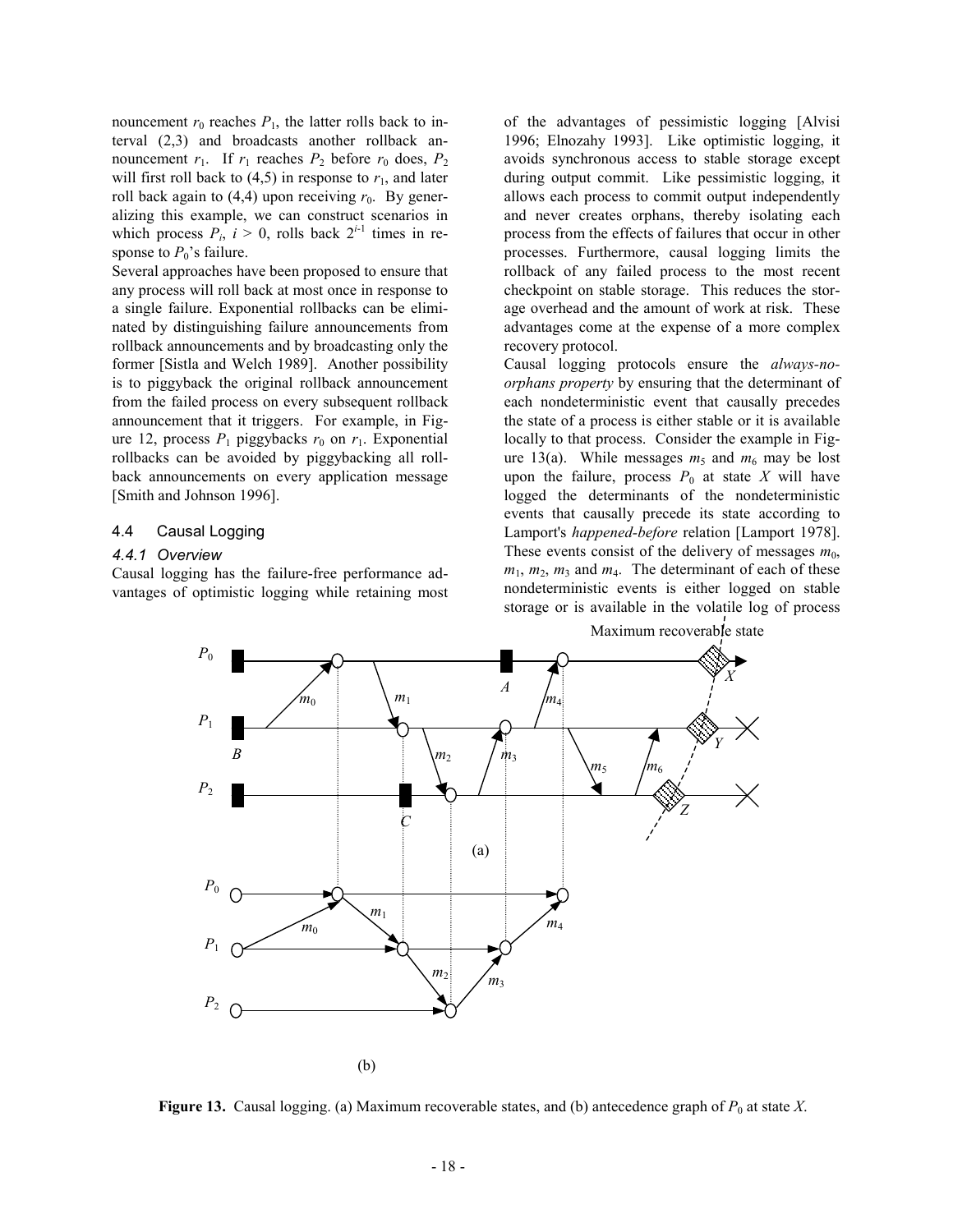$P_0$ . The determinant of each of these events contains the order in which its original receiver delivered the corresponding message. The message sender, as in sender-based message logging, logs the message content. Thus, process  $P_0$  will be able to "guide" the recovery of  $P_1$  and  $P_2$  since it knows the order in which  $P_1$  should replay messages  $m_1$  and  $m_3$  to reach the state from which  $P_1$  sends message  $m_4$ . Similarly,  $P_0$  has the order in which  $P_2$  should replay message  $m_2$  to be consistent with both  $P_0$  and  $P_1$ . The content of these messages is obtained from the sender log of  $P_0$  or regenerated deterministically during the recovery of  $P_1$  and  $P_2$ . Notice that information about  $m_5$ and  $m_6$  is not available anywhere. These messages may be replayed after recovery in a different order, if at all. However, since they had no effect on a surviving process or the outside world, the resulting state is consistent. The determinant log kept by each process acts as an insurance to protect it from the failures that occur in other processes. It also allows the process to make its state recoverable by simply logging the information available locally. Thus, a process does not need to run a multi-host protocol to commit output.

# *4.4.2 Tracking Causality*

Causal logging protocols implements the *always-noorphans* condition by having processes piggyback the non-stable determinants in their volatile log on the messages they send to other processes. On receiving a message, a process first adds any piggybacked determinant to its volatile determinant log and then delivers the message to the application.

The *Manetho* system propagates the causal information in an *antecedence graph* [Elnozahy 1993]. The antecedence graph provides every process in the system with a complete history of the nondeterministic events that have causal effects on its state. The graph has a node representing each nondeterministic event that precedes the state of a process, and the edges correspond to the *happened-before* relation [Lamport 1978]. Figure 13(b) shows the antecedence graph of process  $P_0$  of Figure 13(a) at state *X*. During failurefree operation, each process piggybacks on each application message the determinants that contain the receipt orders of its direct and transitive antecedents, i.e., its local antecedence graph. The receiver of the message records these receipt orders in its volatile log.

In practice, carrying the entire graph on each application message may lead to an unacceptable overhead. Fortunately, each message carries a graph that is a superset of the one piggybacked on the previous message sent from the same host. This fact can be used in practical implementations to reduce the amount of information carried on application messages. Thus, any message between processes *p* and *q* carries only the difference between the graphs piggybacked on the previous message exchanged between these two

|                             | Uncoordinated<br>Checkpointing | Coordinated<br>Checkpointing      | Comm. In-<br>duced Check-<br>pointing  | Pessimistic<br>Logging  | Optimistic<br>Logging                | Causal Log-<br>ging  |
|-----------------------------|--------------------------------|-----------------------------------|----------------------------------------|-------------------------|--------------------------------------|----------------------|
| PWD as-<br>sumed?           | N <sub>0</sub>                 | N <sub>0</sub>                    | N <sub>0</sub>                         | Yes                     | Yes                                  | Yes                  |
| Check-<br>point/proce<br>SS | Several                        | 1                                 | Several                                | 1                       | Several                              | 1                    |
| Domino<br>effect            | Possible                       | N <sub>0</sub>                    | N <sub>0</sub>                         | N <sub>0</sub>          | N <sub>0</sub>                       | N <sub>0</sub>       |
| Orphan<br>processes         | Possible                       | N <sub>0</sub>                    | Possible                               | N <sub>0</sub>          | Possible                             | N <sub>0</sub>       |
| Rollback<br>extent          | Unbounded                      | Last global<br>checkpoint         | Possibly sev-<br>eral check-<br>points | Last check-<br>point    | Possibly<br>several<br>checkpoints   | Last check-<br>point |
| Recovery<br>data            | Distributed                    | Distributed                       | Distributed                            | Distributed<br>or local | Distributed<br>or local              | Distributed          |
| Recovery<br>protocol        | Distributed                    | Distributed                       | Distributed                            | Local                   | Distributed                          | Distributed          |
| Output<br>commit            | Not possible                   | Global coordi-<br>nation required | Global coordi-<br>nation required      | Local deci-<br>sion     | Global coor-<br>dination<br>required | Local deci-<br>sion  |

**Table 1** A comparison between various flavors of rollback-recovery protocols.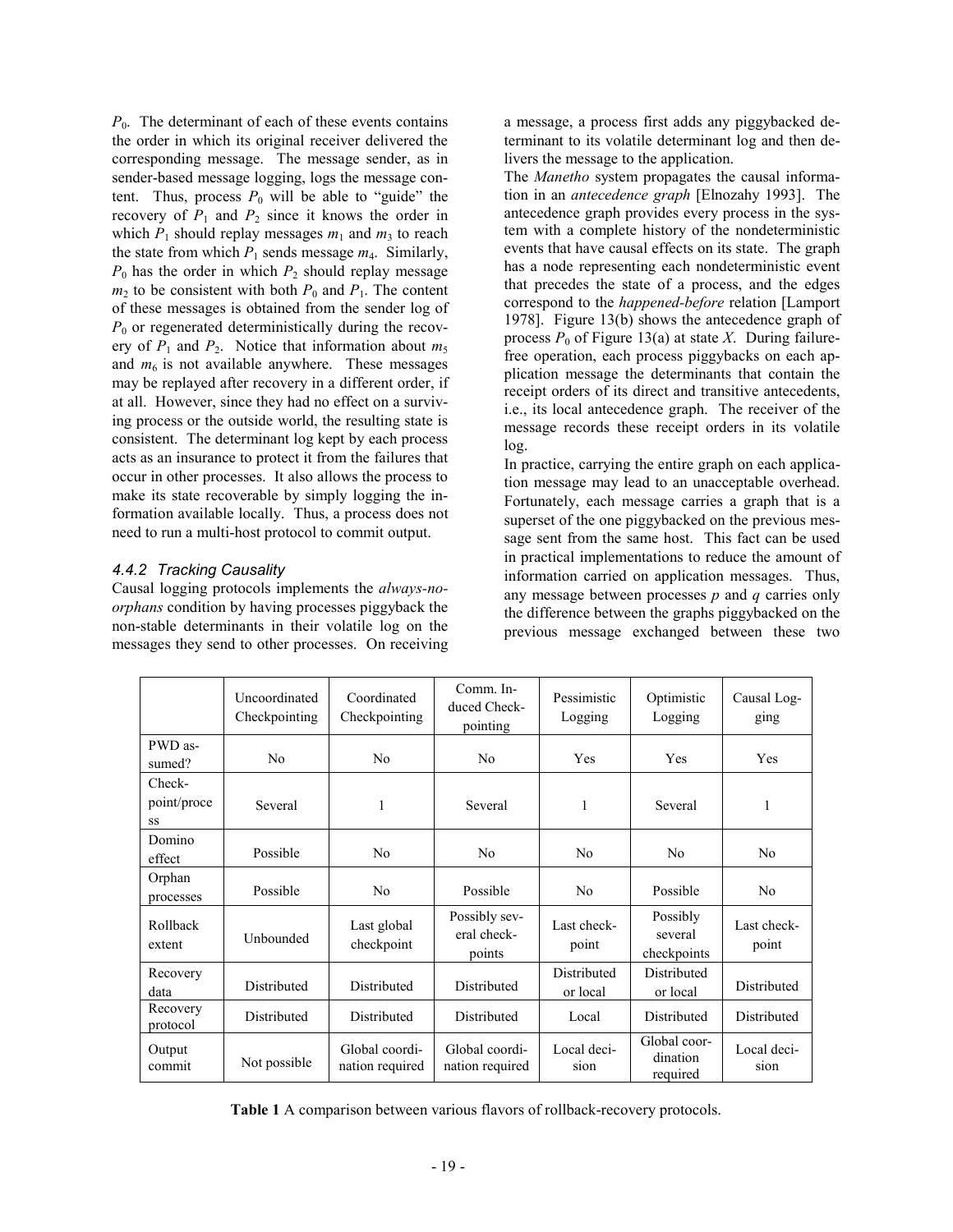<span id="page-19-0"></span>hosts. Furthermore, if *p* has recently received a message from *q*, it can exclude the graph portions that have been piggybacked on that message. Process *q* already has the information in these excluded portions, and therefore transmitting them serves no purpose. Other optimizations are also possible but depend on the semantics of the communication protocol. An implementation of this technique shows that it has very low overhead in practice [Elnozahy 1993]. Further reduction of the overhead is possible if the system is willing to tolerate a number of failures that is less than the total number of processes in the system. This observation is the basis of Family Based Logging protocols (FBL) that are parameterized by the number of tolerated failures [Alvisi 1996]. The basis of these protocols is that to tolerate *f* process failures, it is sufficient to log each nondeterministic event in the volatile store of  $f + 1$  different hosts. Hence, the predicate *Stable*(*e*) holds as soon as  $|Log(e)| > f$ . Sender-based logging is used to support message replay during recovery and determinants are piggybacked on application messages. However, unlike Manetho, propagation of information about an event stops when it has been recorded in *f +* 1 processes. For  $f \leq N$ , FBL protocols do not access stable storage except for checkpointing. Reducing access to stable storage in turn reduces performance overhead and implementation complexity. Applications pay only the overhead that corresponds to the number of failures they are willing to tolerate. An implementation for the protocol with  $f = 1$  confirms that the performance overhead is very small [Alvisi 1996]. The Manetho protocol is an FBL protocol corresponding to the case of  $f = N$ .

# 4.5 Comparison

Different rollback-recovery protocols offer different tradeoffs with respect to performance overhead, latency of output commit, storage overhead, ease of garbage collection, simplicity of recovery, freedom from domino effect, freedom from orphan processes, and the extent of rollback. Table 1 summarizes a comparison between the different variations of rollback-recovery protocols.

Since garbage collection and recovery both involve calculating a recovery line, they can be performed by simple procedures under coordinated checkpointing and pessimistic logging, both of which have a predetermined recovery line during failure-free execution. The extent of any potential rollback determines the maximum number of checkpoints each process needs to retain. Uncoordinated checkpointing can have unbounded rollbacks, and a process may need to retain up to *N* checkpoints if the optimal garbage collection algorithm is used [Wang et al. 1995b]. Also, several checkpoints may need to be kept under optimistic logging, depending on the specifics of the logging scheme. Note that we do not include failurefree overhead as a factor in the comparison. Several studies have shown that these protocols perform reasonably well in practice, and that several factors such as checkpointing frequency, machine speed, and stable storage bandwidth play more important roles than the fundamental aspects of a particular protocol [Alvisi 1996; Elnozahy 1993; Elnozahy, et al. 1992; Huang and Kintala 1993; Johnson 1989; Muller et al. 1994; Plank 1993; Plank, et al. 1995b; Ruffin 1992] [Silva 1997].

### 5. IMPLEMENTATION ISSUES

### 5.1 Overview

While there is a rich body of research on the algorithmic aspects of rollback-recovery protocols, reports on experimental prototypes or commercial implementations are relatively scarce. The few experimental studies available have shown that building rollback-recovery protocols with low failure-free overhead is feasible. These studies also provide ample evidence that the main difficulty in implementing these protocols lies in the complexity of handling recovery [Elnozahy 1993]. It is interesting to note that all commercial implementations of message logging use pessimistic logging because it simplifies recovery [Borg, et al. 1989; Huang and Wang 1995]. Several recent studies have also challenged some premises on which many rollback-recovery protocols rely. Many of these protocols have been introduced in the 1980's, when processor speed and network bandwidth were such that communication overhead was deemed too high, especially when compared to the cost of stable storage access [Bhargava et al. 1990]. In such platforms, multi-host coordination incurs a large overhead because of the necessary control messages. A protocol that does not require a large communication overhead at the expense of more stable storage accesses performs better in such platforms. Recently, processor speed and network bandwidth have increased dramatically, while the speed of stable storage access has remained relatively the same.<sup>2</sup> This change in the equation suggests a

 $\overline{a}$ 

<sup>&</sup>lt;sup>2</sup> While semiconductor-based stable storage is becoming more widely available, the size-cost ratio is too low compared to disk-based stable storage. It appears that for some time to come, disk-based systems will continue to be the medium of choice for storing the large files that are needed in checkpointing and logging systems.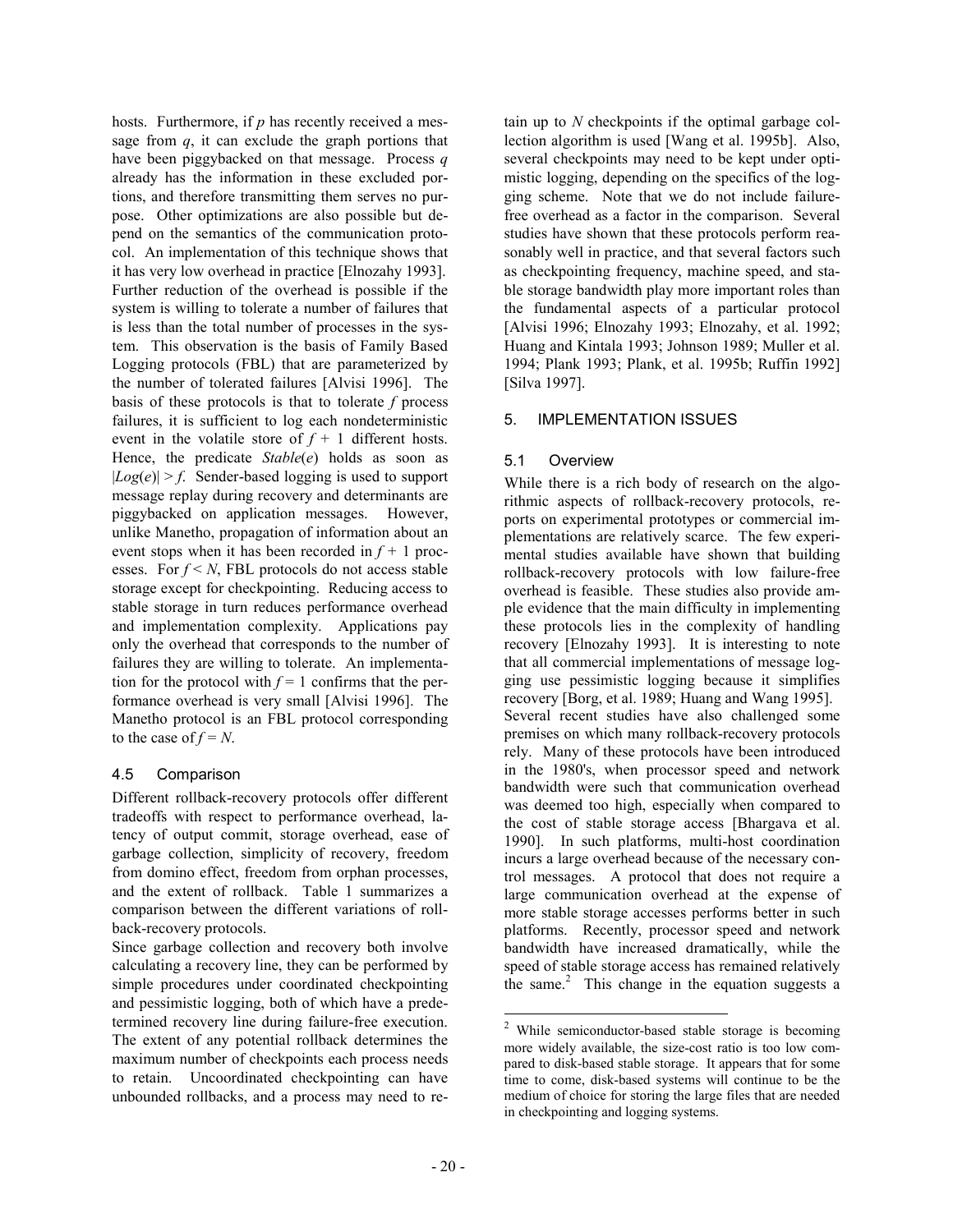fresh look at the premises of many rollback-recovery protocols and recent results have shown that [Alvisi 1996; Elnozahy 1993; Johnson 1989; Muller, et al. 1994; Plank 1993; Silva 1997; Slye and Elnozahy 1998]:

- Stable storage access is now the major source of overhead in checkpointing or message logging systems. Communication overhead is much lower in comparison. Such changes favor coordinated checkpointing schemes over message logging or uncoordinated checkpointing systems, as they require less access to stable storage and are simpler to implement.
- The case for message logging has become the ability to interact with the outside world, instead of reducing the overhead of multi-process coordination [Elnozahy and Zwaenepoel 1994]. Message logging systems can implement efficient protocols for committing output and logging input that are not possible in checkpointonly systems.
- Recent advances have shown that arbitrary forms of nondeterminism can be supported at a very low overhead in logging systems. Nondeterminism was deemed one of the complexities inherent in message logging systems.

In the remainder of this section, we address these and other issues in some detail.

### 5.2 Checkpointing Implementation

All available studies have shown that writing the state of a process to stable storage is the largest contributor to the performance overhead [Plank 1993]. The simplest way to save the state of a process is to suspend execution, save the process's address space on stable storage, and then resume execution [Tamir and Sequin 1984]. This scheme can be costly for programs with large address spaces if stable storage is implemented using magnetic disks, as it is the custom. Several techniques exist to reduce this overhead.

# *5.2.1 Concurrent Checkpointing*

All available studies show that concurrent checkpointing greatly reduces the overhead of saving the state of a process [Goldberg et al. 1990; Plank 1993]. Concurrent checkpointing relies on the memory protection hardware available in modern computer architectures to continue the execution of the process while its checkpoint is being saved on stable storage. The address space is protected from further modification at the start of a checkpoint and the memory pages are saved to disk concurrently with the program execution. If the program attempts to modify a page, it incurs a protection violation. The checkpointing system copies the page into a separate buffer from which it is saved on stable storage. The original page is unprotected and the application program is allowed to resume. Implementations that do not incorporate concurrent checkpointing may pay a heavy performance overhead unless the checkpointing interval is set to a large value, which in turn would increase the time for rollback.

# *5.2.2 Incremental Checkpointing*

Adding incremental checkpointing [Feldman and Brown 1989] to concurrent checkpointing can further reduce the overhead [Elnozahy, et al. 1992]. Incremental checkpointing avoids rewriting portions of the process states that do not change between consecutive checkpoints. It can be implemented by using the dirty-bit of the memory protection hardware or by emulating a dirty-bit in software [Babaoglu and Joy 1981]. A public domain package implementing this technique along with concurrent checkpointing is available [Plank, et al. 1995b].

Incremental checkpointing can also be extended over several processes. In this technique, the system saves the computed parity or some function of the memory pages that are modified across several processes [Plank and Li 1994]. This technique is very similar to parity computation in RAID disk systems. The parity pages can be saved in volatile memory of some other processes thereby avoiding the need to access stable storage. The storage overhead of this method is very low, and it can be adjusted depending on how many failures the system is willing to tolerate.

Another technique for implementing incremental checkpointing is to directly compare the program's state with the previous checkpoint in software, and writing the difference in a new checkpoint [Plank et al. 1995a]. The required storage and computation overhead to perform such a comparison may waste the benefit of incremental checkpointing. Another variation on this technique is to use probabilistic checkpointing [Nam et al. 1997]. The unit of checkpointing in this scheme is a memory block that is typically much smaller than a memory page. Changes to a memory block are detected by computing a signature and comparing it to the corresponding signature in the previous checkpoint. Probabilistic checkpointing is portable, and has lower storage and computation requirements than required by comparing the checkpoints directly. On the downside, computing a signature to detect changes opens the door for aliasing. This problem occurs when the computed signature does not differ from the corresponding one in the previous checkpoint, even though the associated memory block has changed. In such a situation, the memory block is excluded from the new checkpoint, which therefore becomes erroneous. A prob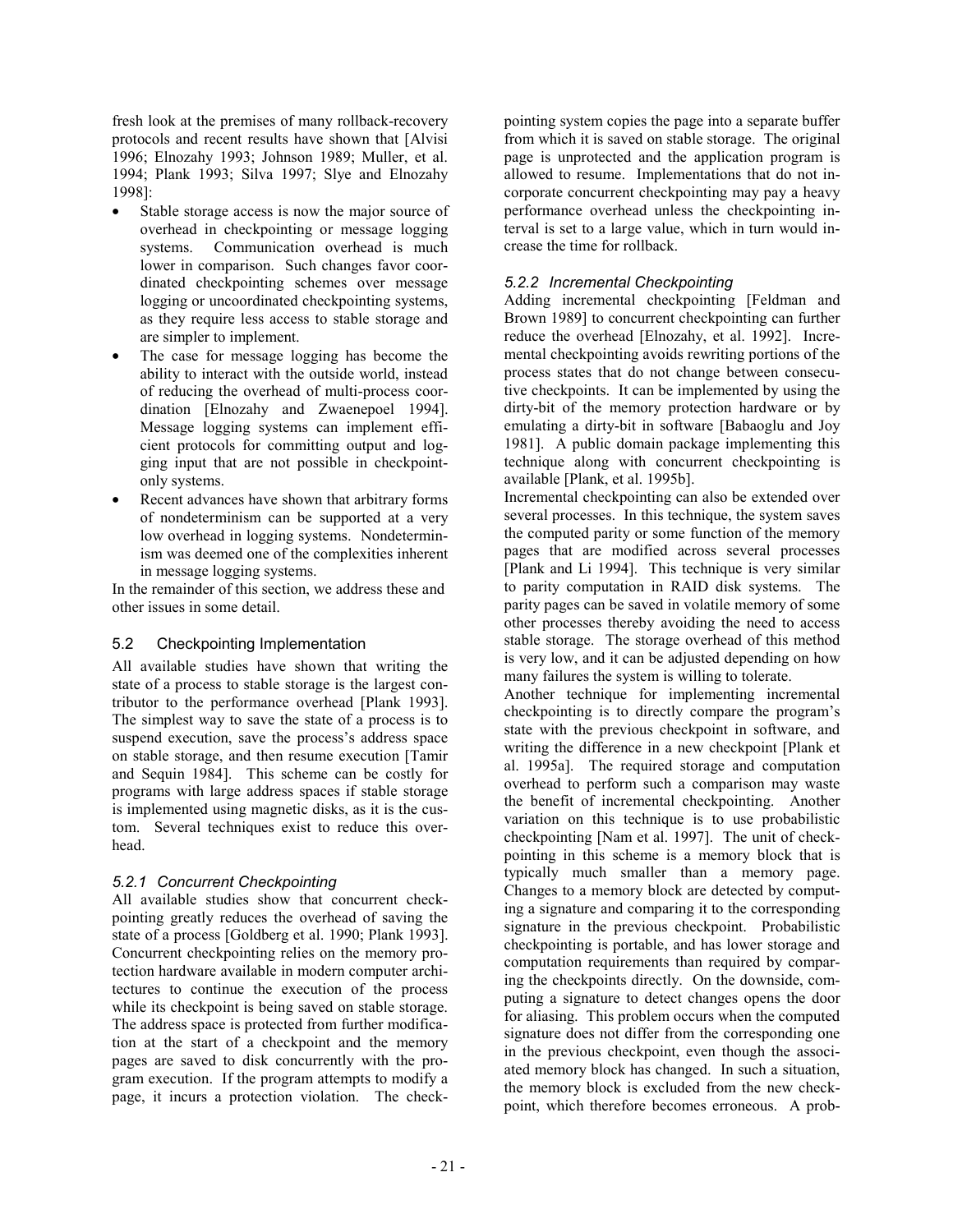abilistic analysis has shown that the likelihood of aliasing in practice is negligible, but an experimental evaluation has shown that probabilistic checkpointing could be unsafe in practice [Elnozahy 1998].

# *5.2.3 System-level versus User-level Implementations*

Support for checkpointing can be implemented in the kernel [Bartlett 1981; Borg, et al. 1989; Elnozahy 1993; Johnson 1989], or it can be implemented by a library linked with the user program [Alvisi 1996; Goldberg, et al. 1990; Huang and Kintala 1993; Plank, et al. 1995b]. Kernel-level implementations are more powerful because they can also capture kernel data structures that support the user process. However, these implementations are necessarily not portable.

Checkpointing can also be implemented in user level. System calls that manipulate memory protection such as *mprotect* of UNIX can emulate concurrent and incremental checkpointing. The *fork* system call of UNIX can implement concurrent checkpointing if the operating system implements *fork* using copy-onwrite protection [Goldberg, et al. 1990]. User-level implementations, however, cannot access kernel's data structures that belong to the process, such as open file descriptors and message buffers, but these data structures can be emulated at user level [Huang and Kintala 1993].

# *5.2.4 Compiler Support*

A compiler can be instrumented to generate code that supports checkpointing [Li and Fuchs 1990]. The compiled program contains code that decides when and what to checkpoint. The advantage of this technique is that the compiler can decide on the variables that must be saved, therefore avoiding unnecessary data. For example, dead variables within a program are not saved in a checkpoint though they have been modified. Furthermore, the compiler may decide the points during program execution where the amount of state to be saved is small.

Despite these promising advantages, there are difficulties with this approach. It is generally undecidable to find the point in program execution most suitable to take a checkpoint. There are, however, several heuristics that can be used. The programmer can provide hints to the compiler about where checkpoints should be inserted or what data variables should be stored [Beguelin et al. 1997; Plank, et al. 1995b]. The compiler may also be trained by running the application in an iterative manner and by observing its behavior [Li and Fuchs 1990]. The observed behavior could help decide the execution points where it would be appropriate to insert checkpoints. Compiler support could also be simplified in

languages that support automatic garbage collection [Appel 1989]. The execution point after each major garbage collection provides a convenient place to take a checkpoint at a minimum cost.

# *5.2.5 Checkpoint Placement*

A large amount of work has been devoted to analyzing and deriving the optimal checkpointing frequency and placement [Chandy and Ramamoorthy 1972]. The problem is usually formulated as an optimization problem subject to constraints. For instance, a system may attempt to reduce the number of taken checkpoints subject to a certain limit on the amount of expected rollback. Generally, it has been observed in practice that the overhead of checkpointing is usually negligible unless the checkpointing interval is relatively small, and therefore the optimality of checkpoint placement is rarely an issue in practical systems [Elnozahy, et al. 1992].

# 5.3 Checkpointing Protocols in Comparison

Many checkpointing protocols were introduced at a time where the communication overhead far exceeded the overhead of accessing stable storage. Furthermore, the memory available to run processes tended to be small. These tradeoffs naturally favored uncoordinated checkpointing schemes over coordinated ones. Current technological trends however have reversed this tradeoff.

In modern systems, the overhead of coordinating checkpoints is negligible compared to the overhead of saving the states [Alvisi 1996; Elnozahy 1993; Johnson 1989; Muller, et al. 1994; Plank 1993; Silva 1997]. Using concurrent and incremental checkpointing, the overhead of either coordinated or uncoordinated checkpointing is *essentially the same*. Therefore, uncoordinated checkpointing is not likely to be an attractive technique in practice given the negligible performance gains. These gains do not justify the complexities of finding a consistent recovery line after the failure, the susceptibility to the domino effect, the high storage overhead of saving multiple checkpoints of each process, and the overhead of garbage collection. It follows that coordinated checkpointing is superior to uncoordinated checkpointing when all aspects are considered on the balance.

A recent study has also shed some light on the behavior of communication-induced checkpointing [Alvisi, et al. 1999]. It presents an analysis of these protocols based on a prototype implementation and validated simulations, showing that communication-induced checkpointing does not scale well as the number of processes increases. The occurrence of forced checkpoints at random points within the execution due to communication messages makes it very diffi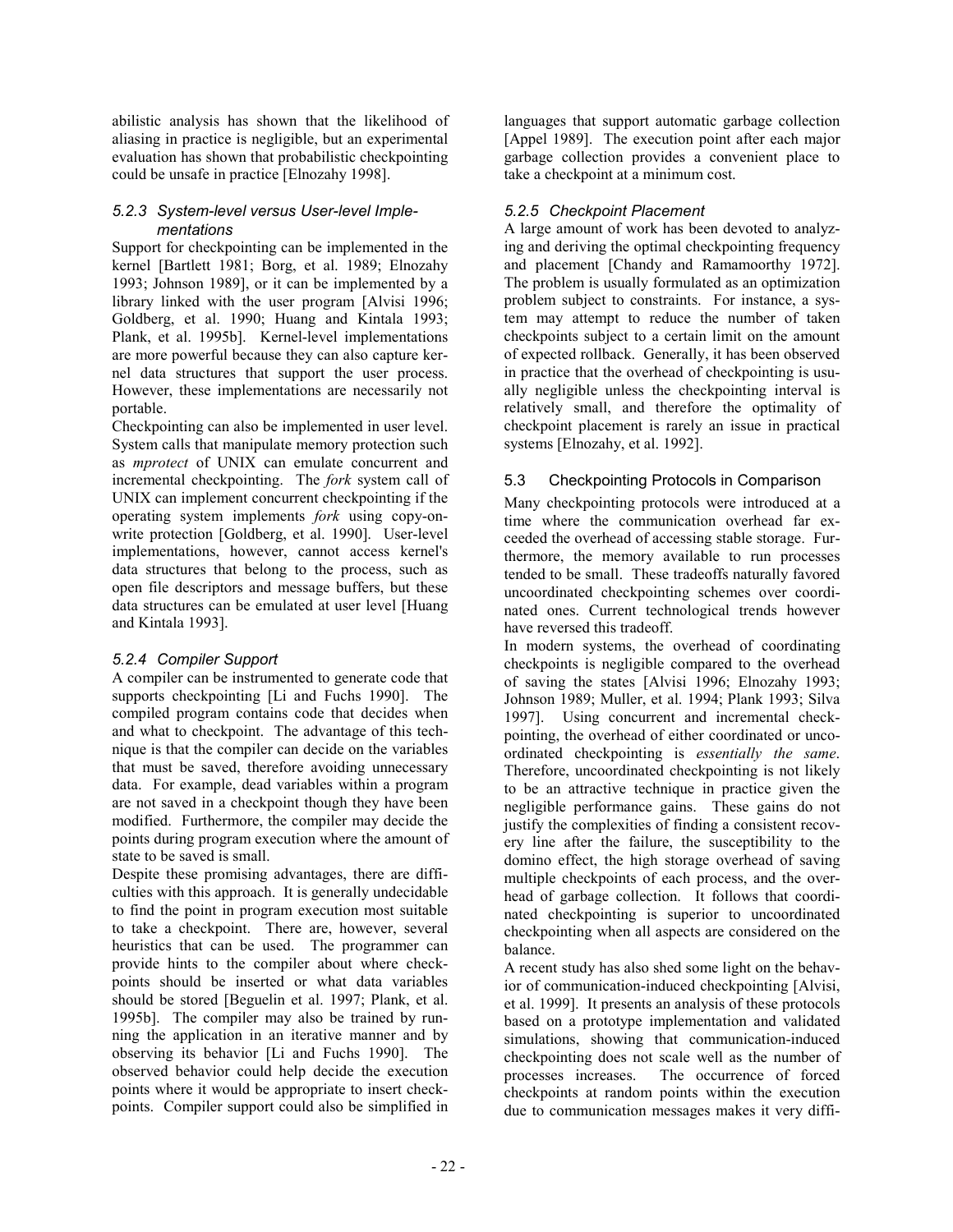<span id="page-22-0"></span>cult to predict the required amount of stable storage for a particular application run. Also, this unpredictability affects the policy for placing local checkpoints and makes communication-induced protocols cumbersome to use in practice. Furthermore, the study shows that the benefit of autonomy in allowing processes to take local checkpoints at their convenience does not seem to hold. In all experiments, a process takes at least twice as many forced checkpoints as local, autonomous ones.

# 5.4 Communication Protocols

Rollback recovery complicates the implementation of protocols used for inter-process communications. Some protocols offer the abstraction of reliable communication channels such as connection-based protocols (e.g. TCP, RPC). Alternatively, other protocols offer the abstraction of an unreliable datagram service (e.g. UDP). Each type of abstraction requires additional support to operate properly across failures and recoveries.

### *5.4.1 Location-Independent Identities and Redirection*

For all communication protocols, a rollback-recovery system must mask the actual identity and location of processes or remote ports from the application program. This masking is necessary to prevent any application program from acquiring a dependency on the location of a certain process, making it impossible to restart the process on a different machine after a failure. A solution to this problem is to assign a logical, location-independent identifier to each process in the system. This scheme also allows the system to redirect communication appropriately to a restarting process after a failure [Elnozahy 1993].

# *5.4.2 Reliable Channel Protocols*

After a failure, identity masking and communication redirection are sufficient for communication protocols that offer the abstraction of an unreliable channel. Protocols that offer the abstraction of reliable channels require additional support. These protocols usually generate a timeout upcall to the application program if the process at the other end of the channel has failed. These timeouts should be masked since the failed program will soon restart and resume computation. If such upcalls are allowed to affect the application, then the abstraction of a reliable system is no longer upheld. The application will have to encode the necessary support to communicate with the failed process after it recovers.

Masking timeouts should also be coupled with the ability of the protocol implementation to reestablish the connection with the restarting process (possibly restarting on a different machine). This support includes the ability to clean up the old connection in an orderly manner, and to establish a new connection with the restarting host. Furthermore, messages retransmitted as part of the execution replay of the remote host must be identified and, if necessary, suppressed. This requires the protocol implementation to include a form of sequence number that is only used for this purpose.

Recovering in-transit messages that are lost because of a failure is another problem for reliable communication protocols. In TCP/IP communication style, for instance, a message is considered delivered once an acknowledgment is received from the remote host. The message itself may linger in the kernel's buffer for a while before the receiving process consumes it. If this process fails, the in-transit messages must be resent to preserve the semantics of the reliable communication channel. Messages must be saved at the sender side for possible retransmission during recovery. This step can be combined in a system that performs sender-based message logging as part of the log maintenance. In other systems that do not log messages or log messages at the receiver, the copying of each message at the sender side introduces overhead and complexity. The complexity is due to the need for executing some garbage collection algorithm with other sites to reclaim the volatile storage.

# 5.5 Log-based Recovery

### *5.5.1 Message Logging Overhead*

Message logging introduces three sources of overhead. First, each message must in general be copied to the local memory of the process. Second, the volatile log is regularly flushed to stable storage to free up space. Third, message logging nearly doubles the communication bandwidth required to run the application for systems that implement stable storage via a highly available file system accessible through the network. The first source of overhead may directly affect communication throughput and latency. This is especially true if the copying occurs in the critical path of the inter-process communication protocol. In this respect, sender-based logging is considered more efficient than receiver-based logging because the copying can take place after sending the message over the network. Additionally, the system may combine the logging of messages with the implementation of the communication protocol and share the message log with the transmission buffers. This scheme avoids the extra copying of the message. Logging at the receiver is more expensive because it is in the critical path of the communication protocol. Another optimization for sender-based logging systems is to use copy-on-write to avoid making extracopying [Elnozahy and Zwaenepoel 1994]. This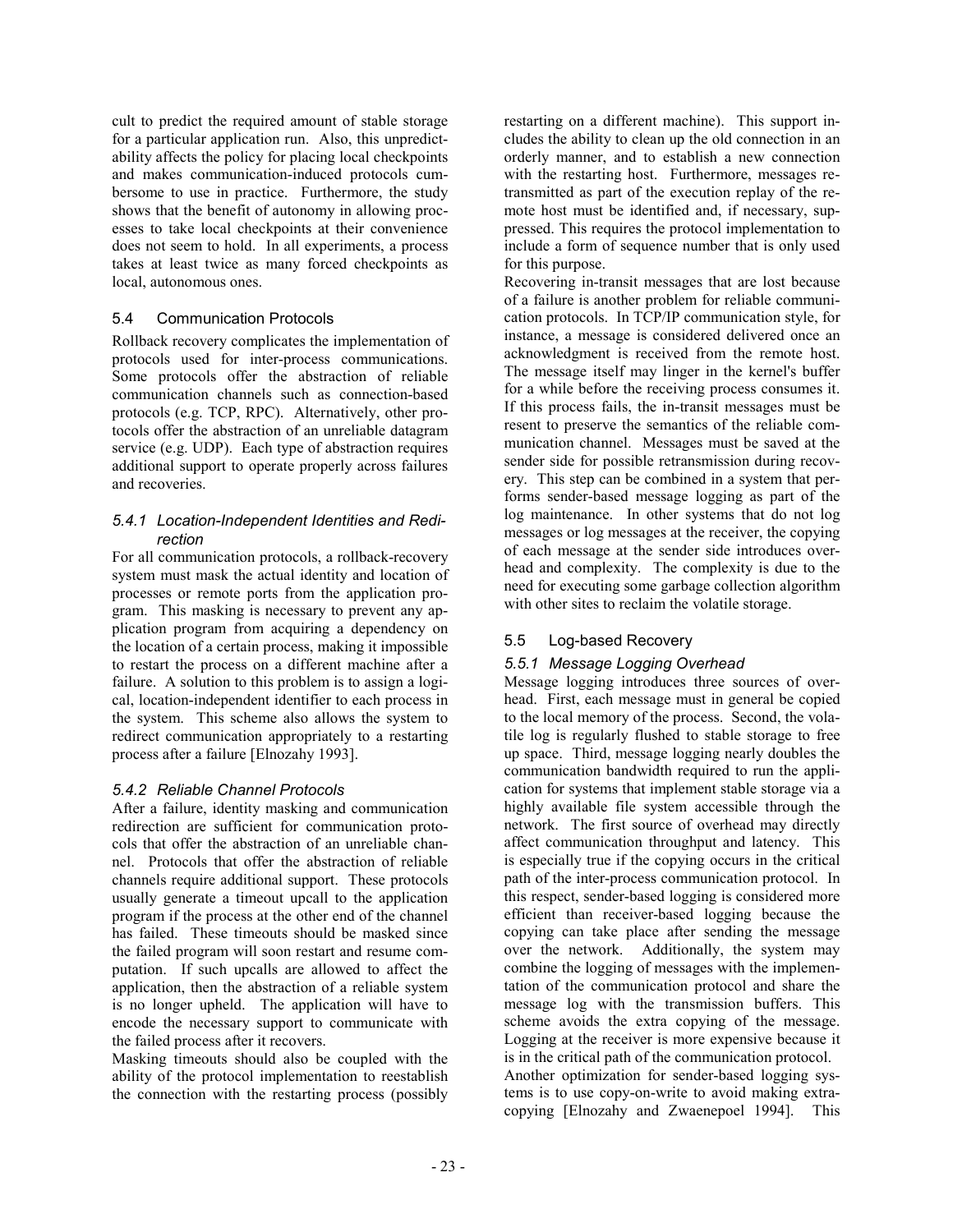<span id="page-23-0"></span>scheme works well in systems where broadcast messages are implemented using several point-to-point messages. In this case, copy-on-write will allow the system to have one copy for identical messages and thus reduce the storage and performance overhead of logging. No similar optimization can be performed in receiver-based systems [Elnozahy and Zwaenepoel 1994].

### *5.5.2 Combining Log-Based Recovery with Coordinated Checkpointing*

Log-based recovery has been traditionally presented as a mechanism to allow the use of *uncoordinated* checkpointing with no domino effect. But a system may also combine event logging with coordinated checkpointing, yielding several benefits with respect to performance and simplicity [Elnozahy and Zwaenepoel 1994]. These benefits include those of coordinated checkpointing—such as the simplicity of recovery and garbage collection—and those of logbased recovery—such as fast output commit. Most prominently, this combination obviates the need for flushing the volatile message logs to stable storage in a sender-based logging implementation. Thus, there is no need for maintaining large logs on stable storage, resulting lower performance overhead and simpler implementations. The combination of coordinated checkpointing and message logging has been shown to outperform one with uncoordinated checkpointing and message logging [Elnozahy and Zwaenepoel 1994]. Therefore, the purpose of logging should no longer be to allow uncoordinated checkpointing. Rather, it should be the desire for enabling fast output commit for those applications that need this feature.

# 5.6 Stable Storage

Magnetic disks have been the medium of choice for implementing stable storage [Lampson and Sturgis 1979]. Although they are slow, their storage capacity and low cost combination cannot be matched by other alternatives. An implementation of a stable storage abstraction on top of a conventional file system may not be the best choice, however. Such an implementation will not generally give the performance or reliability needed to implement stable storage [Banâtre, et al. 1988; Elnozahy 1993; Ruffin 1992]. Modern file systems tend to be optimized for the pattern of access expected in workstation or personal computing environments. Furthermore, these file systems are often accessed through a network via a protocol that is optimized for small file accesses and not for the large file accesses that are more common in checkpointing and logging.

An implementation of stable storage should bypass the file system layer and access the disk directly. One such implementation is the KitLog package, which offers a log abstraction that can support checkpointing and message logging [Ruffin 1992]. The package runs in conventional UNIX systems and bypasses the file system by accessing the disk in raw mode. There have been also several attempts at implementing stable storage using non-volatile semiconductor memory [Banâtre, et al. 1988]. Such implementations do not have the performance problems associated with disks, but the price and the small storage capacity remain two problems that limit their wide acceptance.

# 5.7 Support for Nondeterminism

Nondeterminism occurs when the application program interacts with the operating system through system calls and upcalls (asynchronous events). In log-based recovery, these nondeterministic events must be logged on stable storage so that they can be replayed during recovery. Log-based recovery systems differ in the range of actual events that can be covered.

### *5.7.1 System Calls*

System calls in general can be classified into three types [Borg, et al. 1989; Elnozahy 1993; Goldberg, et al. 1990]. Idempotent system calls are those that return deterministic values whenever executed. Examples include calls that return the user identifier of the process owner. These calls do not need to be logged. A second class of calls consists of those that must be logged during failure-free operation but should not be re-executed during execution replay. The result from these calls should simply be replayed to the application program. These calls include those that inquire about the environment, such as getting the current time of day. Re-executing these calls during recovery might return a different value that is inconsistent with the pre-failure execution. The last type of system calls includes those that must be logged during failure-free operation and re-executed during execution replay. These calls generally modify the environment and therefore they must be reexecuted to re-establish the environment changes. Examples include calls that allocate memory or create processes. Ensuring that these calls return the same values and generate the same effect during reexecution can be very complex.

# *5.7.2 Asynchronous Signals*

Nondeterminism results from asynchronous signals available in the form of software interrupts under various operating systems. Such signals must be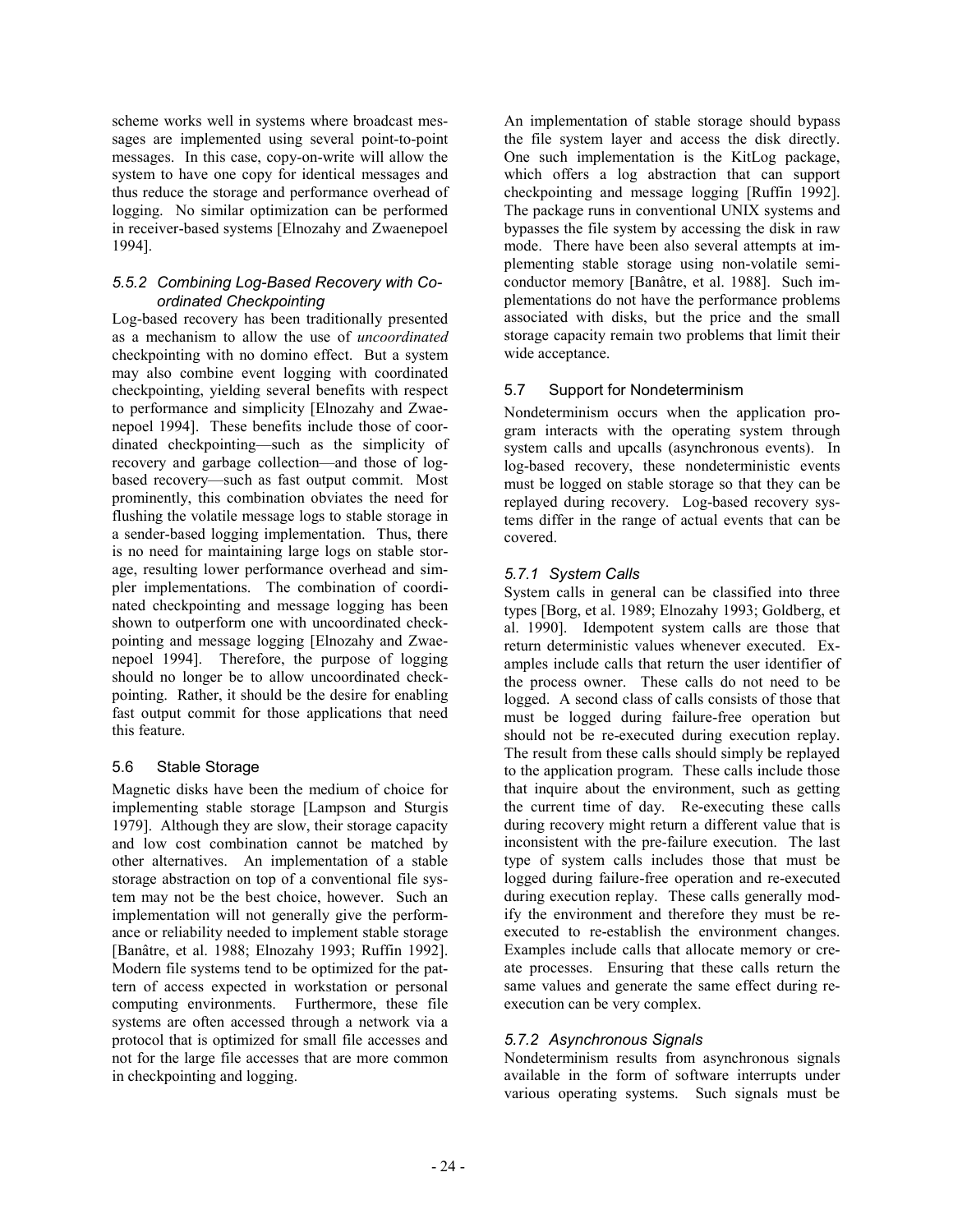applied at the same execution points during replay to reproduce the same result. Log-based rollback recovery can cover this form of nondeterminism by taking a checkpoint after the occurrence of each signal, but this can be very expensive [Bartlett 1981]. Alternatively, the system may convert these asynchronous signals to synchronous messages such as in Targon/32 [Borg, et al. 1989], or it may queue the signals until the application polls for them. Both alternatives convert asynchronous event notifications into synchronous ones, which may not be suitable or efficient for many applications. Such solutions also may require substantial modifications to the operating system or the application program.

Another example of nondeterminism that is difficult to track is shared memory manipulation in multithreaded applications. Reconstructing the same execution during replay requires the same interleaving of shared memory accesses by the various threads as in the pre-failure execution. Systems that support this form of nondeterminism supply their own sets of locking primitives, and require applications to use them for protecting access to shared memory [Goldberg, et al. 1990]. The primitives are instrumented to insert an entry in the log identifying the calling thread and the nature of the synchronization operation. However, this technique has several problems. It makes shared memory access expensive, and may generate a large volume of data in the log. Furthermore, if the application does not adhere to the synchronization model (because of a programmer's error, for instance), execution replay may not be possible.

A technique for tracking nondeterminism due to asynchronous signals and interleaved memory access on single processor systems is to use *instruction counters* [Bressoud and Schneider 1995]. An instruction counter is a register that decrements by one upon the execution of each instruction, leading the hardware to generate an exception when the register contents become 0. An instruction counter can thus be used in two modes. In one mode, the register is loaded with the number of instructions to be executed before a breakpoint occurs. After the CPU executes the specified number of instructions, the counter reaches 0 and the hardware generates an exception. The operating system fields the exception and executes a pre-specified handler. This mode is useful in setting breakpoints efficiently, such as during debugging. In the second mode, the instruction counter is loaded with the maximum value it can hold. Execution proceeds until an event of interest occurs, at which time the content of the counter is sampled, and the number of instructions executed since the time the counter was set is computed and logged. The use of instruction counters has been suggested for debugging shared memory parallel programs [Mellor-Crummey and LeBlanc 1989].

Instruction counters can be used in rollback recovery to track the number of instructions that occur between asynchronous interrupts [Slye and Elnozahy 1998]. These instruction counts are logged as part of the log that describes the nondeterministic events. During recovery, the system recovers the instruction counts from the log and uses them to regenerate the software interrupts at the same execution points within the application as before the failure. The application therefore goes through the same set of asynchronous events precisely as it did before the failure, and therefore it can reconstruct its execution.

An instruction counter can be implemented in hardware, as in the PA-RISC precision architecture where it has been used to augment the hypervisor of a virtual-machine manager and coordinate a primary virtual machine with its backup [Bressoud and Schneider 1995]. It also can be emulated in software [Mellor-Crummey and LeBlanc 1989]. An implementation study shows that the overhead of program instrumentation and tracking nondeterminism is less than 6% for a variety of user programs and synthetic benchmarks [Slye and Elnozahy 1998].

# 5.8 Dependency Tracking

Rollback-recovery protocols vary in the ways they track inter-process dependencies. Some protocols require tagging only an index or a sequence number on every application messages [Briatico, et al. 1984], while some require the propagation of a vector of timestamps [Strom and Yemini 1985]. At an extreme, some protocols require the propagation of a graph describing the history of the computation [Elnozahy 1993], or matrices containing bit or timestamp vectors [Baldoni, et al. 1998].

Tagging a message with an index or a sequence number on an application message is simple and does not cause any measurable overhead. When dependency tracking, however, requires more complex structures, there are techniques for reducing the amount of actual data that need to be transferred on top of each message. All these techniques revolve around two themes. First, only incremental changes need to be sent. If some elements of a vector or a graph haven't changed since process *p* has sent a message to process *q*, then *p* need only include those elements that have changed. Implementation of this optimization is straightforward in systems that assume FIFO communication channels. When lossy channels are assumed, this optimization is still possible, but at the expense of more processing overhead [Elnozahy 1993].

The other technique for reducing the overhead of dependency tracking exploits the semantics of the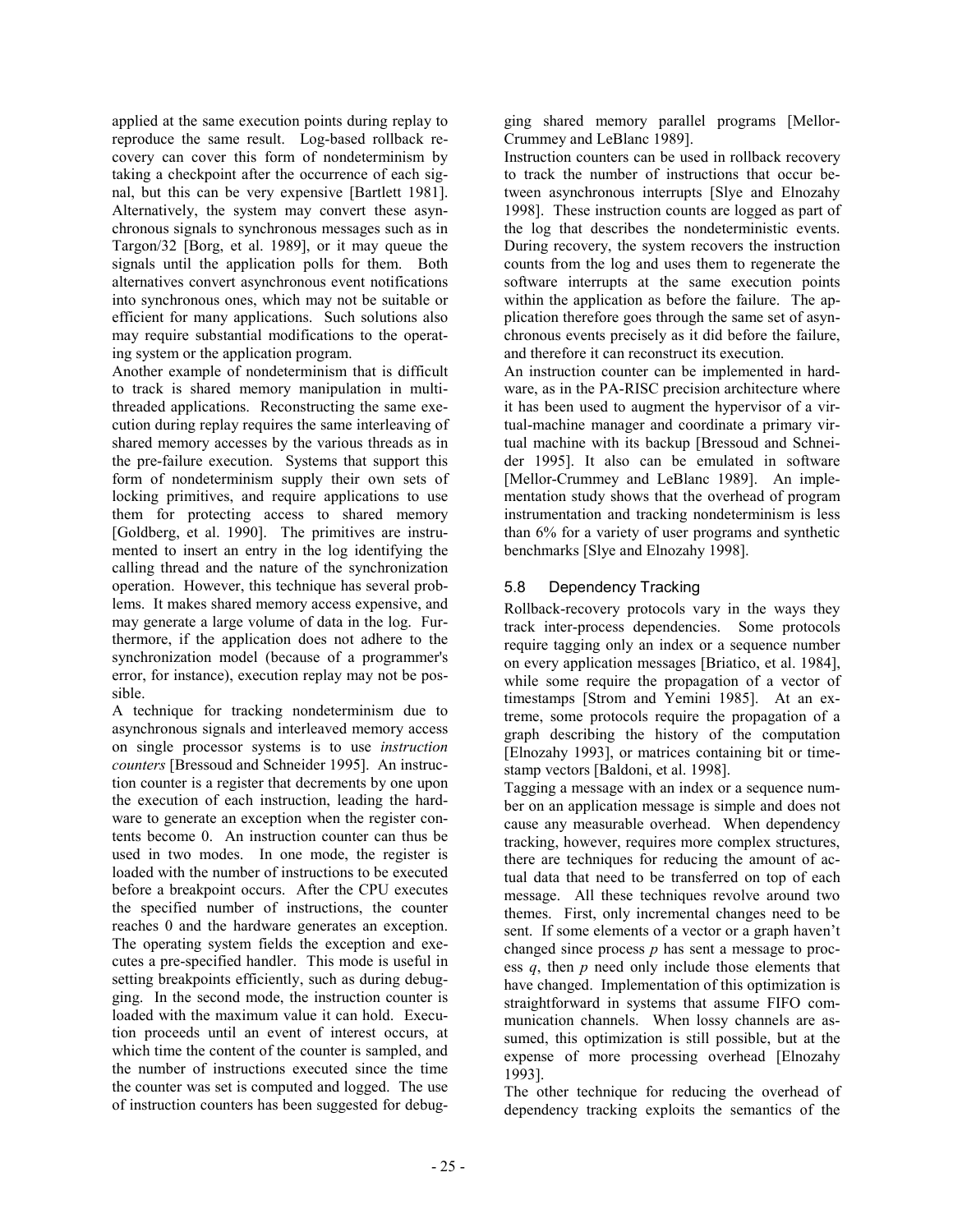applications and the communication patterns [Elnozahy 1993]. For instance, if it can be inferred from the dependency information available to process *p* that process *q* already knows parts of the information that is to be piggybacked on a message outgoing to *q*, then process *p* can exclude this information. Surprisingly, implementing this optimization is simple and yields good performance [Elnozahy 1993]. Regardless of the particular method used to track inter-process dependencies, various prototype implementations have shown that the overhead resulting from dependency tracking is negligible compared to the overhead of checkpointing or logging [Alvisi 1996; Alvisi, et al. 1999; Bhargava and Lian 1988; Borg, et al. 1989; Elnozahy 1993; Goldberg, et al. 1990; Johnson 1989] [Silva 1997].

# 5.9 Recovery

Handling execution restart and replay is a difficult part of implementing a rollback-recovery system [Borg, et al. 1989]. The major challenge is reintegrating the recovered process in a computation environment that may or may not be the same as the one in which the process was executing before failure.

### *5.9.1 Reinstating a Process in its Environment*

Implanting a process in a different environment during recovery can create difficulties if its state depends on the pre-failure environment. For example, the process may need to access files that exist on the local disk of the machine. The simplest solution to this problem is to attempt to restart the program on the same host. If this is not feasible, then the system must insulate the process from environment-specific variables [Elnozahy 1993]. This can be done for instance by intercepting system calls that return environment-specific results and replacing them with abstract values under the control of the recovery system. Also, file access could be made highly available by placing all files in network-wide highly available file servers or by using dual-ported disks.

Another problem in implementing recovery is the need to reconstruct the auxiliary state within the operating system kernel that supports the recovering process [Elnozahy 1993; Huang and Kintala 1993; Johnson 1989; Plank 1993]. This state is usually outside of the recovery protocol's control during failure-free operation, unless the protocol is implemented inside the operating system. For protocols implemented outside the operating system, the rollback-recovery system must emulate these data structures and log sufficient information to be able to recreate them during recovery. For example, the recovery system may create a data structure to shadow the open file table of a particular process by intercepting all file manipulation calls from the process itself. Then, the recovery system records some information that would enable it to issue requests to the operating system during recovery in order to force the operating system to recreate these data structure indirectly. Obviously, not all state within the operating system kernel can be emulated this way, and therefore, outof-kernel implementations must have stricter coverage of the system's state that must be emulated. Since most of the applications that benefit from rollback recovery seem to be in the realm of scientific computing where no sophisticated state is maintained by the kernel on behalf of the processes, this problem does not seem to be severe in that particular context [Plank, et al. 1995b].

# *5.9.2 Behavior During Recovery*

Previous studies have outlined several characteristics of rollback-recovery systems during recovery [Elnozahy 1993; Rao et al. 1998]. For example, it has been observed that for log-based recovery systems, the messages and determinants available in the logs are replayed at a considerably higher speed during recovery than during normal execution. This is because during normal execution a process may have to block waiting for messages or synchronization events, while during recovery these messages or events can be immediately replayed.

Also, it has been observed that sender-based logging protocols typically slow down recovery if there are multiple failures, because of the need to re-execute some of the processes under control to regenerate the messages. Moreover, some of these protocols may require sympathetic rollbacks [Strom and Yemini 1985], which increase the overhead of synchronizing the processes during recovery. This experimental evidence seems to confirm the tradeoff between protocols that perform well during failure-free executions, such as causal and optimistic logging, and protocols that perform well during recovery, such as pessimistic logging [Rao, et al. 1998]. It is possible to address this tradeoff by performing logging both at the sender and receivers [Strom and Yemini 1985], such that the sender log is volatile and is kept only until the receiver flushes its volatile logs to stable storage.

# 5.10 Checkpointing and Mobility

Several studies have examined the issues of checkpointing, logging, and rollback recovery in mobile computing [Prakash and Singhal 1996]. The fundamental concepts of distributed checkpointing, consistency, and rollback are identical to those in traditional distributed systems, but special considerations must be made for issues inherent to mobile computing, such as energy constraints, intermittent communications, and low-performance processors. These issues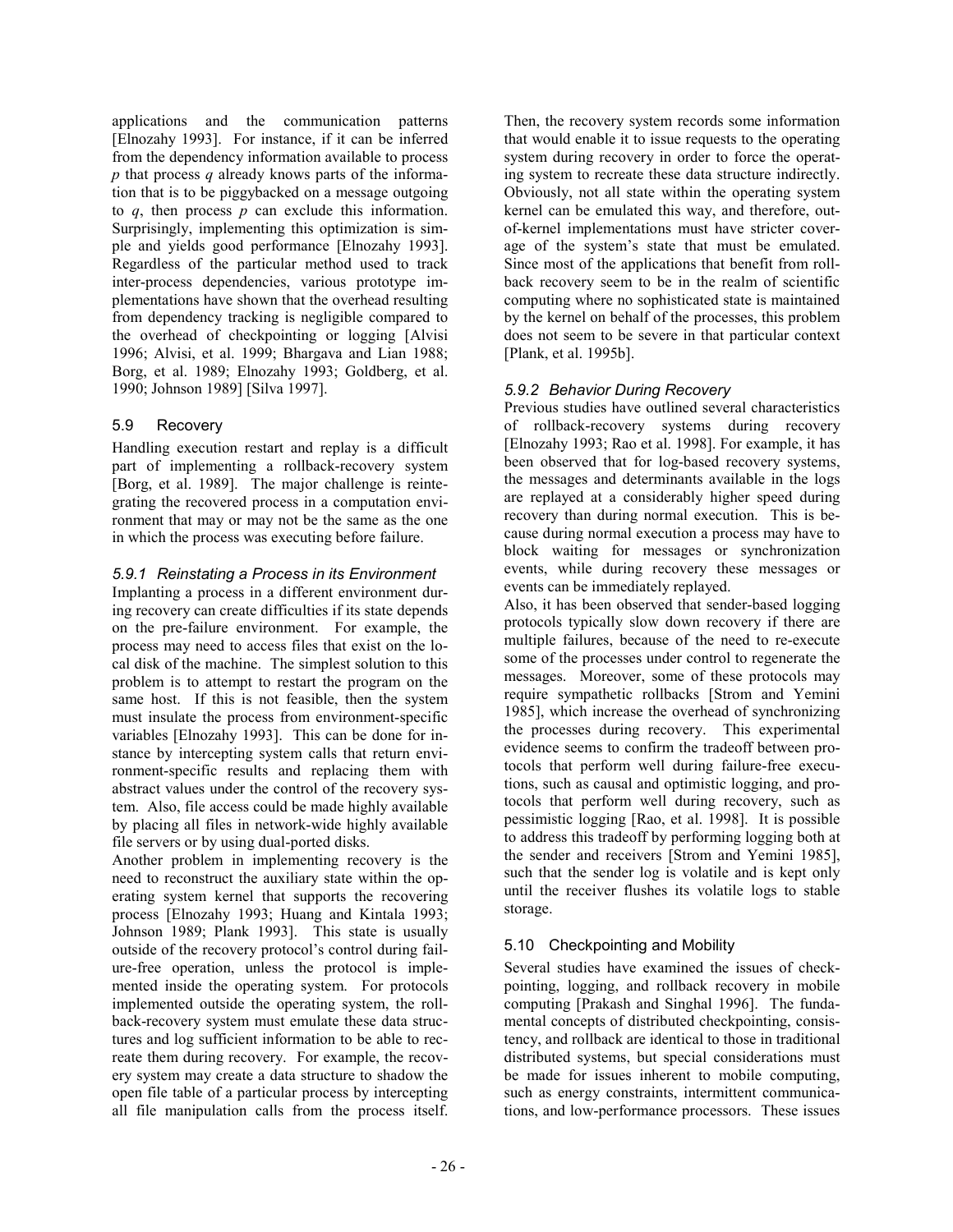<span id="page-26-0"></span>favor checkpointing protocols that allow maximum autonomy to participating processes, require low overhead in resources, and can function with the minimum possible number of message exchanges. Therefore, independent checkpointing and communication-induced checkpointing tend to be more appropriate for these environments than coordinated checkpointing. Also, log-based recovery protocols that allow a high degree of autonomy during recovery such as receiver-based optimistic or pessimistic logging tend to be more appropriate for these environments than those protocols that require global communication during recovery. Nevertheless, checkpointing and rollback recovery have yet to prove useful for mobile hosts. The applications in the mobile domain tend to be structured as client-server interactions for which transaction processing on the server is most appropriate. Also, it is often the case for these applications that high availability is more important than fault tolerance or recoverability, favoring some form of replicated server that can continue to function despite a failure of some of its replicas. Finally, there is an emerging generation of handheld devices that are meant to serve as enhanced input-output devices for remote computations, with little processing or storage capacity to support checkpointing or recovery. Whether this situation changes will depend on whether rollback-recovery proves to be useful outside the scientific and engineering computing domain in which it has proved very successful.

# 5.11 Rollback Recovery in Practice

Despite the wealth of research in the area of rollback recovery in distributed systems, very few commercial systems actually have adopted them. Difficulties in implementing recovery perhaps are the main reason why these protocols have not been widely adopted. Additionally, the range of applications that benefit from these protocols tend to be in the realm of longrunning, scientific programs, which are relatively few. Many of these, in fact, are written to run on supercomputers where some facility exists for checkpointing the entire system's state. For the few that run in a distributed system, public domain libraries that implement checkpointing have proved adequate [Plank, et al. 1995b].

Log-based recovery seemed to have less success than checkpoint-only systems. A commercial implementation of pessimistic logging did not fare well, although the reasons are not clear [Borg, et al. 1989]. One could conjecture that the complex modifications made to the operating system and the special-purpose hardware that was used to mitigate performance overhead made the machine expensive. Some other usage of log-based recovery has been reported in telecommunication applications [Huang and Kintala 1993], although there are no reports on how they fared. Interestingly, both commercial implementations used pessimistic logging, and were used for applications where the performance overhead of this form of logging could be tolerated. We are unaware, however, of any use of optimistic or causal logging rollback-recovery protocols in commercial systems.

# 6. CONCLUDING REMARKS

We have reviewed and compared different approaches to rollback recovery with respect to a set of properties including the assumption of piecewise determinism, performance overhead, storage overhead, ease of output commit, ease of garbage collection, ease of recovery, freedom from domino effect, freedom from orphan processes, and the extent of rollback. These approaches fall into two broad categories: checkpointing protocols and log-based recovery protocols.

Checkpointing protocols require the processes to take periodic checkpoints with varying degrees of coordination. At one end of the spectrum, coordinated checkpointing requires the processes to coordinate their checkpoints to form global consistent system states. Coordinated checkpointing generally simplifies recovery and garbage collection, and yields good performance in practice. At the other end of the spectrum, uncoordinated checkpointing does not require the processes to coordinate their checkpoints, but it suffers from potential domino effect, complicates recovery, and still requires coordination to perform output commit or garbage collection. Between these two ends are communication-induced checkpointing schemes that depend on the communication patterns of the applications to trigger checkpoints. These schemes do not suffer from the domino effect and do not require coordination. Recent studies, however, have shown that the nondeterministic nature of these protocols complicates garbage collection and degrades performance.

Log-based rollback recovery is often a natural choice for applications that frequently interact with the outside world. It allows efficient output commit, and has three flavors, pessimistic, optimistic, and causal. The simplicity of pessimistic logging makes it attractive for practical applications where a high failurefree overhead is tolerable. This form of logging simplifies recovery, output commit, and protects surviving processes from having to roll back. These advantages have made pessimistic logging attractive in commercial environment where simplicity and robustness are necessary. Causal logging reduces the overhead while still preserving the properties of fast output commit and orphan-free recovery. Alternatively, optimistic logging reduces the overhead fur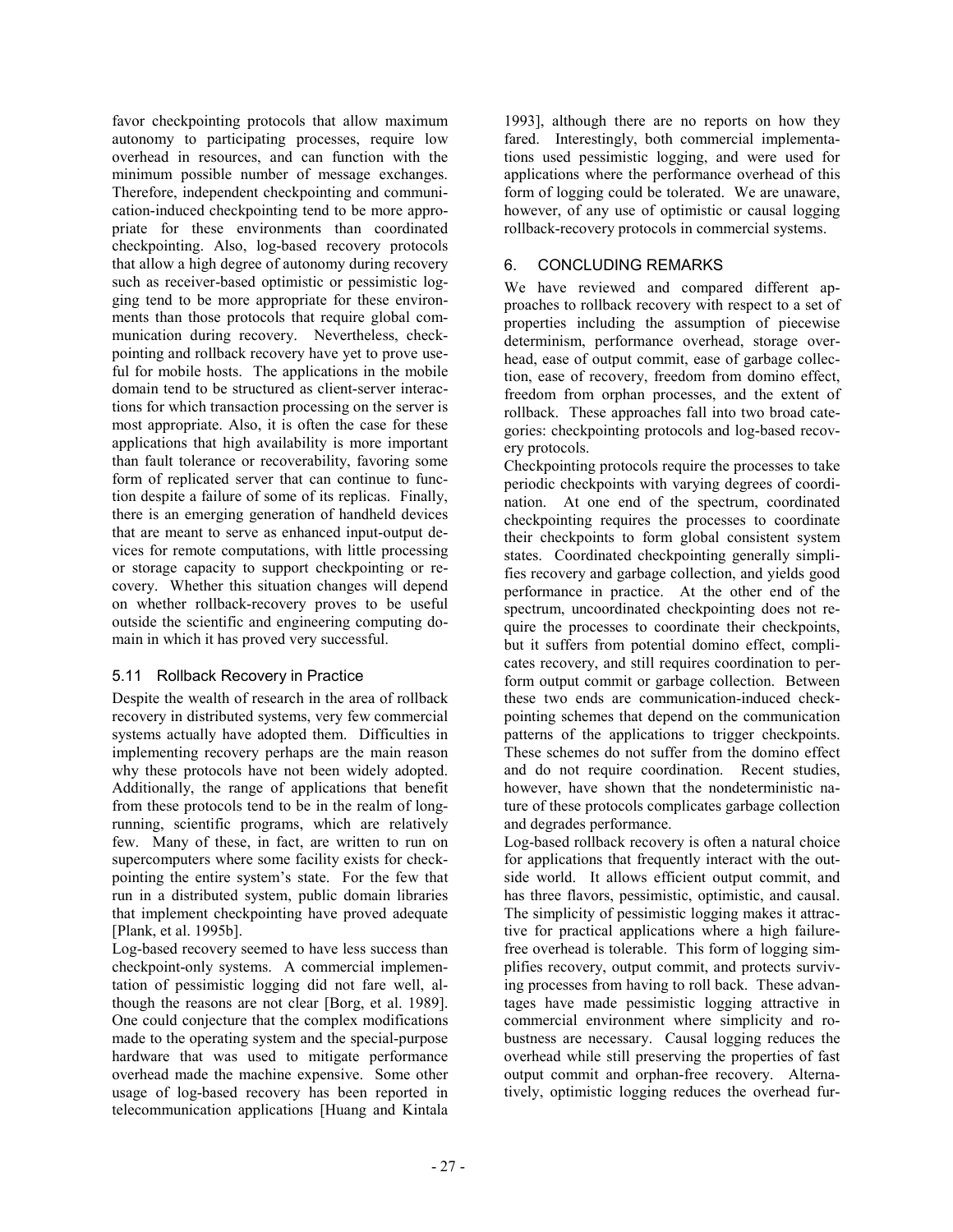ther at the expense of complicating recovery and increasing the extent of rollback upon a failure.

ACKNOWLEDGMENTS The authors wish to express their sincere thanks to Pi-Yu Chung, Om

#### **REFERENCES**

- ALVISI, L. 1996. *Understanding the message logging paradigm for masking process crashes.* Ph.D. Thesis, Cornell University, Department of Computer Science.
- ALVISI, L. AND MARZULLO, K. 1998. Message logging: pessimistic, optimistic, causal and optimal. *IEEE Transactions on Software Engineering 24*, 2, 149-159.
- ALVISI, L., ELNOZAHY, E.N., RAO, S., HUSAIN, S.A. and MEL, A.D. 1999. An analysis of communication-induced checkpointing. In *Digest of Papers, FTCS-29, The Twenty Nineth Annual International Symposium on Fault-Tolerant Computing* (Madison, Wisconsin), 242-249.
- APPEL, A.W. 1989. *A runtime system*. Technical Report CS-TR220-89, Department of Computer Science, Princeton University.
- BABAOGLU, O. AND JOY, W. 1981. Converting a swap-based system to do paging in an architecture lacking page-reference bits. In *Proceedings of the Eighth ACM Symposium on Operating Systems Principles*, 78-86.
- BALDONI, R., QUAGLIA, F. AND CICIANI, B. 1998. A *VP-*accordant checkpointing protocol preventing useless checkpoints. In *Proceedings, Seventeenth Symposium on Reliable Distributed Systems*, 61-67.
- BANÂTRE, J.P., BANÂTRE, M. AND MULLER, G. 1988. Ensuring data security and integrity with a fast stable storage. In *Proceedings of The Fourth Conference on Data Engineering*, 285-293.
- BARTLETT, J.F. 1981. A Non Stop Kernel. In *Proceedings of the Eighth ACM Symposium on Operating Systems Principles*, 22-29.
- BEGUELIN, A., SELIGMAN, E. AND STEPHAN, P. 1997. Application-level fault tolerance in heterogeneous networks of workstations. *Journal of Parallel and Distributed Computing 43*, 2, 147-155.
- BHARGAVA, B. AND LIAN, S.R. 1988. Independent checkpointing and concurrent rollback for recovery - An optimistic approach. In *Proceedings, Seventh Symposium on Reliable Distributed Systems*, 3-12.

Damani, W. Kent Fuchs, Yennun Huang, Chandra Kintala, Andy Lowry, Keith Marzullo, James Plank, Fred Schneider and Paulo Verissimo for valuable discussions, encouragement and comments.

- BHARGAVA, B., LIAN, S.R. AND LEU, P.J. 1990. Experimental evaluation of concurrent checkpointing and rollback-recovery algorithms. In *Proceedings of the Sixth International Conference on Data Engineering*, 182-189.
- BORG, A., BLAU, W., GRAETSCH, W., HERMANN, F. AND OBERLE, W. 1989. Fault tolerance under UNIX. *ACM Transactions on Computing Systems 7*, 1, 1-24.
- BRESSOUD, T.C. AND SCHNEIDER, F.B. 1995. Hypervisor-based fault tolerance. In *Proceedings of the Fifteenth ACM Symposium on Operating Systems Principles*, 1-11.
- BRIATICO, D., CIUFFOLETTI, A. AND SIMONCINI, L. 1984. A distributed domino-effect free recovery algorithm. In *IEEE International Symposium on Reliability, Distributed Software, and Databases*, 207-215.
- CHANDY, M. AND RAMAMOORTHY, C.V. 1972. Rollback and recovery strategies for computer programs. *IEEE Transactions on Computers 21*, 6, 546-556.
- CHANDY, M. AND LAMPORT, L. 1985. Distributed snapshots: Determining global states of distributed systems. *ACM Transactions on Computing Systems 31*, 1, 63-75.
- CRISTIAN, F. AND JAHANIAN, F. 1991. A timestampbased checkpointing protocol for long-lived distributed computations. In *Proceedings, Tenth Symposium on Reliable Distributed Systems*, 12-20.
- ELNOZAHY, E.N. 1993. *Manetho: Fault tolerance in distributed systems using rollback-recovery and process replication.* Ph.D. Thesis, Rice University, Department of Computer Science.
- ELNOZAHY, E.N. 1998. How safe is probabilistic checkpointing? In *Digest of Papers, FTCS-28, the Twenty Eight Annual International Symposium on Fault-Tolerant Computing*, 358-363.
- ELNOZAHY, E.N. AND ZWAENEPOEL, W. 1994. On the use and implementing of message logging. In *Digest of Papers, FTCS-24, The Twenty Fourth International Symposium on Fault-Tolerant Computing*, 298-307.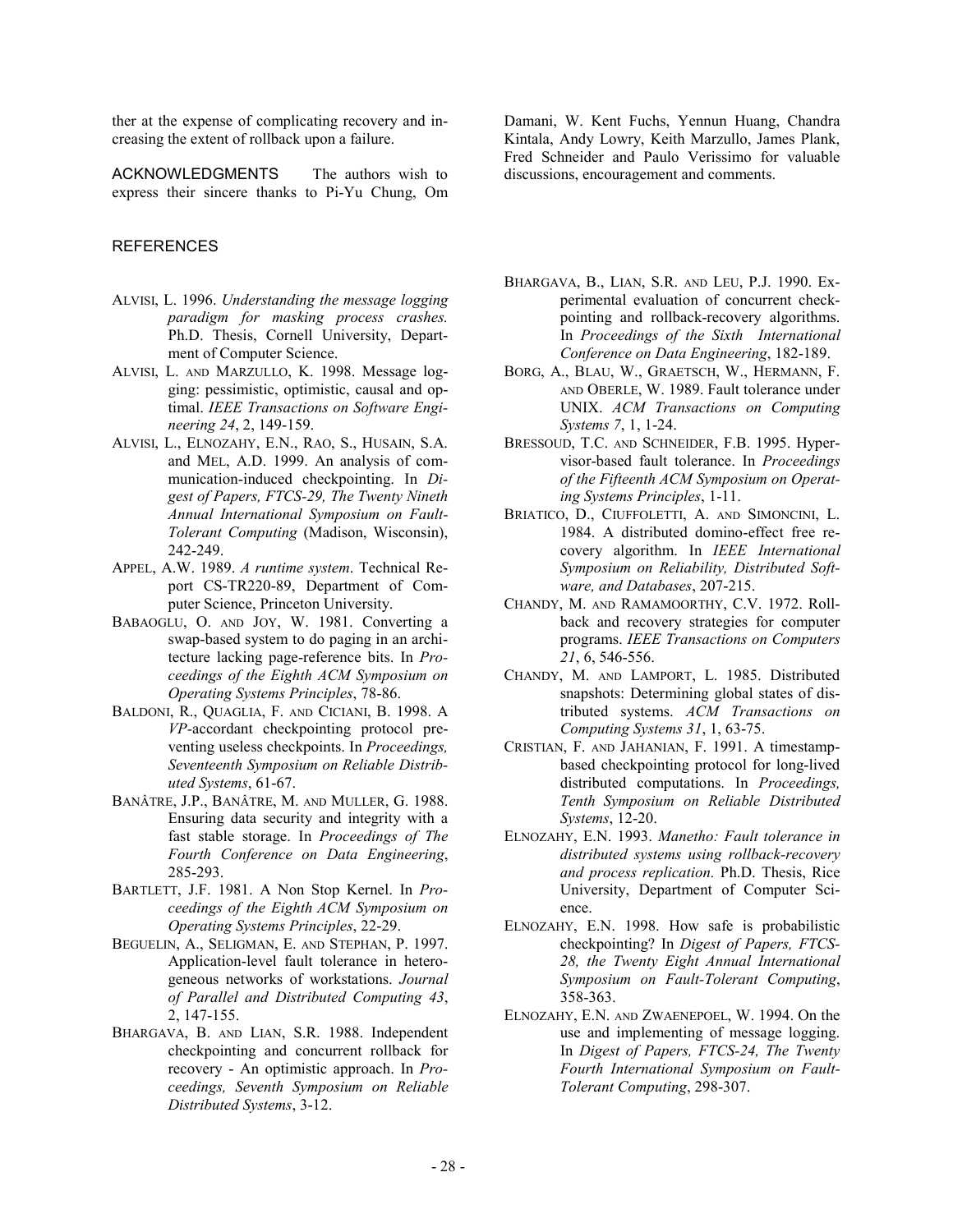- ELNOZAHY, E.N., JOHNSON, D.B. AND ZWAENEPOEL, W. 1992. The performance of consistent checkpointing. In *Proceedings, Eleventh Symposium on Reliable Distributed Systems*, 39-47.
- FELDMAN, S.I. AND BROWN, C.B. 1989. Igor: A system for program debugging via reversible execution. *ACM SIGPLAN Notices, Workshop on Parallel and Distributed Debugging 24*, 1, 112-123.
- GOLDBERG, A., GOPAL, A., LI, K., STROM, R. AND BACON, D. 1990. Transparent recovery of Mach applications. In *Usenix Mach Workshop Proceedings*, 169-184.
- HÉLARY, J.M., MOSTEFAOUI, A. AND RAYNAL, M. 1997a. Virtual precedence in asynchronous systems: concepts and applications. In *Proceedings of the 11th workshop on distributed algorithms, WDAG'97*.
- HÉLARY, J.M., MOSTEFAOUI, A., NETZER, R.H. AND RAYNAL, M. 1997b. Preventing useless checkpoints in distributed computations. In *Proceedings, Sixteenth Symposium on Reliable Distributed Systems*, 183-190.
- HUANG, Y. AND KINTALA, C. 1993. Software implemented fault tolerance: Technologies and experience. In *Digest of Papers, FTCS-23, the Twenty Third Annual International Symposium on Fault-Tolerant Computing*, 2-9.
- HUANG, Y. AND WANG, Y.-M. 1995. Why optimistic message logging has not been used in telecommunication systems. In *Digest of Papers, FTCS-25, the Twenty Fifth Annual International Symposium on Fault-Tolerant Computing*, 459-463.
- JOHNSON, D.B. 1989. *Distributed system fault tolerance using message logging and checkpointing*. Ph.D. Thesis, Rice University, Department of Computer Science.
- JOHNSON, D.B. AND ZWAENEPOEL, W. 1987. Senderbased message logging. In *Digest of Papers, FTCS-17, The Seventeenth Annual International Symposium on Fault-Tolerant Computing*, 14-19.
- JOHNSON, D.B. AND ZWAENEPOEL, W. 1990. Recovery in distributed systems using optimistic message logging and checkpointing. *Journal of Algorithms 11*, 3, 462-491.
- JUANG, T.T.-Y. AND VENKATESAN, S. 1991. Crash recovery with little overhead. In *Proceedings, The 11th International Conference on Distributed Computing Systems*, 454-461.
- KOO, R. AND TOUEG, S. 1987. Checkpointing and rollback-recovery for distributed systems. *IEEE Transactions on Software Engineering 13*, 1, 23-31.
- LAI, T.H. AND YANG, T.H. 1987. On distributed snapshots. *Information Processing Letters 25*, 153-158.
- LAMPORT, L. 1978. Time, clocks, and the ordering of events in a distributed system. *Communications of the ACM 21*, 7, 588-565.
- LAMPSON, B.W. AND STURGIS, H.E. 1979. *Crash recovery in a distributed data storage system*. Technical Report, Xerox Palo Alto Research Center.
- LI, C.C. AND FUCHS, W.K. 1990. CATCH: Compilerassisted techniques for checkpointing. In *Digest of Papers, FTCS-20, The Twentieth Annual International Symposium on Fault-Tolerant Computing*, 74-81.
- MELLOR-CRUMMEY, J. AND LEBLANC, T. 1989. A software instruction counter. In *Proceedings of the Third International Conference on Architectural Support for Programming Languages and Operating Systems*, 78-86.
- MORIN, C. AND PUAUT, T. 1997. A survey of recoverable distributed shared memory systems. *IEEE Transactions on Parallel and Distributed Systems 8*, 9, 959-969.
- MULLER, G., HUE, M. AND PEYROUZ, N. 1994. Performance of consistent checkpointing in a modular operating system: Results of the FTM experiment. In *Lecture Notes in Computer Science: Dependable Computing, EDDC-1*, 491-508.
- NAM, H.-C., KIM, J., HONG, S.J. AND LEE, S. 1997. Probabilistic checkpointing. In *Digest of Papers, FTCS-27, The Twenty Seventh Annual International Symposium on Fault-Tolerant Computing*, 48-57.
- NETZER, R.H. AND XU, J. 1995. Necessary and sufficient conditions for consistent global snapshots. *IEEE Transactions on Parallel and Distributed Systems 6*, 2, 165-169.
- PAUSCH, R. 1988. *Adding input and output to the transactional model*. Ph.D. Thesis, Carnegie Mellon University, Department of Computer Science.
- PLANK, J.S. 1993. *Efficient checkpointing on MIMD architectures*. Ph.D. Thesis, Princeton University, Department of Computer Science.
- PLANK, J.S. AND LI, K. 1994. Faster checkpointing with *N*+1 parity. In *Digest of Papers, FTCS-24, The Twenty Fourth Annual International Symposium on Fault-Tolerant Computing*, 288-297.
- PLANK, J.S., XU, J. AND NETZER, R.H. 1995a. *Compressed differences: An algorithm for fast incremental checkpointing*. Technical Report CS-95-302, University of Tennessee at Knoxville.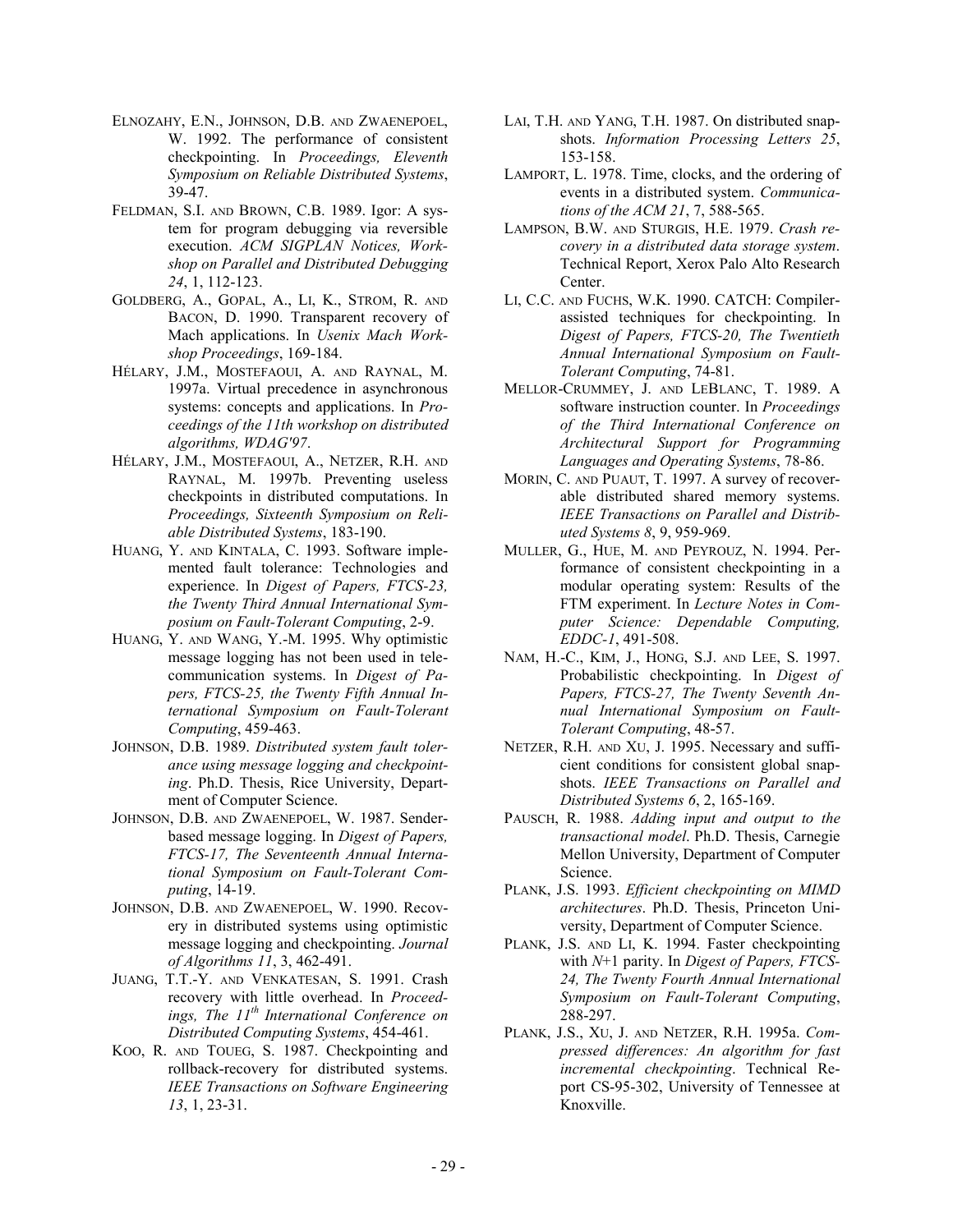- PLANK, J.S., BECK, M., KINGSLEY, G. AND LI, K. 1995b. Libckpt: Transparent checkpointing under UNIX. In *Proceedings of the USENIX Winter 1995 Technical Conference*, 213- 223.
- PRAKASH, R. AND SINGHAL, M. 1996. Low-cost checkpointing and failure recovery in mobile computing systems. *IEEE Transactions on Parallel and Distributed Systems 7*, 10, 1035-1048.
- RANDELL, B. 1975. System structure for software fault tolerance. *IEEE Transactions on Software Engineering 1*, 2, 220-232.
- RAO, S., ALVISI, L. AND VIN, H.M. 1998. The cost of recovery in message logging protocols. In *Proceedings, Seventeenth Symposium on Reliable Distributed Systems*, 10-18.
- RUFFIN, M. 1992. KITLOG: A generic logging service. In *Proceedings, Eleventh Symposium on Reliable Distributed Systems*, 139-148.
- RUSSELL, D.L. 1980. State restoration in systems of communicating processes. *IEEE Transactions on Software Engineering 6*, 2, 183- 194.
- SCHLICHTING, R.D. AND SCHNEIDER, F.B. 1983. Failstop processors: An approach to designing fault-tolerant computing systems. *ACM Transactions on Computing Systems 1*, 3, 222-238.
- SILVA, L.M. 1997. *Checkpointing mechanisms for scientific parallel applications*. Ph.D. Thesis, University of Coimbra, Department of Computer Science.
- SISTLA, A. AND WELCH, J. 1989. Efficient distributed recovery using message logging. In *Proceedings of the 8th Annual ACM Symposium on Principles of Distributed Computing (PODC)*, 223-238.
- SLYE, J.H. AND ELNOZAHY, E.N. 1998. Support for software interrupts in log-based rollbackrecovery. *IEEE Transactions on Computers 47*, 10, 1113-1123.
- SMITH, S.W. AND JOHNSON, D.B. 1996. Minimizing timestamp size for completely asynchronous optimistic recovery with minimal rollback. In *Proceedings, the Fifteenth Symposium on Reliable Distributed Systems*, 66-75.
- STROM, R. AND YEMINI, S. 1985. Optimistic recovery in distributed systems. *ACM Transactions on Computing Systems 3*, 3, 204-226.
- TAMIR, Y. AND SEQUIN, C.H. 1984. Error recovery in multicomputers using global checkpoints. In *Proceedings of the International Conference on Parallel Processing*, 32-41.
- TONG, Z., KAIN, R.Y. AND TSAI, W.T. 1992. Rollback-recovery in distributed systems using loosely synchronized clocks. *IEEE Transactions on Parallel and Distributed Systems 3*, 2, 246-251.
- WANG, Y.-M. 1993. *Space reclamation for uncoordinated checkpointing in message-passing systems*. Ph.D. Thesis, University of Illinois, Department of Computer Science.
- WANG, Y.-M. 1997. Consistent global checkpoints that contain a set of local checkpoints. *IEEE Transactions on Computers 46*, 4, 456-468.
- WANG, Y.-M., CHUNG, P.Y. AND FUCHS, W.K. 1995a. *Tight upper bound on useful distributed system checkpoints*. Technical Report, University of Illinois.
- WANG, Y.-M., CHUNG, P.Y., LIN, I.J. AND FUCHS, W.K. 1995b. Checkpoint space reclamation for uncoordinated checkpointing in message-passing systems. *IEEE Transactions on Parallel and Distributed Systems 6*, 5, 546- 554.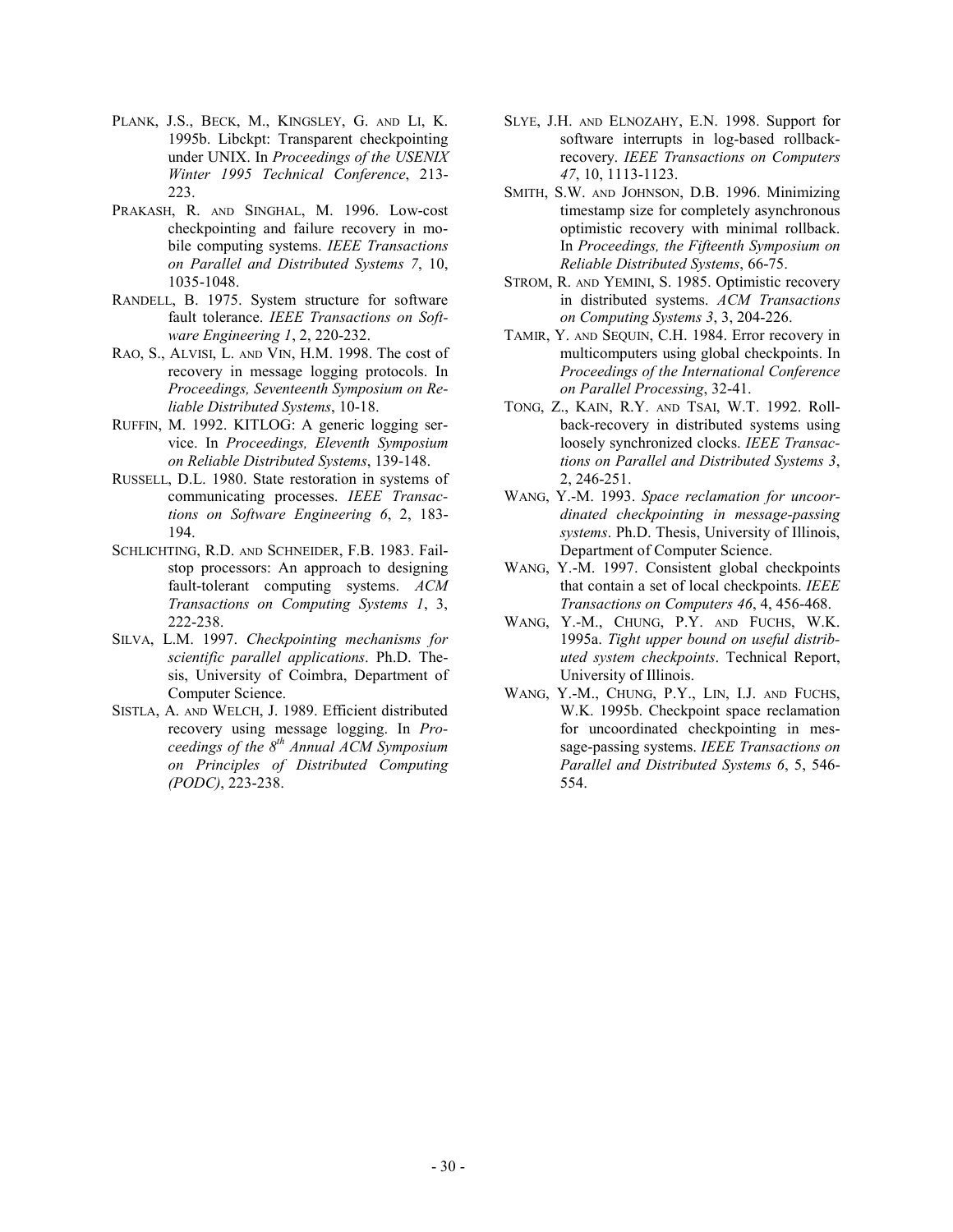#### **BIBLIOGRAPHY**

- ACHARYA, A. AND BADRINATH, B.R. 1992. Recording distributed snapshots based on causal order of message delivery. *Information Processing Letters 44*, 6.
- ACHARYA, A. AND BADRINATH, B.R. 1994. Checkpointing distributed applications on mobile computers. In *Proceedings of the Third International Conference on Parallel and Distributed Information Systems*.
- AHAMAD, M. AND LIN, L. 1989. Using checkpoints to localize the effects of faults in distributed systems. In *Proceedings, Eighth Symposium on Reliable Distributed Systems*, 2-11.
- AHUJA, M. 1989. *Repeated global snapshots in asynchronous distributed systems*. Technical Report OSU-CISRC-8/89 TR40, The Ohio State University.
- ALGUDADY, M.S. AND DAS, C.R. 1991. A cachebased checkpointing scheme for MINbased multiprocessors. In *Proceedings of the International Conference on Parallel Processing*, 497-500.
- ALVISI, L. AND MARZULLO, K. 1995. Message logging: Pessimistic, optimistic and causal. In *Proceedings of the IEEE International Conference on Distributed Computing Systems* (Vancouver, Canada).
- ALVISI, L. AND MARZULLO, K. 1995. Deriving optimal checkpointing protocols for distributed shared memory architectures. In *Proceedings of the 1995 ACM SI-GACT-SIGOPS Symposium on Principles of Distributed Computing (PODC)* (Ottawa, Canada).
- ALVISI, L. AND MARZULLO, K. 1996. Tradeoffs in implementing causal message logging protocols. In *Proceedings of the 1996 ACM SIGACT-SIGOPS Symposium on Principles of Distributed Computing (PODC)*, 58-67.
- ALVISI, L., HOPPE, B. AND MARZULLO, K. 1993. Nonblocking and orphan-free message logging protocols. In *Digest of Papers, FTCS-23, The Twenty Third Annual International Symposium on Fault-Tolerant Computing* (Toulouse, France), 145-154.
- ALVISI, L., RAO, S. AND VIN, H.M. 1998. Lowoverhead protocols for fault-tolerant file sharing. In *Proceedings of the IEEE 18th*

*International Conference on Distributed Computing Systems*, 452-461.

- ALVISI, L., BHATIA, K. AND MARZULLO, K. 2000. *Tracking causality in causal message logging protocols*. Technical Report, The University of Texas at Austin.
- ALVISI, L., BRESSOUD, T.C., EL-KHASHAB, A., MARZULLO, K. AND ZAGORODNOV, D. 2001. Wrapping server-side TCP to mask connection failures. In *InfoComm*.
- ANYANWU, J.A. 1985. A reliable stable storage system for UNIX. *Software--Practice and Experience 15*, 10, 973-900.
- ARTSY, Y. AND FINKEL, R. 1989. Designing a process migration facility: The Charlotte experience. *IEEE Computer*, 47- 56.
- ATTIG, N. AND SANDER, V. 1993. Automatic checkpointing of NQS batch jobs on CRAY UNICOS. In *Proceedings of the Cray User Group Meeting*.
- BABAOGLU, O. 1990. Fault-tolerant computing based on Mach. In *Proceedings of the USENIX Mach Symposium*, 186-199.
- BABAOGLU, O. AND MARZULLO, K. 1993. Consistent global states of distributed systems: Fundamental concepts and mechanisms. In MULLENDER, S. ed. *Distributed Systems*, Addison-Wesley, 55-96.
- BACON, D. 1991. Transparent recovery in distributed systems. *Operating Systems Review*, 91-94.
- BACON, D. 1991. File system measurements and their application to the design of efficient operation logging algorithms. In *Proceedings, Tenth Symposium on Reliable Distributed Systems*, 21-30.
- BALDONI, R., QUAGLIA, F. AND FORNARA, P. 1997. An index-based checkpointing algorithm for autonomous distributed systems. In *Proceedings, Sixteenth Symposium on Reliable Distributed Systems*, 27-34.
- BALDONI, R., HÉLARY, J.-M., MOSTEFAOUI, A. AND RAYNAL, M. 1997. A communicationinduced checkpointing protocol that ensures rollback-dependency trackability. In *Digest of Papers, (FTCS-27), The Twenty Seventh Annual International Symposium on Fault-Tolerant Computing* (Seattle), 68-77.
- BALDONI, R., HÉLARY, J.-M., MOSTEFAOUI, A. AND RAYNAL, M. 1997. Adaptive checkpointing in message passing distributed systems. *International Journal of Systems Science 28*, 11, 1145-1161.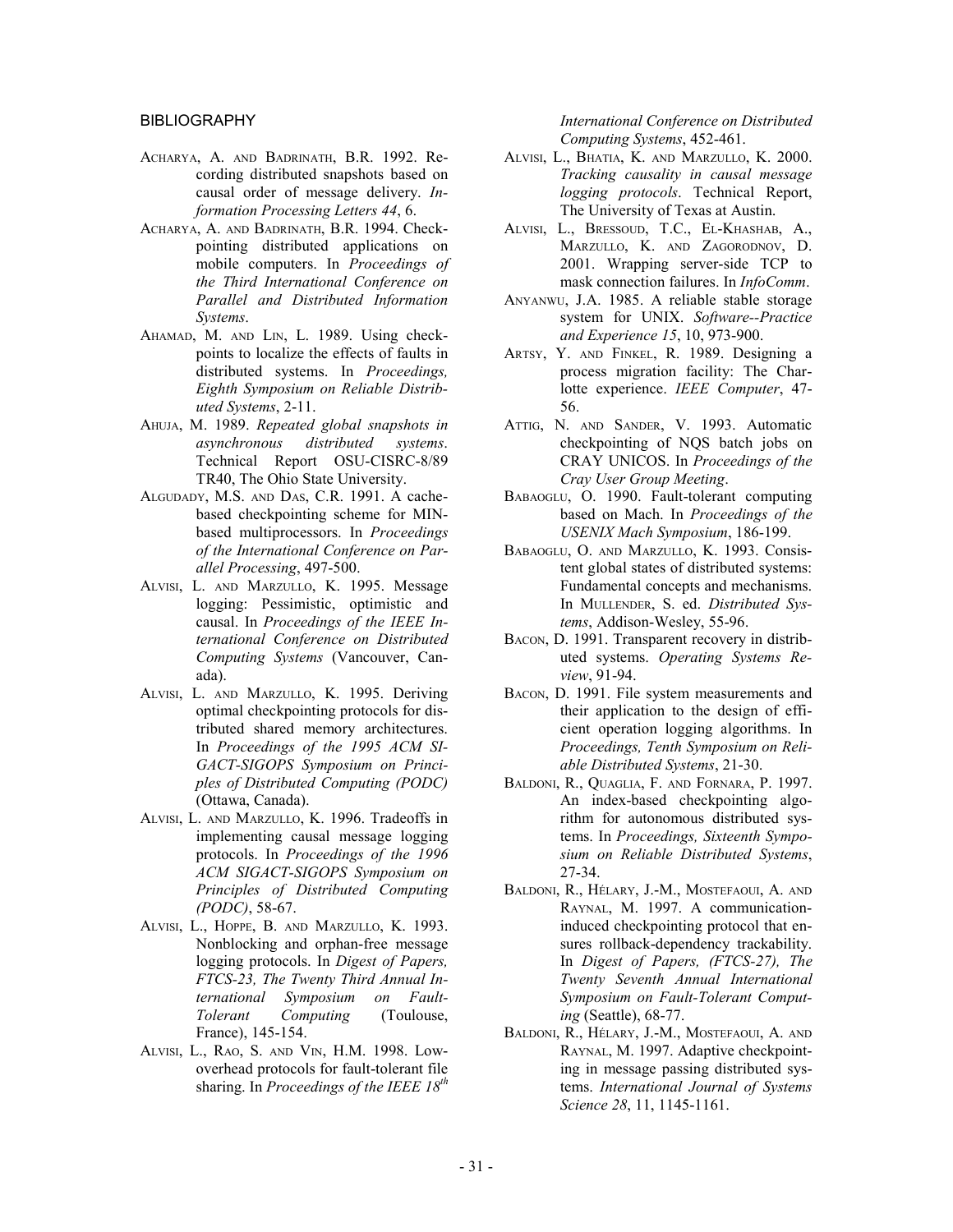- BALDONI, R., HÉLARY, J.-M., MOSTEFAOUI, A. AND RAYNAL, M. 1997. Adaptive checkpointing in message passing distributed systems. *International Journal of Systems Science 28*, 11, 1145-1161.
- BANÂTRE, J.P., BANÂTRE, M. AND MULLER, G. 1989. Architecture of fault-tolerant multiprocessor workstations. In *Proceedings of the Workshop on Workstation Operating Systems*, 20-24.
- BANÂTRE, M., HENG, P., MULLER, G. AND RO-CHARD, B. 1991. How to design reliable servers using fault-tolerant micro-kernel mechanisms. In *Proceedings of the USENIX Mach Symposium*, 223-231.
- BANÂTRE, M., GEFFLAUT, A., JOUBERT, P., LEE, P. AND MORIN, C. 1993. *An architecture for tolerating processor failures in sharedmemory multiprocessors*. Technical Report No. 707-93, IRISA.
- BARIGAZZI, G. AND STRIGINI, L. 1983. Applicationtransparent setting of recovery points. In *Digest of Papers, FTCS-13, The Thirteenth Annual International Symposium on Fault-Tolerant Computing*, 48- 55.
- BECK, M., PLANK, J.S. AND KINGSLEY, G. 1994. *Compiler-assisted checkpointing*. Technical Report CS-94-269, University of Tennessee at Knoxville, Department of Computer Science.
- BEEDUBAIL, G., KARMARKAR, A., GURIJALA, A., MARTI, W. AND POOCH, U. 1995. An algorithm for supporting fault-tolerant objects in distributed object oriented operating systems. In *Proceedings of the Fourth International Workshop on Object-Orientation in Operating Systems (IWOOOS'95)*, 142-148.
- BHATIA, K., MARZULLO, K. AND ALVISI, L. 1998. The relative overhead of piggybacking in causal message logging protocols. In *Proceedings, Seventeenth Symposium on Reliable Distributed Systems*, 348- 353.
- BIEKER, B., DEONINCK, G., MAEHLE, E. AND VOUNCKX, J. 1994. Reconfiguration and checkpointing in massively parallel systems. In *Proceedings of the 1st European Dependant Computing Conference (EDCC-1)*, 353-370.
- BORG, A., BAUMBACH, J. AND GLAZER, S. 1983. A message system supporting fault tolerance. In *Proceedings of the 9th ACM Symposium on Operating System Principles*, 90-99.
- BOWEN, N.S. AND PRADHAN, D.K. 1991. *Survey of checkpoint and rollback recovery techniques*. Technical Report TR-91-CSE-17, Department of Electrical and Computer Engineering, Univ. of Mass.
- BOWEN, N.S. AND PRADHAN, D.K. 1992. Virtual checkpoints: Architecture and performance. *IEEE Transactions on Computers 41*, 5, 516-525.
- BOWEN, N.S. AND PRADHAN, D.K. 1993. Processor- and memory-based checkpoint and rollback recovery. *IEEE Computer 26*, 2, 22-32.
- CABILLIC, G., MULLER, G. AND PUAUT, I. 1995. The performance of consistent checkpointing in distributed shared memory systems. In *Proceedings, Fourteenth Symposium on Reliable Distributed Systems*.
- CAMPOS, A.E. AND CASTILLO, M.A. 1996. *Checkpointing through garbage collection*. Technical Report, Escuela de Ingeniería Pontificia Universidad Católica de Chile, Departamento de Ciencia de la Computación.
- CAO, J. 1991. On correctness of distributed rollback recovery. In *Proceedings of the 14th Australia Computer Science Conference*, 39.31-39.10.
- CAO, J. 1992. Efficient synchronous checkpointing in distributed systems. In *Proceedings of the 15th Australia Computer Science Conference*, 165-179.
- CAO, J. AND WANG, K.C. 1991. *Efficient synchronous checkpointing in distributed systems*. Technical Report 91/6, James Cook University of North Queensland, Department of Computer Science.
- CAO, J. AND WANG, K.C. 1992. An abstract model of rollback recovery control in distributed systems. *Operating Systems Review*, 62-76.
- CAO, G. AND SINGHAL, M. 1998. On the impossibility of min-process non-blocking checkpointing and an efficient checkpointing algorithm for mobile computing systems. In *Proceedings.1998 International Conference on Parallel Processing*, 37-44.
- CAO, G. AND SINGHAL, M. 1998. Low-cost checkpointing with mutable checkpoints in mobile computing systems. In *Proceedings of the 18th International Conference on Distributed Computing*, 464- 471.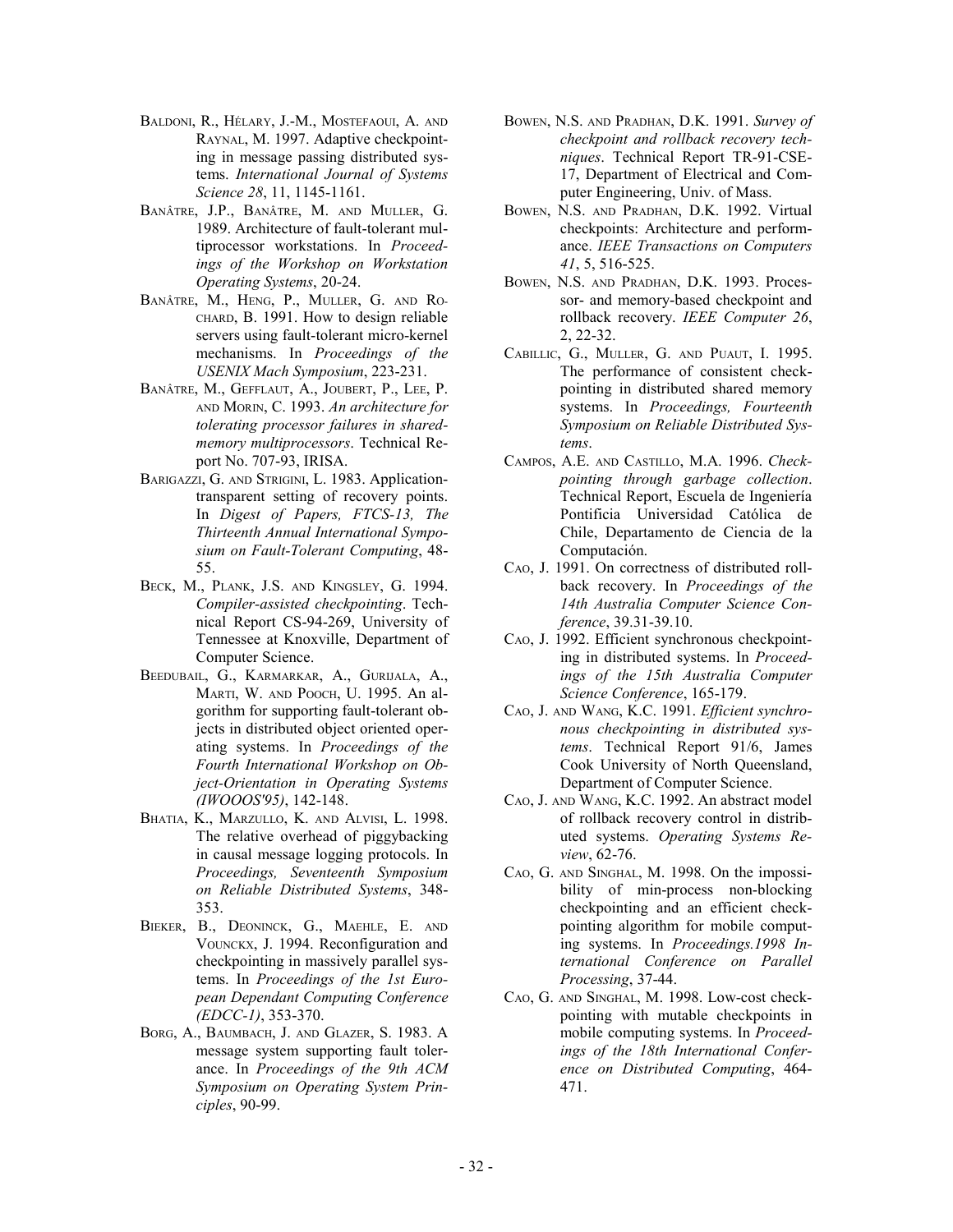- CARGILL, T. AND LOCANTHI, B. 1987. Cheap hardware support for software debugging and profiling. In *Proceedings of the 2nd Symposium on Architectural Support for Programming Languages and Operating Systems*, 82-83.
- CARTER, J.B., COX, A., DWARKADAS, S., ELNO-ZAHY, E.N., JOHNSON, D.B., KELEHER, P., RODRIGUES, S., YU, W. AND ZWAENEPOEL, W. 1993. Network multicomputing using recoverable distributed shared memory. In *Proceedings of COMPCON'93*.
- CASAS, J., CLARK, D., GALBIATI, P. AND KONURU, R. 1995. *MIST: PVM with transparent migration and checkpointing*. Technical Report, Oregon Graduate Institute of Science and Technology, Department of Computer Science.
- CHEN, R. AND NG, T.P. 1990. Building a faulttolerant system based on Mach. In *Proceedings of the USENIX Mach Workshop*, 157-168.
- CHEN, R. AND NG, T.P. 1992. Microkernel support for checkpointing. In *Open Forum*.
- CHIU, G.-M. AND YOUNG, C.-R. 1996. Efficient rollback-recovery technique in distributed computing systems. *IEEE Transactions on Parallel and Distributed Systems 7*, 6.
- CHIUEH, T. 1992. Polar: A storage architecture for fast checkpointing. In *Proceedings of the 1992 International Conference on Parallel and Distributed Systems*, 251- 258.
- CHIUEH, T.-C. AND DENG, P. 1996. Evaluation of checkpoint mechanisms for massively parallel machines. In *Digest of Papers, FTCS-26, The Twenty-Sixth Annual International Symposium on Fault-Tolerant Computing*, 370-379.
- CHOY, M., LEONG, H. AND WONG, M.H. 1995. On distributed object checkpointing and recovery. In *Proceedings of the 1995 ACM SIGACT-SIGOPS Symposium on Principles of Distributed Computing (PODC)*.
- CHUNG, K.-S., KIM, K.-B., HWANG, C.-S., SHON, J.G. AND YU, H.-C. 1997. Hybrid checkpointing protocol based on selective sender-based message logging. In *Proceedings of the 1997 International Conference on Parallel and Distributed Systems*, 788-793.
- CLEMATIS, A. 1994. Fault-tolerant programming for network based parallel computing.

*Microprocessing and Microprogramming 40*, 765-768.

- CLEMATIS, A., DODERO, G. AND GIANUZZI, V. 1992. Process checkpointing primitives for fault tolerance: Definitions and examples. *Microprocessors and Microsystems 16*, 1, 15-23.
- CUMMINGS, D. AND ALKALAJ, L. 1994. Checkpoint/rollback in a distributed system using coarse-grained dataflow. In *Digest of Papers, FTCS-24, The Twenty Fourth Annual International Symposium on Fault-Tolerant Computing*, 424-433.
- DAMANI, O.P. AND GARG, V.K. 1996. How to recover efficiently and asynchronously when optimism fails. In *Proceedings of the 16th International Conference on Distributed Computing*, 108-115.
- DECONINCK, G. AND LAUWEREINS, R. 1997. Usertriggered checkpointing: systemindependent and scalable application recovery. In *Proceedings Second IEEE Symposium on Computer and Communications*, 418-423.
- DECONINCK, G., VOUNCKX, J., LAUWEREINS, R. AND PEPERSTRAETE, J.A. 1993. Survey of backward error recovery techniques for multicomputers based on checkpointing and rollback. In *IASTED International Conference on Modeling and Simulation*, 262-265.
- DECONINCK, G., VOUNCKX, J., LAUWEREINS, R. AND PEPERSTRAETE, J. 1998. Survey of backward error recovery techniques for multicomputers based on checkpointing and rollback. *International Journal of Modeling and Simulation 18*, 1, 66-71.
- DI, Z. 1987. Eliminating domino effect in backward error recovery in distributed systems. In *Proceedings of the 2nd International Conference on Computers and Applications*, 243-248.
- DIETER, W. AND LUMPP JR., J. 1999. A user-level checkpointing library for POSIX threads programs. In *Digest of Papers, FTCS-29, The Twenty Ninth Annual International Symposium on Fault-Tolerant Computing*, 224-227.
- DUDA, A. 1983. The effects of checkpointing on program execution time. *Information Processing Letters 16*, 221-229.
- ECUYER, P.L. AND MALEFANT, J. 1988. Computing optimal checkpointing strategies for rollback and recovery systems. *IEEE*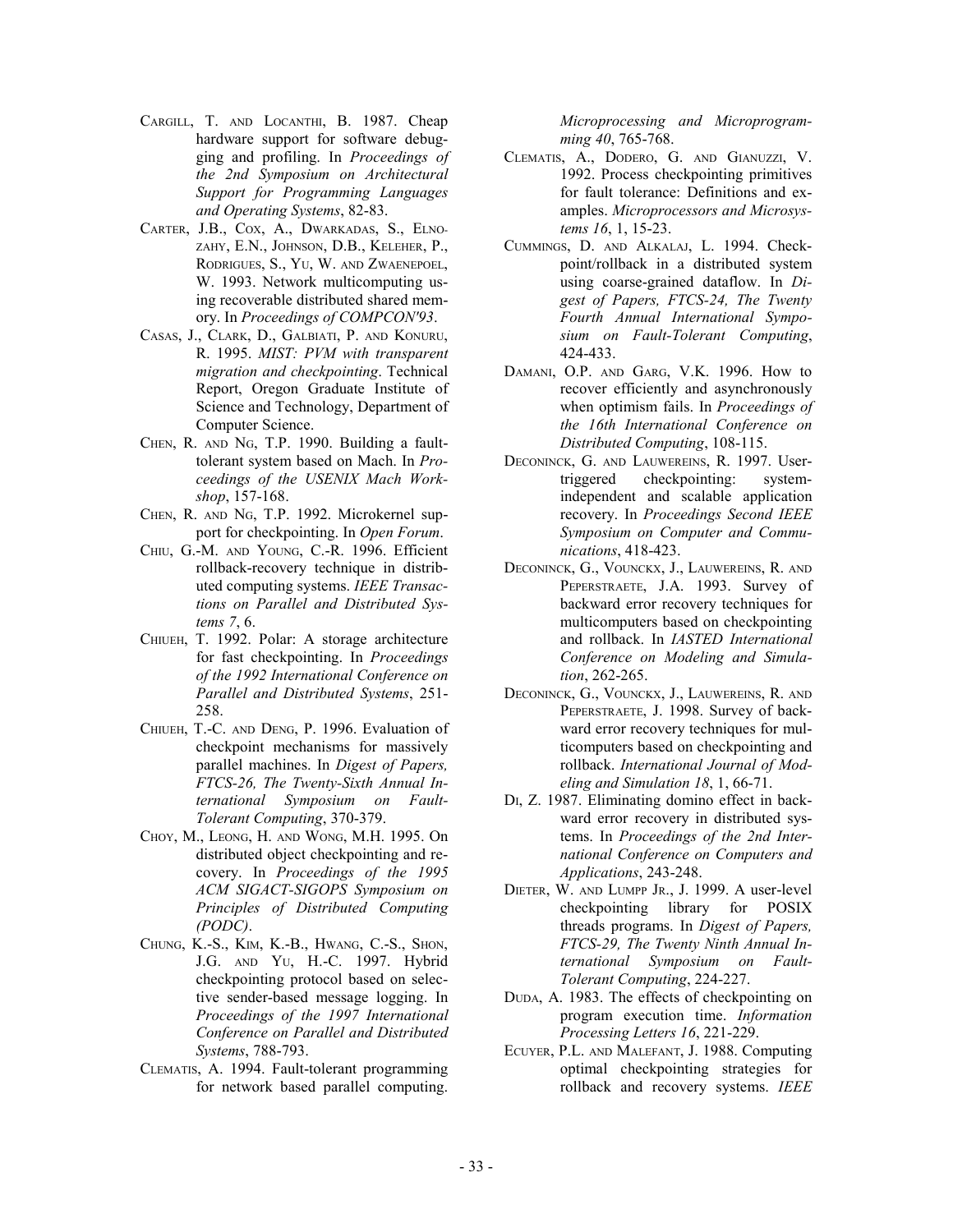*Transactions on Computers 37*, 491- 496.

- ELLENBERGER, E.L. 1995. *Transparent process rollback recovery: Some new techniques and a portable implementation*. Technical Report, Texas A&M University, Department of Computer Science.
- ELLIS, B. 1985. A stable storage package. In *Proceedings of the USENIX Summer Technical Conference*, 209-212.
- ELNOZAHY, E.N. 1990. *Efficient fault-tolerance support for interactive distributed applications*. Technical Report TR90-120, Rice University, Department of Computer Science.
- ELNOZAHY, E.N. 1994. Fault tolerance for clusters of workstations. In BANÂTRE, M. AND LEE, P. eds. *Hardware and software architectures for fault tolerance*, Springer Verlag.
- ELNOZAHY, E.N. 1995. On the relevance of communication costs of rollback-recovery protocols. In *Proceedings of the 1995 ACM SIGACT-SIGOPS Symposium on Principles of Distributed Computing (PODC)*.
- ELNOZAHY, E.N. AND ZWAENEPOEL, W. 1992. Manetho, transparent rollback-recovery with low overhead, limited rollback and fast output commit. *IEEE Transactions on Computers, Special Issue on Fault-Tolerant Computing 41*, 5, 526-531.
- ELNOZAHY, E.N. AND ZWAENEPOEL, W. 1992. Replicated distributed processes in Manetho. In *Digest of Papers, FTCS-22, The Twenty Second Annual International Symposium on Fault-Tolerant Computing*, 18-27.
- ELNOZAHY, E.N. AND ZWAENEPOEL, W. 1992. An integrated approach to fault tolerance. In *Proceedings of the Second Workshop on Management of Replicated Data*, 82- 85.
- FIDGE, C.J. 1988. Timestamps in messagepassing systems that preserve the partial ordering. In *Proceedings of the 11th Australian Computer Science Conference*, 55-66.
- FISCHER, M.J., GRIFFETH, N.D. AND LYNCH, N.A. 1982. Global states of a distributed system. *IEEE Transactions on Software Engineering SE-8*, 3, 198-202.
- FRAZIER, T.M. AND TAMIR, Y. 1989. Applicationtransparent error-recovery techniques for multicomputers. In *Proceedings of The Fourth Conferences on Hyper-*

*cubes, Concurrent computers, and Applications*, 103-108.

- GAIT, J. 1990. A checkpointing page store for write-once optical disk. *IEEE Transactions on Computers 39*, 1, 2--9.
- GARG, S. AND WONG, K.F. 1993. Improving the speed of a distributed checkpointing algorithm. In *Proceedings of the 6th International Conference on Parallel and Distributed Computing Systems*.
- GELENBE, E. 1979. On the optimum checkpointing interval. *Journal of the ACM 2*, 259- 270.
- GELENBE, E. AND DEROCHETTE, D. 1978. Performance of rollback-recovery systems under intermittent failures. *Communications of the ACM 21*, 6, 493-499.
- GOLDING III, R. AND SINGHAL, M. 1993. Using logging and asynchronous checkpointing to implement recoverable distributed shared memory. In *Proceedings, Twelfth Symposium on Reliable Distributed Systems*, 58-67.
- GREGORY, S.T. AND KNIGHT, J.C. 1989. On the provision of backward error recovery in production programming languages. In *Digest of Papers, FTCS-19, The Nineteenth Annual International Symposium on Fault-Tolerant Computing*, 506-511.
- GROSELJ, B. 1993. Bounded and minimum global snapshots. *IEEE Parallel and Distributed Technology 1*, 4.
- HADZILACOS, V. 1982. An algorithm for minimizing rollback cost. In *Proceedings of the ACM SIGMOD Symposium on Principles of Database Systems*, 93-97.
- HÉLARY, J.M. 1989. Observing global states of asynchronous distributed applications. *Lecture Notes in Computer Science 392*, 124-135.
- HÉLARY, J.M., MOSTEFAOUI, A. AND RAYNAL, M. 1998. Communication-induced determination of consistent snapshots. In *Digest of Papers, FTCS-28, The Twenty Eighth Annual International Symposium on Fault-Tolerant Computing*, 208-217.
- HÉLARY, J.M., MOSTEFAOUI, A. AND RAYNAL, M. 1999. Communication-induced determination of consistent snapshots. *IEEE Transactions on Parallel and Distributed Systems 10*, 9, 865-877.
- HEWITT, C.E. 1980. *Checkpoint and recovery in ACTOR systems*. Technical Report, MIT, Artificial Intelligence Laboratory.
- HIGAKI, H. AND TAKIZAWA, M. 1998. Checkpointrecovery protocol for reliable mobile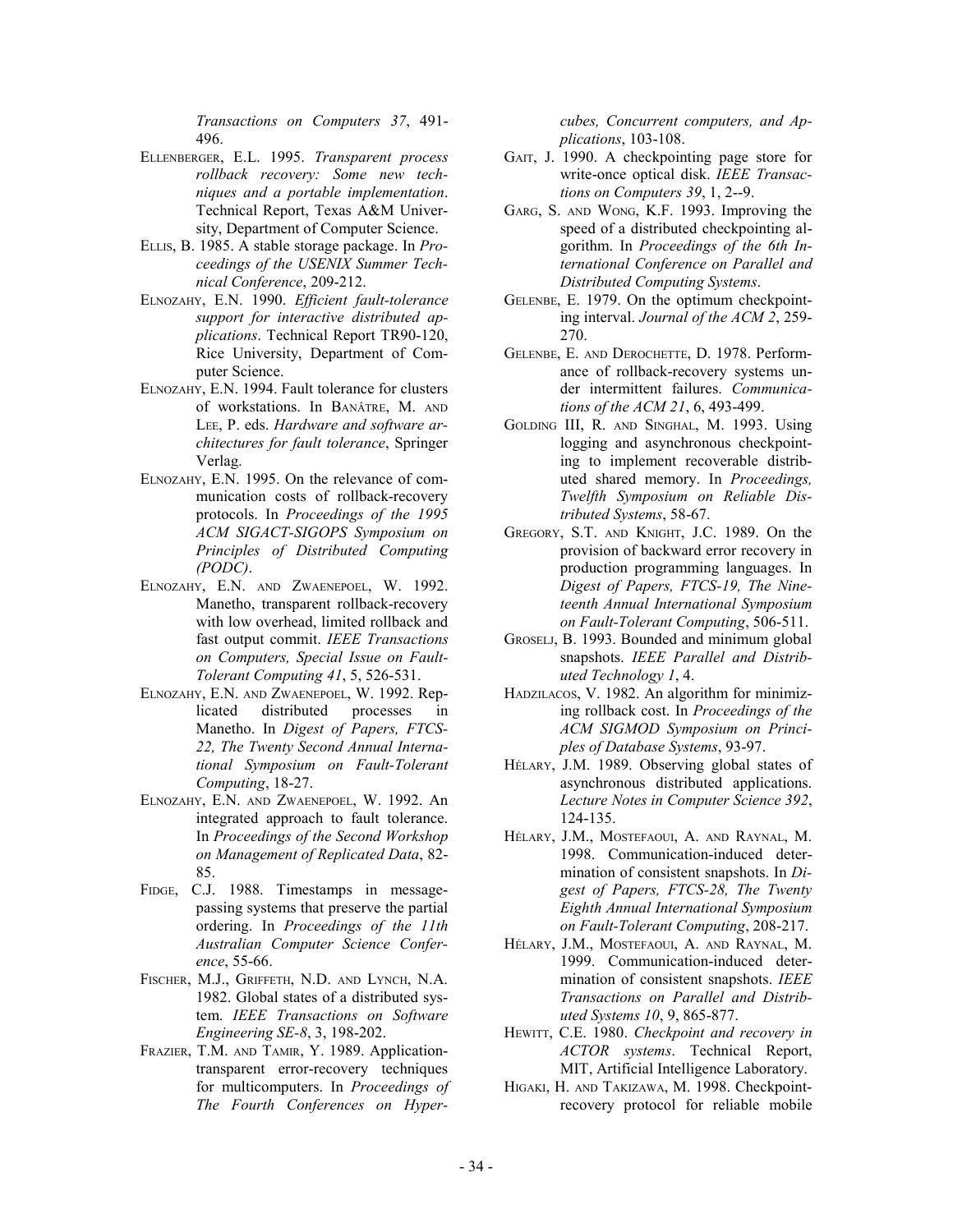systems. In *Proceedings, Seventeenth Symposium on Reliable Distributed Systems*, 93-99.

- HIGAKI, H., SHIMA, K., TACHIKAWA, T. AND TAKI-ZAWA, M. 1997. Checkpoint and rollback in asynchronous distributed systems. In *Proceedings IEEE INFOCOM '97.Sixteenth Annual Joint Conference of the IEEE Computer and Communications Societies*, 998-1005.
- ISRAEL, S. AND MORRIS, D. 1989. A non-intrusive checkpointing protocol. In *Proceedings of the Phoenix Conference on Communications and Computers*, 413-421.
- JALOTE, P. 1989. Fault-tolerant processes. *Distributed Computing 3*, 187-195.
- JANAKIRAMAN, G. AND TAMIR, Y. 1994. Coordinated checkpointing-rollback error recovery for distributed shared memory multicomputers. In *Proceedings, Thirteenth Symposium on Reliable Distributed Systems*, 42-51.
- JANSSENS, B. AND FUCHS, W.K. 1993. Relaxing consistency in recoverable distributed shared memory. In *Digest of Papers, FTCS-23, The Twenty Third Annual International Symposium on Fault-Tolerant Computing*, 155-163.
- JANSSENS, B. AND FUCHS, W.K. 1994. Reducing interprocessor dependence in recoverable distributed shared memory. In *Proceedings, Thirteenth Symposium on Reliable Distributed Systems*, 34-41.
- JASPER, D.P. 1969. A discussion of checkpoint restart. *Software Age*.
- JEONG, K. AND SHASHA, D. 1994. Plinda 2.0: A transactional/checkpoint approach to fault-tolerant Linda. In *Proceedings, Thirteenth Symposium on Reliable Distributed Systems*, 96-105.
- JOHNSON, D.B. 1993. Efficient transparent optimistic rollback recovery for distributed application programs. In *Proceedings, Twelfth Symposium on Reliable Distributed Systems*, 86-95.
- JOHNSON, D.B. AND ZWAENEPOEL, W. 1988. Recovery in distributed systems using optimistic message logging and checkpointing. In *Proceedings of the Sixth Annual ACM Symposium on Principles of Distributed Computing (PODC-88)*, 171-181.
- JOHNSON, D.B. AND ZWAENEPOEL, W. 1990. *Output-driven distributed optimistic message logging and checkpointing*. Tech-

nical Report TR90-118, Rice University, Department of Computer Science.

- JOHNSON, D.B. AND ZWAENEPOEL, W. 1991. Transparent optimistic rollback recovery. *Operating Systems Review*, 99-102.
- KAASHOEK, M.F., MICHIELS, R., BAL, H.E. AND TANENBAUM, A.S. 1992. Transparent fault-tolerance in parallel Orca programs. In *Proceedings of the Symposium on Experiences with Distributed and Multiprocessor Systems III*, 297- 312.
- KAMBHALTA, S. AND WALPOLE, J. 1990. Recovery with limited replay: Fault-tolerant processes in Linda. In *Proceedings of the 2nd IEEE Symposium on Parallel and Distributed Processing*, 715-718.
- KANT, K. 1978. A model for error recovery with global checkpointing. *Information Sciences 30*, 58-68.
- KANTHADAI, S. AND WELCH, J.L. 1996. Implementation of recoverable distributed shared memory by logging writes. In *Proceedings of the 16th International Conference on Distributed Computing Systems (ICDCS-16)*, 27-30.
- KERMARREK, A.M., CABILLIC, G., GEFFLAUT, A., MORIN, C. AND PUAUT, I. 1995. A recoverable distributed shared memory integrating coherence and recoverability. In *Digest of Papers, FTCS-25, The Twenty Fifth Annual International Symposium on Fault-Tolerant Computing*, 289-298.
- KIM, K.H. 1982. Approaches to mechanization of the conversation scheme based on monitors. *IEEE Transactions on Software Engineering SE-8*, 3, 189-197.
- KIM, K.H. 1988. Programmer-transparent coordination of recovering concurrent processes: Philosophy and rules for efficient implementation. *IEEE Transactions on Software Engineering SE-14*, 6, 189- 197.
- KIM, K.H. AND YOU, J.H. 1990. A highly decentralized implementation model for the Programmer-Transparent Coordination (PTC) scheme for cooperative recovery. In *Digest of Papers, FTCS-20, The Twentieth Annual International Symposium on Fault-Tolerant Computing*, 282-289.
- KIM, J.L. AND PARK, T. 1993. An efficient protocol for checkpointing recovery in distributed systems. *IEEE Transactions on Parallel and Distributed Systems 4*, 8, 955-960.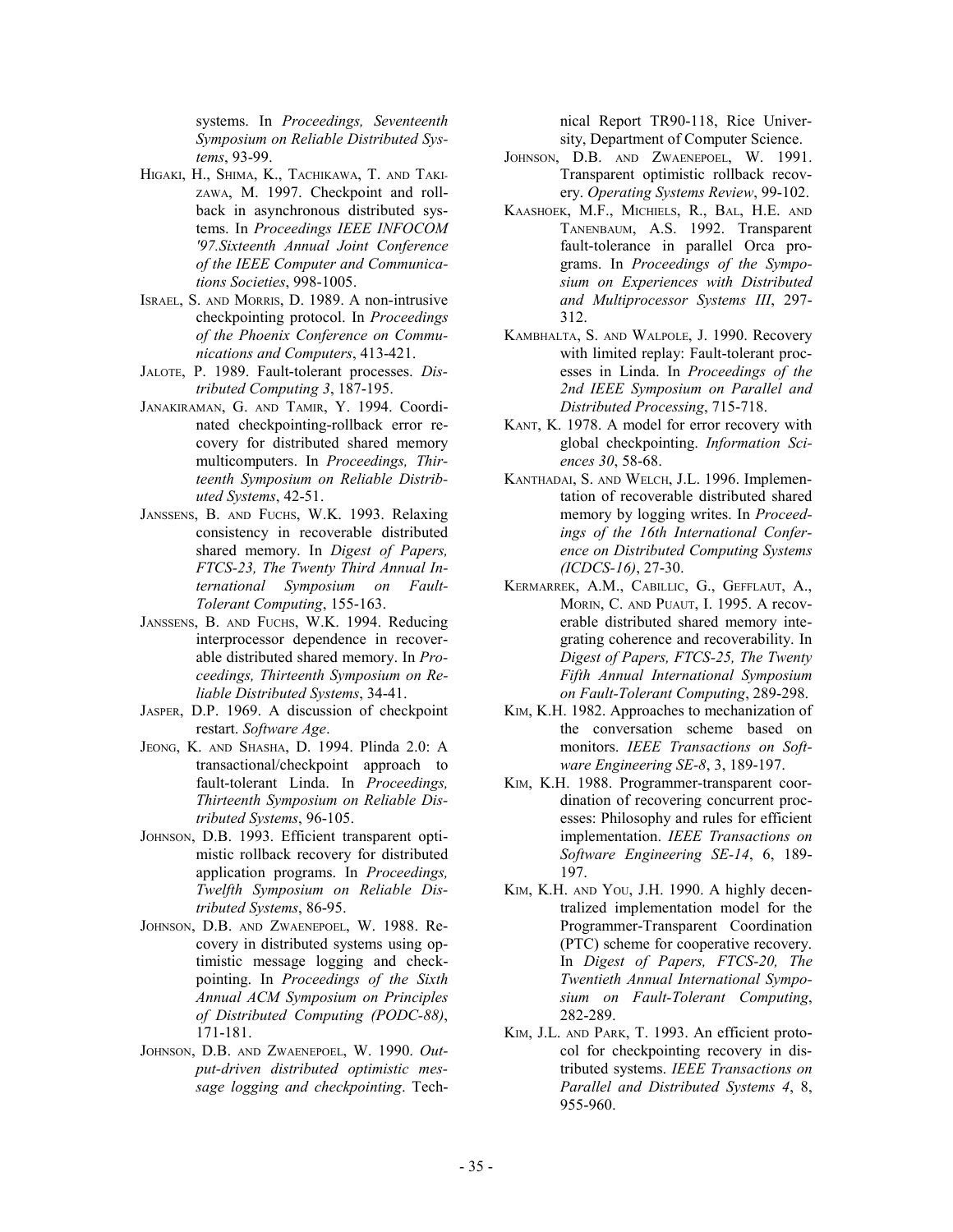- KIM, K.H., YOU, J.H. AND ABOUELNAGA, A. 1986. A scheme for coordinated execution of independently designed recoverable distributed processes. In *Digest of Papers, FTCS-16, The Sixteenth Annual International Symposium on Fault-Tolerant Computing*, 130-135.
- KIM, Y., PLANK, J.S. AND DONGARRA, J.J. 1996. Fault-tolerant matrix operations using checksum and reverse computation. In *Proceedings of 6th Symposium on the Frontiers of Massively Parallel Computation*.
- KIM, Y., PLANK, J.S. AND DONGARRA, J.J. 1997. Fault-tolerant matrix operations for network of workstations using multiple checkpointing. In *Proceedings of HPC Asia'97, High Performance Computing in the Information Superhighway*, 460- 465.
- KINGSBURY, B.A. AND KLINE, J.T. 1989. Job and process recovery in a UNIX-based operating system. In *Usenix Association Winter Conference Proceedings*, 355- 364.
- KLAIBER, A.C. AND LEVY, H.M. 1993. Crash recovery for scientific applications. In *Proceedings of the International Conference on Parallel and Distributed Systems*.
- KRISHNA, P., VAIDYA, N.T. AND PRADHAN, D.K. Recovery in distributed mobile environments. In *Proceedings of the IEEE Workshop on Advances in Parallel and Distributed Systems* (Princeton, New Jersey), 83-88.
- KRISHNA, C.M., KANG, G. AND LEE, Y. 1984. Optimization criteria for checkpoint placement. *Communications of the ACM 27*, 10, 1008-1012.
- KRISHNA, P., VAIDYA, N.T. AND PRADHAN, D.K. 1994. Recovery in multicomputers with finite error detection latency. In *Proceedings of the 23rd International Conference on Parallel Processing*.
- LAI, T.H. AND YANG, T.H. 1987. On distributed snapshots. *Information Processing Letters 25*, 153-158.
- LAMPORT, L. 1984. Using time instead of timeout for fault-tolerant distributed systems. *ACM Transactions on Programming Languages and Systems 6*, 2, 254-280.
- LANDAU, C.R. 1992. The checkpoint mechanism in KeyKOS. In *Proceedings of the 2nd International Workshop on Object Orientation in Operating Systems*.
- LEE, B., PARK, T., YEOM, H. AND CHO, Y. 1998. An efficient algorithm for causal message logging. In *Proceedings, Seventeenth Symposium on Reliable Distributed Systems*, 19-25.
- LEON, J., FICHER, A.L. AND STEENKISTE, P. 1993. *Fail-safe PVM: A portable package for distributed programming with transparent recovery*. Technical Report CMU-CS-93-124, Carnegie Mellon University, School of Computer Science.
- LEONG, H.V. AND AGRAWAL, D. 1994. Using message semantics to reduce rollback in optimistic message logging recovery schemes. In *Proceedings of the 13th IEEE International Conference on Distributed Computing Systems (ICDCS-13)*, 227-234.
- LEU, P.-J. AND BHARGAVA, B. 1988. Concurrent robust checkpointing and recovery in distributed systems. In *Proceedings of the International Conference on Data Engineering*, 154-163.
- LI, W.-J. AND TSAY, J.-J. 1997. Checkpointing message-passing interface (MPI) parallel programs. In *Proceedings of the Pacific Rim International Symposium on Fault-Tolerant Systems*, 147-152.
- LI, K., NAUGHTON, J.F. AND PLANK, J.S. 1990. Real-time concurrent checkpoint for parallel programs. In *Proceedings of the 1990 Conference on the Principles and Practice of Parallel Programming*, 79- 88.
- LI, K., NAUGHTON, J.F. AND PLANK, J.S. 1991. Checkpointing multicomputer applications. In *Proceedings, Tenth Symposium on Reliable Distributed Systems*, 1--10.
- LI, K., NAUGHTON, J.F. AND PLANK, J.S. 1992. An efficient checkpointing method for multicomputers with wormhole routing. *International Journal of Parallel Programming 20*, 3, 159-180.
- LIN, L. AND AHAMAD, M. 1990. Checkpointing and rollback-recovery in distributed object based systems. In *Digest of Papers, FTCS-20, The Twentieth Annual International Symposium on Fault-Tolerant Computing*, 97-104.
- LIN, T.-H. AND SHIN, K.G. 1998. Damage assessment for optimal rollback-recovery. *IEEE Transactions on Computers 47*, 5, 603-613.
- LITZKOW, M. AND SOLOMON, M. 1992. Supporting checkpointing and process migration outside the UNIX kernel. In *Usenix*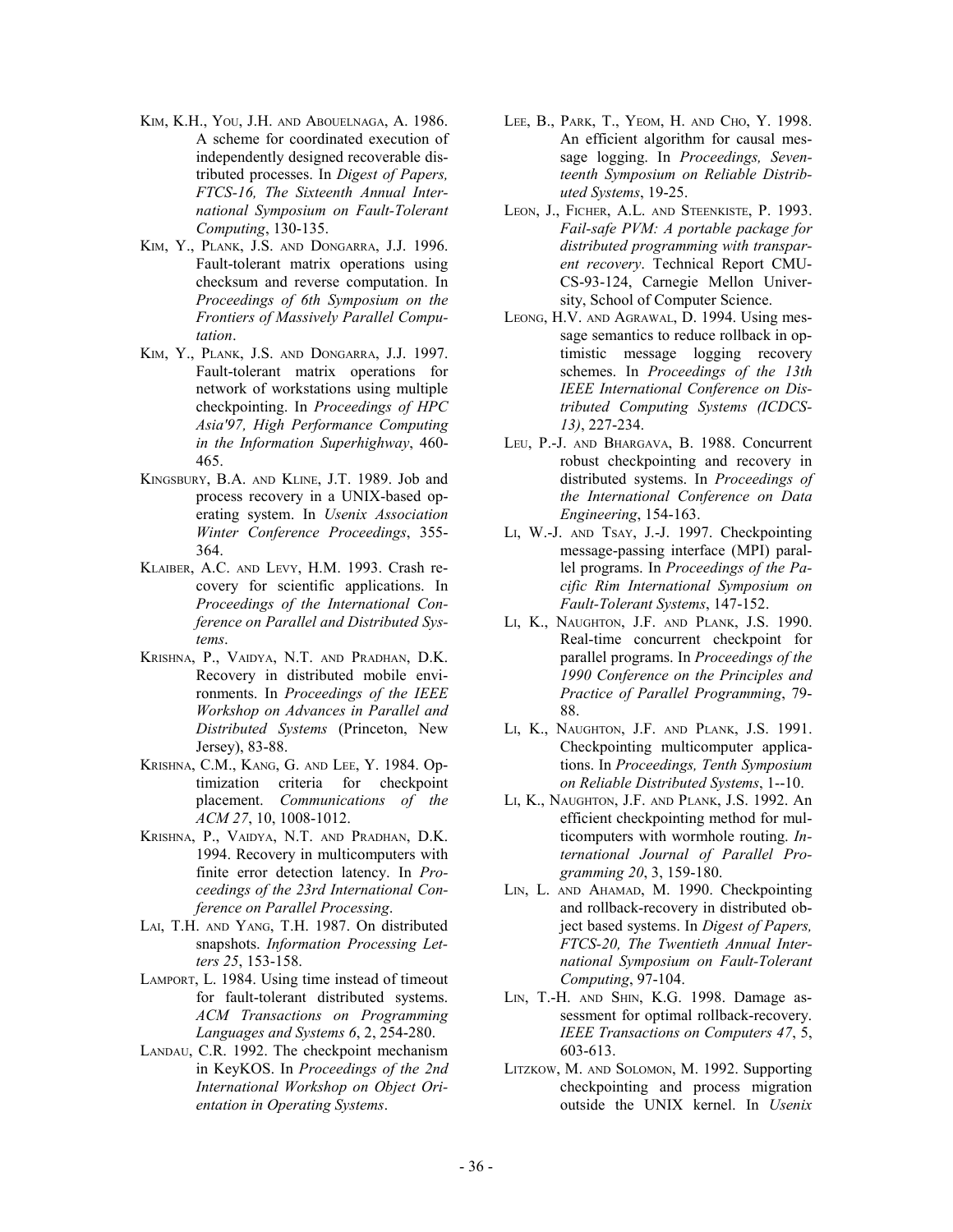*Winter 1992 Technical Conference*, 283-290.

- LONG, J., FUCHS, W.K. AND ABRAHAM, J.A. 1990. Forward recovery using checkpointing in parallel systems. In *Proceedings of the 19th International Conference on Parallel Processing*, 272-275.
- LONG, J., FUCHS, W.K. AND ABRAHAM, J.A. 1991. Implementing forward recovery using checkpointing in distributed systems. In *Proceedings of the International Conference on Dependable Computing for Critical Applications (DCCA)*, 20-27.
- LONG, J., FUCHS, W.K. AND ABRAHAM, J.A. 1992. Compiler-assisted static checkpoint insertion. In *Digest of Papers, FTCS-22, The Twenty Second Annual International Symposium on Fault-Tolerant Computing*, 58-65.
- LOWRY, A., RUSSELL, J.R. AND GOLDBERG, A.P. 1991. Optimistic failure recovery for very large networks. In *Proceedings, Tenth Symposium on Reliable Distributed Systems*, 66-75.
- MANDELBERG, K.I. AND SUNDERAM, V.S. 1988. Process migration in UNIX networks. In *Proceedings of the Usenix Winter Technical Conference*, 357-364.
- MANIVANNAN, D. AND SINGHAL, M. 1996. A lowoverhead recovery technique using synchronous checkpointing. In *Proceedings of the 16th International Conference on Distributed Computing Systems (ICDCS-16)*, 100-107.
- MANIVANNAN, D., NETZER, R.H. AND SINGHAL, M. 1997. Finding consistent global checkpoints in a distributed computation. *IEEE Transactions on Parallel & Distributed Systems 8*, 6, 623-627.
- MATTERN, F. 1988. Virtual time and global states of distributed systems. In *Proceedings of the Workshop on Parallel and Distributed Algorithms*, 215-226.
- MCDERMID, J.A. 1982. Checkpointing and error recovery in distributed systems. In *Proceedings of the 2nd International Conference on Distributed Computing Systems*, 271-282.
- MERLIN, P.M. AND RANDELL, B. 1978. State restoration in distributed systems. In *Digest of Papers, FTCS-8, The Eighth Annual International Symposium on Fault-Tolerant Computing*, 129-134.
- MITCHELL, J.R. AND GARG, V.K. 1998. A nonblocking recovery algorithm for causal message logging. In *Proceedings, Sev-*

*enteenth Symposium on Reliable Distributed Systems*, 3--9.

- MOSTEFAOUI, A. AND RAYNAL, M. 1996. Efficient message logging for uncoordinated checkpointing protocols. In *Dependable Computing-EDCC-2, the Second European Dependable Computing Conference Proceedings*, 353-364.
- MULLER, G., BANÂTRE, M., PEYROUZ, N. AND RO-CHAT, B. 1996. Lessons from FTM: an experiment in design and implementation of a low-cost fault-tolerant system. *IEEE Transactions on Reliability 45*, 2, 332-340.
- NETT, E., KROGER, R. AND KAISER, J. 1986. Implementing a general error recovery mechanism in a distributed operating system. In *Digest of Papers, FTCS-16, The Sixteenth Annual International Symposium on Fault-Tolerant Computing*, 124-129.
- NETZER, R.B. AND MILLER, B.P. 1992. Optimal tracing and replay for debugging message-passing parallel programs. In *Proceedings of Supercomputing'92*, 502- 511.
- NETZER, R.B. AND XU, J. 1993. Adaptive message logging for incremental program replay. *IEEE Parallel and Distributed Technology 1*, 4, 32-39.
- NETZER, R.B. AND WEAVER, M.H. 1994. Optimal tracing and incremental reexecution for Debugging Long-Running Programs. In *SIGPLAN '94: Conference on Programming Language Design and Implementation (PLDI)*, 313-325.
- NETZER, R.B. AND XU, J. 1997. Replaying distributed programs without message logging. In *Proceedings of the Sixth IEEE International Symposium on High Performance Distributed Computing (HPDC)*, 137-147.
- NEVES, N. AND FUCHS, W.K. 1996. Using time to improve the performance of coordinated checkpointing. In *Proceedings of the IEEE International Computer Performance and Dependability Symposium, IPDS'96*, 282-291.
- NEVES, N. AND FUCHS, W.K. 1997. Adaptive recovery for mobile environments. *Communications of ACM 40*, 1, 68-74.
- NEVES, N. AND FUCHS, W.K. 1998. RENEW: A tool for fast and efficient implementation of checkpoint protocols. In *Digest of Papers, FTCS-28, The Twenty Eighth*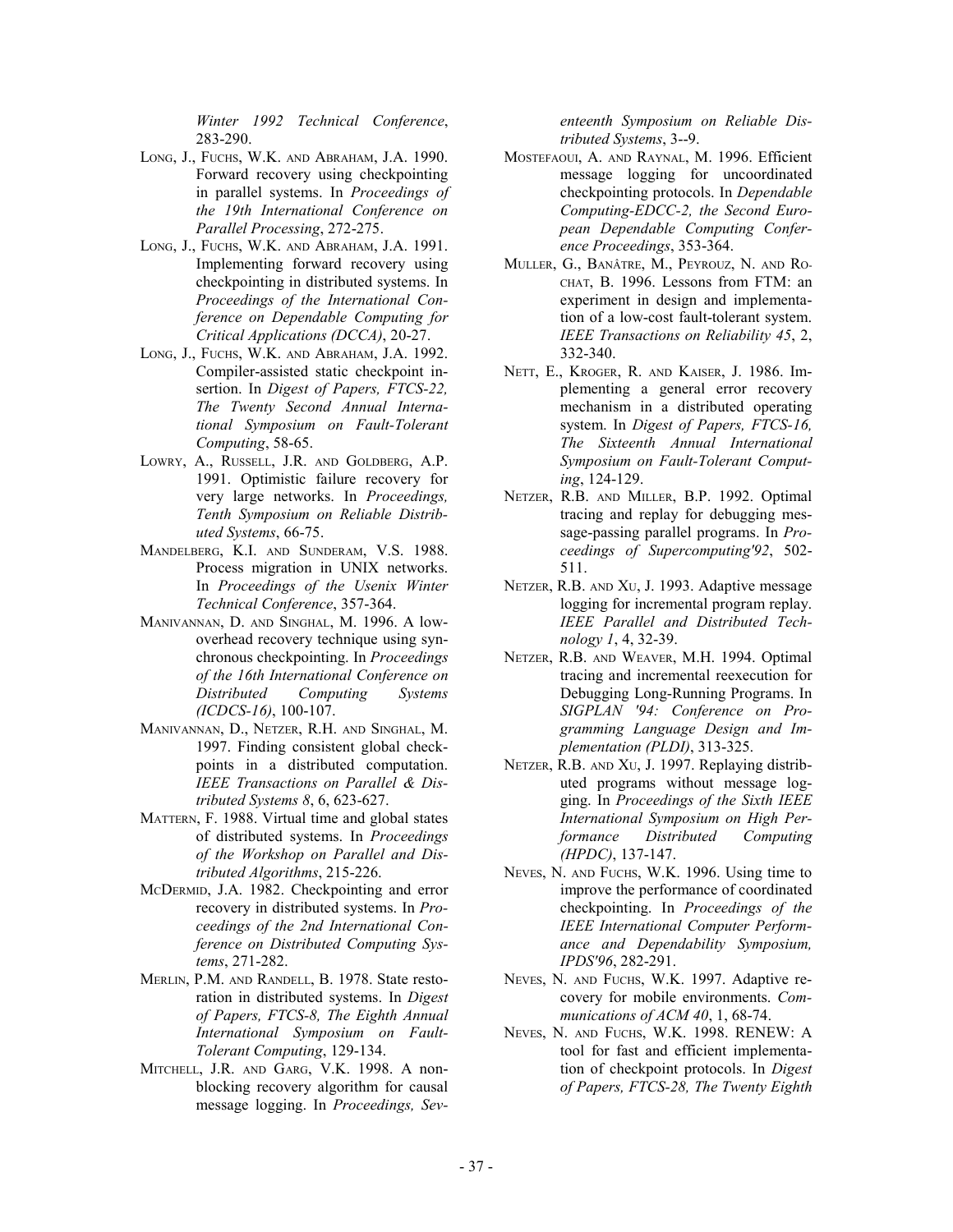*Annual International Symposium on Fault-Tolerant Computing*.

- NEVES, N. AND FUCHS, W.K. 1998. Coordinated checkpointing without direct coordination. In *Proceedings of the IEEE International Computer Performance and Dependability Symposium (IPDS'98)*, 23-31.
- NEVES, N., CASTRO, M. AND GUEDES, P. 1994. A checkpoint protocol for an entry consistent shared memory system. In *Proceedings of the 1994 ACM SIGACT-SIGOPS Symposium on Principles of Distributed Computing (PODC)*.
- NICOLA, V. 1995. Checkpointing and the modeling of program execution time. In LYU, M. ed. *Software Fault Tolerance*.
- PARK, T. AND YEOM, H.Y. 2000. An asynchronous recovery scheme based on optimistic message logging for mobile computing systems. In *Proceedings of the 20th International Conference on Distributed Computing Systems (ICDCS-20)*, 436-443.
- PETERSON, S.L. AND KEARNS, P. 1993. Rollback based on vector time. In *Proceedings, Twelfth Symposium on Reliable Distributed Systems*, 68-77.
- PETERSON, L.L., BUCHHOLZ, N.C. AND SCHLICHT-ING, R.D. 1989. Preserving and using context information in interprocess communication. *ACM Transaction on Computing Systems 7*, 3, 217-246.
- PLANK, J.S. 1996. Improving the performance of coordinated checkpointers on networks of workstations using RAID techniques. In *Proceedings, Fifteenth Symposium on Reliable Distributed Systems*, 76-85.
- PLANK, J.S. AND ELWASIF, W.R. 1998. Experimental assessment of workstation failures and their impact on checkpointing systems. In *Digest of Papers, FTCS-28, The Twenty Eighth Annual International Symposium on Fault-Tolerant Computing*, 48-57.
- PLANK, J.S., BECK, M. AND KINGSLEY, G. 1995. Compiler-assisted memory exclusion for fast checkpointing. *IEEE Technical Committee on Operating Systems Newsletter*, 62-67.
- PLANK, J.S., KIM, Y. AND DONGARRA, J.J. 1995. Algorithm-based diskless checkpointing for fault-tolerant matrix computations. In *Digest of Papers, FTCS-25, The Twenty Fifth Annual International Sym-*

*posium on Fault-Tolerant Computing*, 351-360.

- PLANK, J.S., YOUNGBAE, K. AND DONGARA, J.J. 1997. Fault-tolerant matrix operations for networks of workstations using diskless checkpointing. *Journal of Parallel & Distributed Computing 43*, 2, 125- 138.
- PLANK, J.S., LI, K. AND PUENING, M.A. 1998. Diskless checkpointing. *IEEE Transactions on Parallel & Distributed Systems 9*, 10, 972-986.
- PLANK, J.S., CHEN, Y., LI, K., BECK, M. AND KINGSLEY, G. 1996. *Memory exclusion: Optimizing the performance of checkpointing systems*. Technical Report UT-CS-96-335, University of Tennessee at Knoxville, Department of Computer Science.
- POWELL, M. AND PRESOTTO, D. 1993. Publishing: A reliable broadcast communication mechanism. In *Proceedings of the 9th ACM Symposium on Operating System Principles*, 100-109.
- PRADHAN, D.K. AND VAIDYA, N. 1992. Rollforward checkpointing scheme: Concurrent retry with non-dedicated spares. In *Proceedings of the IEEE Workshop on Fault-Tolerant Parallel and Distributed Systems*, 166-174.
- PRADHAN, D.K. AND VAIDYA, N. 1994. Rollforward and rollback-recovery: Performance-reliability trade-off. In *Digest of Papers, FTCS-24, The Twenty Fourth Annual International Symposium on Fault-Tolerant Computing*, 186-195.
- RAMAMURTHY, B., UPADHYAYA, S. AND IYER, R.K. 1997. An object-oriented testbed for the evaluation of checkpointing and recovery systems. In *Digest of Papers, FTCS-27, The Twenty Seventh Annual International Symposium on Fault-Tolerant Computing*, 194-203.
- RAMAMURTHY, B., UPADHYAYA, S. AND BHARGAVA, J. 1998. Design and analysis of a hardware-assisted checkpointing and recovery scheme for distributed applications. In *Proceedings, Seventeenth Symposium on Reliable Distributed Systems*, 84-90.
- RAMANATHAN, P. AND SHIN, K.G. 1988. Checkpointing and rollback recovery in a distributed system using common time base. In *Proceedings, Seventh Symposium on Reliable Distributed Systems (SRDS-7)*, 13-21.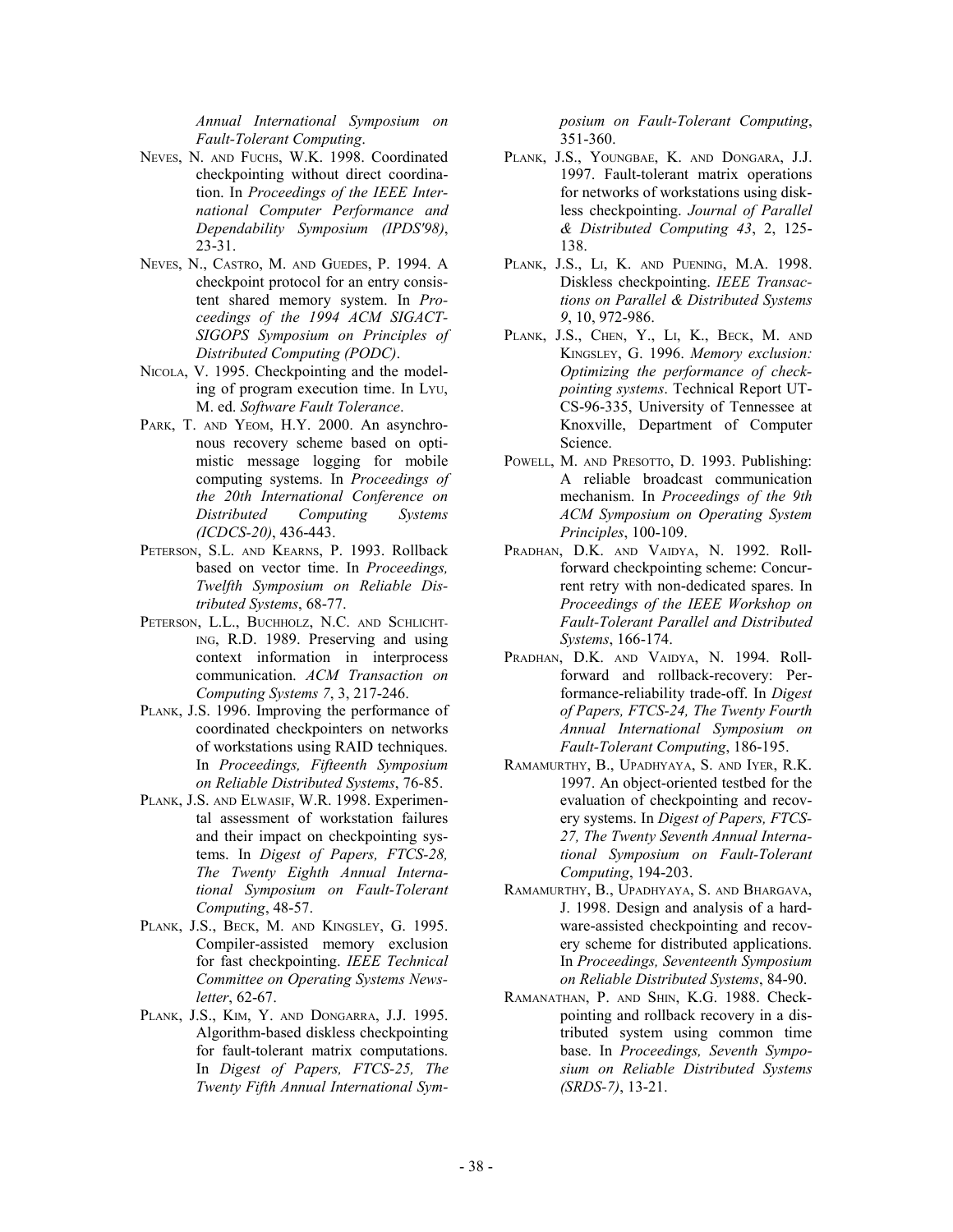- RAMANATHAN, P. AND SHIN, K.G. 1993. Use of common time base for checkpointing and rollback recovery in a distributed system. *IEEE Transactions on Software Engineering SE-19*, 6, 571-583.
- RAMKUMAR, B. AND STRUMPEN, V. 1997. Portable checkpointing for heterogeneous architectures. In *Digest of Papers, FTCS-22, The Twenty Second Annual International Symposium on Fault-Tolerant Computing*, 58-67.
- RANGARAJAN, S., GARG, S. AND HUANG, Y. 1998. Checkpoints-on-demand with active replication. In *Proceedings, Seventeenth Symposium on Reliable Distributed Systems*, 75-83.
- RAO, S., ALVISI, L. AND VIN, H. 1999. Egida: An extensible toolkit for low-overhead fault tolerance. In *Digest of Papers, FTCS-29, The Twenty Ninth Annual International Symposium on Fault-Tolerant Computing*.
- RUSSINOVICH, M. AND COGSWELL, B. 1996. Replay for concurrent non-deterministic shared memory applications. In *Proceedings of the 1996 ACM SIGPLAN Conference on Programming Language Design and Implementation*, 258-266.
- RUSSINOVICH, M., SEGALL, Z. AND SIEWIOREK, D.P. 1993. Application transparent fault management in fault-tolerant Mach. In *Digest of Papers, FTCS-23, The Twenty Third Annual International Symposium on Fault-Tolerant Computing*, 10--19.
- SCHWARZ, R. AND MATTERN, F. 1994. Detecting causal relationships in distributed computations: in search of the Holy Grail. *Distributed Computing 7*, 149-174.
- SELIGMAN, E. AND BEGUELIN, A. 1994. *High-level fault tolerance in distributed programs*. Technical Report CMU-CS-94-223, Carnegie Mellon University, School of Computer Science.
- SHARMA, D.D. AND PRADHAN, D.K. 1994. An efficient coordinated checkpointing scheme for multicomputers. In *Proceedings of the IEEE Workshop on Fault-Tolerant Parallel and Distributed Systems*.
- SILVA, L.M. AND SILVA, J.G. 1992. Global checkpointing for distributed programs. In *Proceedings, Eleventh Symposium on Reliable Distributed Systems*, 155-162.
- SILVA, L.M. AND SILVA, J.G. 1994. Integrating a checkpointing and rollback-recovery algorithm with a causal order protocol. In *Proceedings of the 12th Brazilian Sym-*

*posium on Computer Networks*, 523- 540.

- SILVA, L.M. AND SILVA, J.G. 1994. Checkpointing pipeline applications. In *Proceedings of the 1994 World Transputer Congress*, 497-512.
- SILVA, L.M. AND SILVA, J.G. 1994. On the optimum recovery of distributed programs. In *Proceedings of the 20th EUROMI-CRO Conference*, 704-711.
- SILVA, L.M. AND SILVA, J.G. 1996. A checkpointing facility for a heterogeneous DSM system. In *Proceedings of the 9th Conference on Parallel and Distributed Computing Systems*, 554-559.
- SILVA, L.M. AND SILVA, J.G. 1998. Avoiding checkpoint contamination in parallel system. In *Digest of Papers, FTCS-28, The Twenty Eighth Annual International Symposium on Fault-Tolerant Computing*, 364-369.
- SILVA, L.M. AND SILVA, J.G. 1998. An experimental study about diskless checkpointing. In *Proceedings of the 24th EU-ROMICRO Conference*, 395-402.
- SILVA, L.M. AND SILVA, J.G. 1998. System-level versus user-defined checkpointing. In *Proceedings, Seventeenth Symposium on Reliable Distributed Systems*, 68-74.
- SILVA, L.M., VEER, B. AND SILVA, J.G. 1994. Checkpointing SPMD applications on transputer networks. In *Proceedings of the Scalable High-Performance Computing Conference, SHPCC94*, 694-701.
- SILVA, L.M., SILVA, J.G. AND CHAPPLE, S. 1996. Portable transparent checkpointing for distributed shared memory. In *Proceedings of the Fifth IEEE International Symposium on High Performance Distributed Computing, HPDC-5*, 422-431.
- SILVA, L.M., TAVORA, V.N. AND SILVA, J.G. 1996. Mechanisms of file-checkpointing for UNIX applications. In *Proceedings of the 14th IASTED Conference on Applied Informatics*, 358-361.
- SILVA, L.M., SILVA, J.G., CHAPPLE, S. AND CLARKE, L. 1995. Portable checkpointing and recovery. In *Proceedings of the 4th International Symposium on High-Performance Distributed Computing, HPDC-4*, 188-195.
- SINHA, A., DAS, P.K. AND CHAUDHURI, A. 1992. Checkpointing and recovery in a pipeline of transputers. In *Proceedings of Euromicro'92*, 141-148.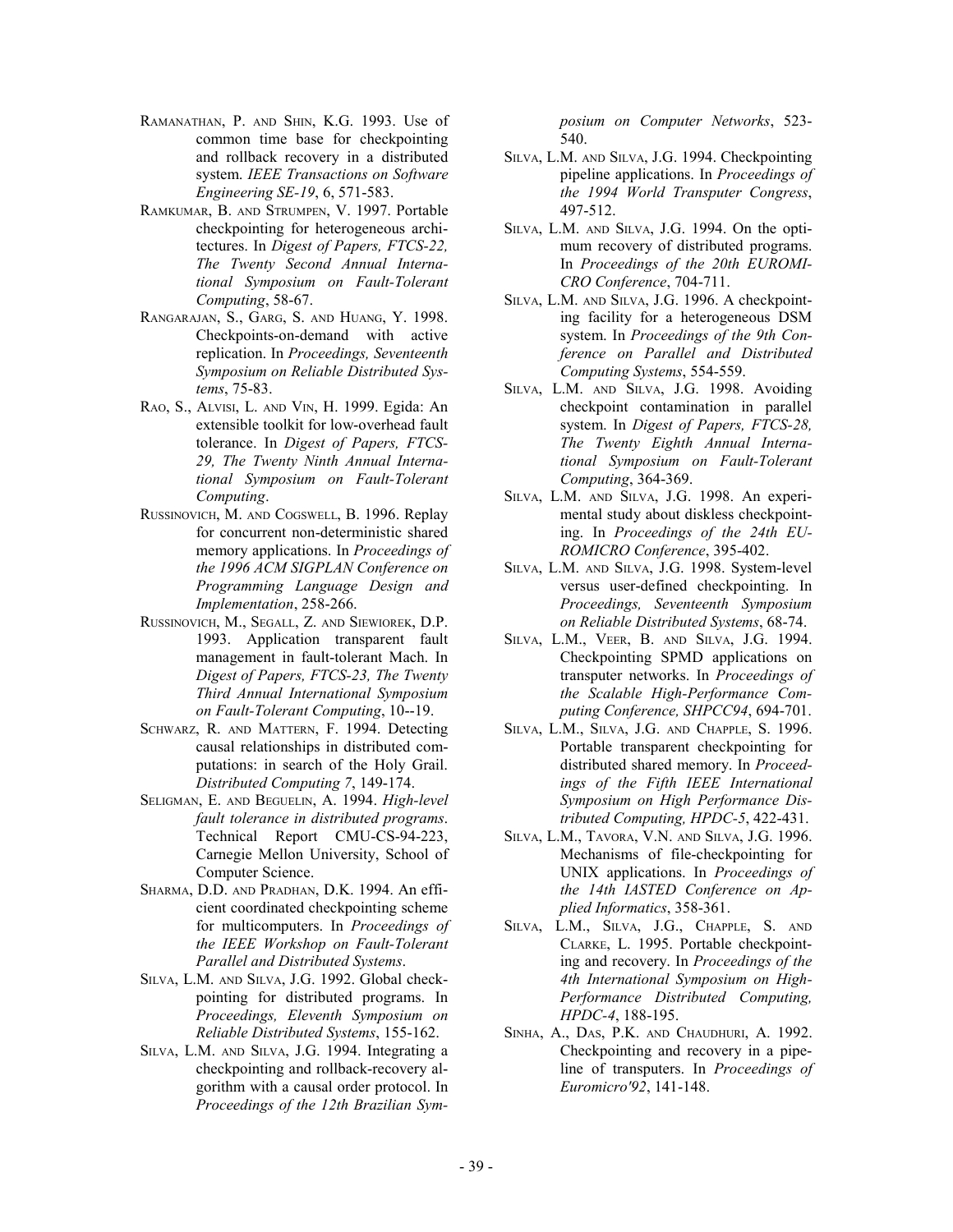- SLYE, J.H. 1996. *Adding support for software interrupts in log-based rollbackrecovery protocols*. Master Thesis, Carnegie Mellon University, Department of Computer Science.
- SLYE, J.H. AND ELNOZAHY, E.N. 1996. Supporting nondeterministic execution in faulttolerant systems. In *Digest of Papers, FTCS-26, The Twenty-Sixth Annual International Symposium on Fault-Tolerant Computing*.
- SMITH, J.M. AND IOANNIDIS, J. 1989. Implementing remote fork() with checkpoint/restart. *IEEE Technical Committee on Operating Systems Newsletter*,  $12 - 16$ .
- SOLIMAN, H.M. AND ELMAGHRABY, A.S. 1998. An analytical model for hybrid checkpointing in time warp distributed simulation. *IEEE Transactions on Parallel & Distributed Systems 9*, 10, 947-951.
- SPEZIALETTI, M. AND KEARNS, P. 1986. Efficient distributed snapshots. In *Proceedings of the International Conference on Distributed Computing Systems*, 382-388.
- SSU, K.-F. AND FUCHS, W.K. 1998. PREACHESportable recovery and checkpointing in heterogeneous systems. In *Digest of Papers, FTCS-28, The Twenty Eighth Annual International Symposium on Fault-Tolerant Computing*, 38-47.
- STAINOV, R. 1991. An asynchronous checkpointing service. *Microprocessing and Microprogramming 31*, 117-120.
- STAKNIS, M. 1989. Sheaved memory: Architectural support for state saving and restoration in paged systems. In *Proceedings of the 3rd Symposium on Architectural Support for Programming Languages and Operating Systems*, 96-102.
- STELLNER, G. 1994. Consistent checkpoints of PVM applications. In *Proceedings of the First European PVM User Group Meeting*.
- STELLNER, G. 1996. CoCheck: Checkpointing and process migration for MPI. In *Proceedings of the 10th International Parallel Processing Symposium*.
- STROM, R.E., BACON, D.F. AND YEMINI, S.A. 1988. Volatile logging in n-faulttolerant distributed systems. In *Digest of Papers, FTCS-18, The Eighteenth Annual International Symposium on Fault-Tolerant Computing*, 44-49.
- STROM, R.E., YEMINI, S.A. AND BACON, D.F. 1988. A recoverable object store. In

*Proceedings of the Hawaii International Conference on System Sciences*, II-215-II221.

- SURI, G., JANSSENS, B. AND FUCHS, W.K. 1995. Reduced overhead logging for rollback recovery in distributed shared memory. In *Digest of Papers, FTCS-25, The Twenty Fifth Annual International Symposium on Fault-Tolerant Computing*, 279-288.
- SURI, G., HUANG, Y., WANG, Y.M., FUCHS, W.K. AND KINTALA, C. 1995. An implementation and performance measurement of the progressive retry technique. In *Proceedings of the IEEE International Computer Performance and Dependability Symposium*, 41-48.
- TAM, V.-O. AND HSU, M. 1990. Fast recovery in distributed shared virtual memory systems. In *Proceedings of the 10th International Conference on Distributed Computing Systems*, 38-45.
- TAMIR, Y. AND GAFNI, E. 1987. A software-based hardware fault tolerance scheme for multicomputers. In *Proceedings of the International Conference on Parallel Processing*, 117-120.
- TAMIR, Y. AND FRAZIER, T.M. 1989. Applicationtransparent process-level error recovery for multicomputers. In *Proceedings of the Hawaii International Conferences on System Sciences-22*, 296-305.
- TAMIR, Y. AND FRAZIER, T.M. 1991. *Errorrecovery in multicomputers using asynchronous coordinated checkpointing*. Technical Report CSD-010066, University of California.
- TANAKA, K. AND TAKIZAWA, M. 1996. Distributed checkpointing based on influential messages. In *Proceedings of the 1996 International Conference on Parallel and Distributed Systems*, 440-447.
- TANAKA, K., HIGAKI, H. AND TAKIZAWA, M. 1998. Object-based checkpoints in distributed systems. *Computer Systems Science & Engineering 13*, 3, 179-185.
- TAYLOR, D.J. AND WRIGHT, M.L. 1986. Backward error recovery in a UNIX environment. In *Digest of Papers, FTCS-16, The Sixteenth Annual International Symposium on Fault-Tolerant Computing*, 118-123.
- THANAWASTIAN, S., PAMULA, R.S. AND VAROL, Y.L. 1986. Evaluation of global checkpoint rollback strategies for error recovery in concurrent processing systems. In *Digest of Papers, FTCS-16, The Six-*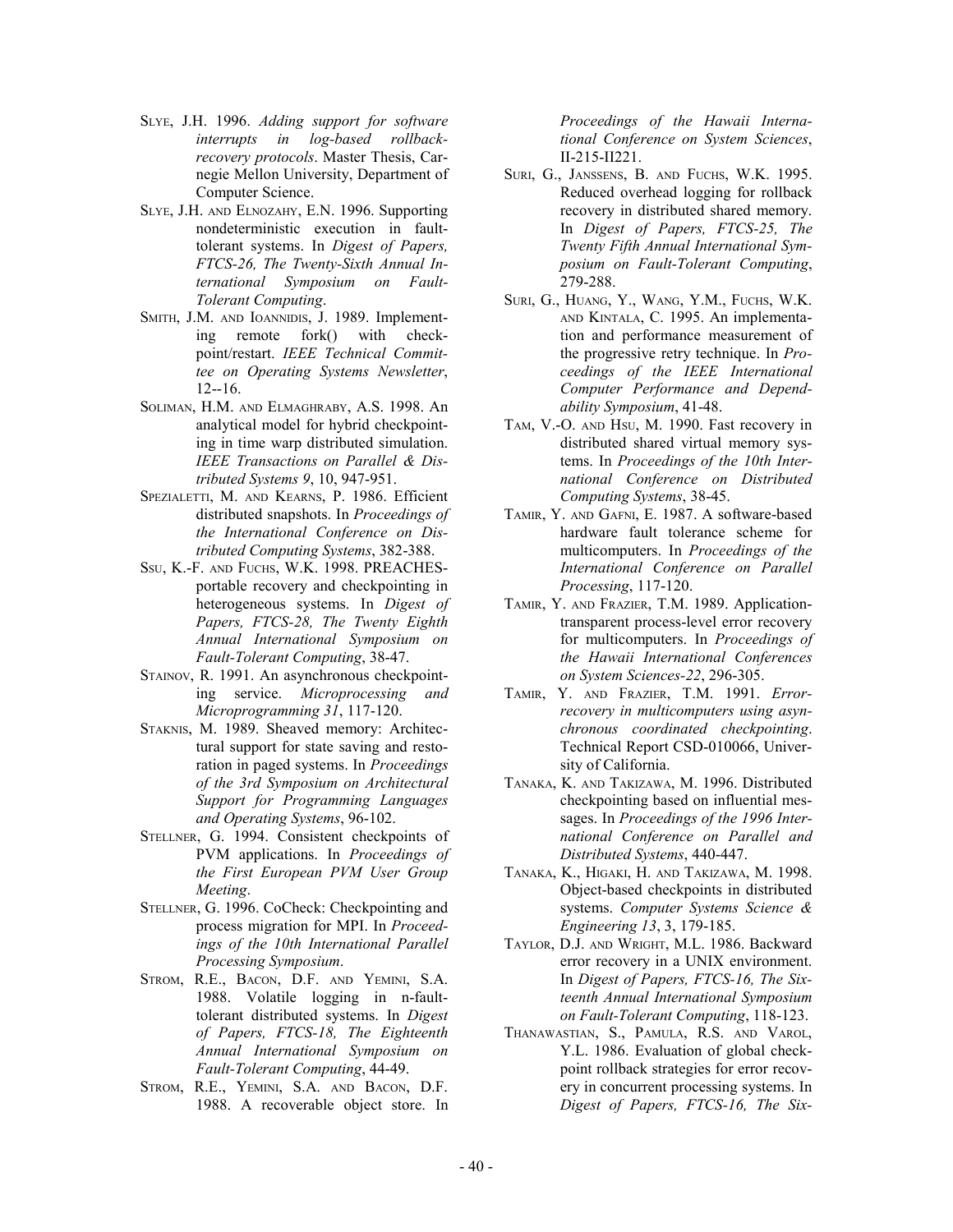*teenth Annual International Symposium on Fault-Tolerant Computing*, 246-251.

- TONG, Z., KAIN, R.Y. AND TSAI, W.T. 1989. A lower overhead checkpointing and rollback recovery scheme for distributed systems. In *Proceedings, Eighth Symposium on Reliable Distributed Systems*,  $12 - 20$ .
- TSAI, J., KUO, S.Y. AND WANG, Y.-M. 1998. Theoretical analysis for communication-induced checkpointing protocols with rollback-dependency trackability. *IEEE Transactions on Parallel & Distributed Systems 9*, 10, 963-971.
- TSURUOKA, K., KANEKO, A. AND NISHIHARA, Y. 1981. Dynamic recovery schemes for distributed processes. In *Proceedings of the IEEE 2nd Symp. on Reliability in Distributed Software and Database Systems*, 124-130.
- TULLMANN, P., LEPREAU, J., FORD, B. AND HIBLER, M. 1996. User-level checkpointing through exportable kernel state. In *Proceedings of the Fifth International Workshop on Object-Orientation in Operating Systems*, 85-88.
- VAIDYA, N.H. 1993. *Dynamic cluster-based recovery: Pessimistic and optimistic schemes*. Technical Report 93-027, Texas A&M University, Department of Computer Science.
- VAIDYA, N.H. 1995. A case of two-level distributed recovery schemes. In *Proceedings of the International Conference on Measurement and Modeling of Computer Systems (SIGMETRICS'95)*, 64- 73.
- VAIDYA, N.H. 1996. On staggered checkpointing. In *Proceedings of the Eighth IEEE Symposium on Parallel and Distributed Processing*, 572-580.
- VENKATESAN, S. 1989. Message-optimal incremental snapshots. In *Proceedings of the International Conference on Distributed Computing Systems*, 53-60.
- VENKATESAN, S. 1997. Optimistic crash recovery without changing application messages. *IEEE Transactions on Parallel and Distributed Systems 8*, 3, 263-271.
- VENKATESH, K., RADAKRISHNAN, T. AND LI, H.L. 1987. Optimal checkpointing and local recording for domino-free rollbackrecovery. *Information Processing Letters 25*, 295-303.
- WANG, Y.M. 1993. Reducing message logging overhead for log-based recovery. In

*Proceedings of the IEEE International Symposium on Circuits and Systems*, 1925-1928.

- WANG, Y.M. 1995. The maximum and minimum consistent global checkpoints and their applications. In *Proceedings, Fourteenth Symposium on Reliable Distributed Systems*.
- WANG, Y.-M. AND FUCHS, W.K. 1992. Optimistic message logging for independent checkpointing in message passing systems. In *Proceedings, Eleventh Symposium on Reliable Distributed Systems*, 147-154.
- WANG, Y.M. AND FUCHS, K. 1992. Scheduling message processing for reducing rollback propagation. In *Digest of Papers, FTCS-22, The Twenty Second Annual International Symposium on Fault-Tolerant Computing*, 204-211.
- WANG, Y.M. AND FUCHS, K. 1993. Lazy checkpoint coordination for bounding rollback propagation. In *Proceedings, Twelfth Symposium on Reliable Distributed Systems*, 78-85.
- WANG, Y.M. AND FUCHS, W.K. 1994. Optimal message log reclamation for uncoordinated checkpointing. In *Proceedings of the IEEE Workshop on Fault-Tolerant Parallel and Distributed Systems*.
- WANG, Y.M., HUANG, Y. AND FUCHS, W.K. 1993. Progressive retry for software error recovery in distributed systems. In *Digest of Papers, FTCS-23, The Twenty Third Annual International Symposium on Fault-Tolerant Computing Systems*, 138-144.
- WANG, Y.M., LOWRY, A. AND FUCHS, W.K. 1994. Consistent global checkpoints based on direct dependency tracking. *Information Processing Letters 50*, 4, 223-230.
- WANG, Y.M., HUANG, Y. AND KINTALA, C. 1997. Progressive retry for software failure recovery in message passing applications. *IEEE Transactions on Computers 46*, 10, 1137-1141.
- WANG, Y.M., DAMANI, O.P. AND GARG, V.K. 1997. Distributed recovery with Koptimistic logging. In *Proceedings of the 17th International Conference on Distributed Computing Systems*, 60-67.
- WANG, Y.M., CHUNG, E., HUANG, Y. AND ELNO-ZAHY, E.N. 1997. Integrating checkpointing with transaction processing. In *Digest of Papers, FTCS-27, The Twenty Seventh Annual International Sympo-*